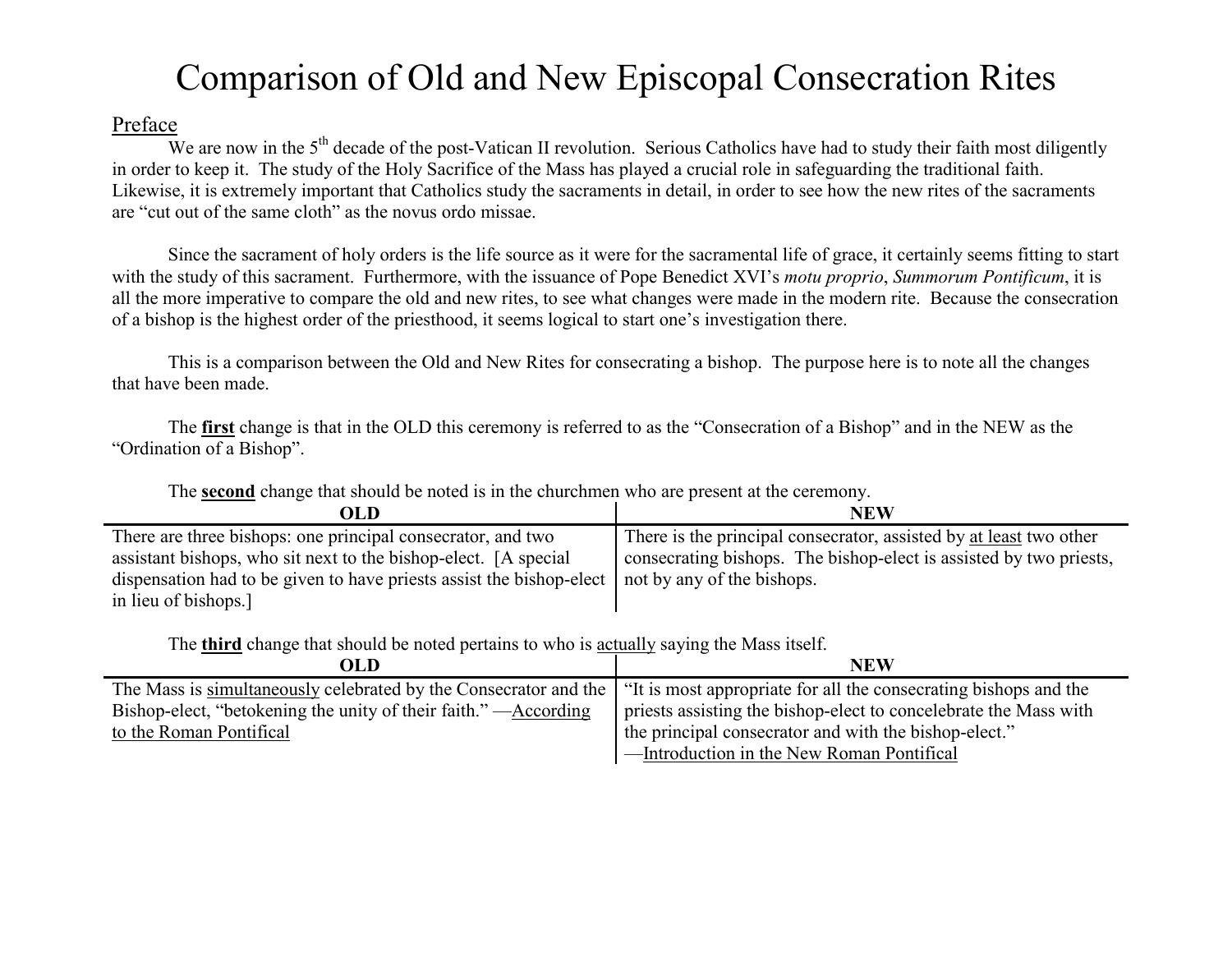Note: the following changes are in the events of the actual consecration ceremony and/or Mass.

| <b>Old Rite</b>                                                          | <b>New Rite</b> |
|--------------------------------------------------------------------------|-----------------|
| The Solemn Ascertaining that the Bishop-elect Has the Right              |                 |
| to Episcopal Consecration                                                |                 |
| The senior assisting bishop presents the Bishop-elect. There is          |                 |
| the call for the Mandate or Apostolic Letter from the Pope. The          |                 |
| Mandate or Apostolic Letter is read aloud.                               |                 |
| The Receiving of the Bishop-elect's Oath of Submission to the            |                 |
| <b>Holy See</b>                                                          |                 |
| The Bishop-elect kneels before the Consecrator and reads the             |                 |
| oath. This solemn oath states that the Bishop-elect will obey the        |                 |
| Roman pontiff and his successors.                                        |                 |
| "I N., elected to the Church of N., from this hour henceforward          |                 |
| will be obedient to Blessed Peter the Apostle, and to the holy           |                 |
| Roman Church, and to our Holy Father, Pope N. and to his                 |                 |
| successors canonically elected. I will assist them to retain and to      |                 |
| defend the Roman Papacy without detriment to my order. I shall           |                 |
| take care to preserve, to defend, increase and promote the rights,       |                 |
| honors, privileges and authority of the holy Roman Church, of            |                 |
| our Lord, the Pope, and of his aforesaid successors. I shall             |                 |
| observe with all my strength, and shall cause to be observed by          |                 |
| others, the rules of the holy Fathers, the Apostolic decrees,            |                 |
| ordinances or dispositions, reservations, provisions and mandates.       |                 |
| I shall come when called to a Synod, unless prevented by a               |                 |
| canonical impediment. I shall make personally the visit <i>ad limina</i> |                 |
| <i>apostolorum</i> every ten years, and I shall render to our Holy       |                 |
| Father, Pope N., and to his aforesaid successors an account of my        |                 |
| whole pastoral office, and of all things pertaining in any manner        |                 |
| whatsoever to the state of my Church, to the discipline of the           |                 |
| clergy and the people, and finally to the salvation of the souls         |                 |
| which are entrusted to me: and in turn I shall receive humbly the        |                 |
| apostolic mandates and execute them as diligently as possible.           |                 |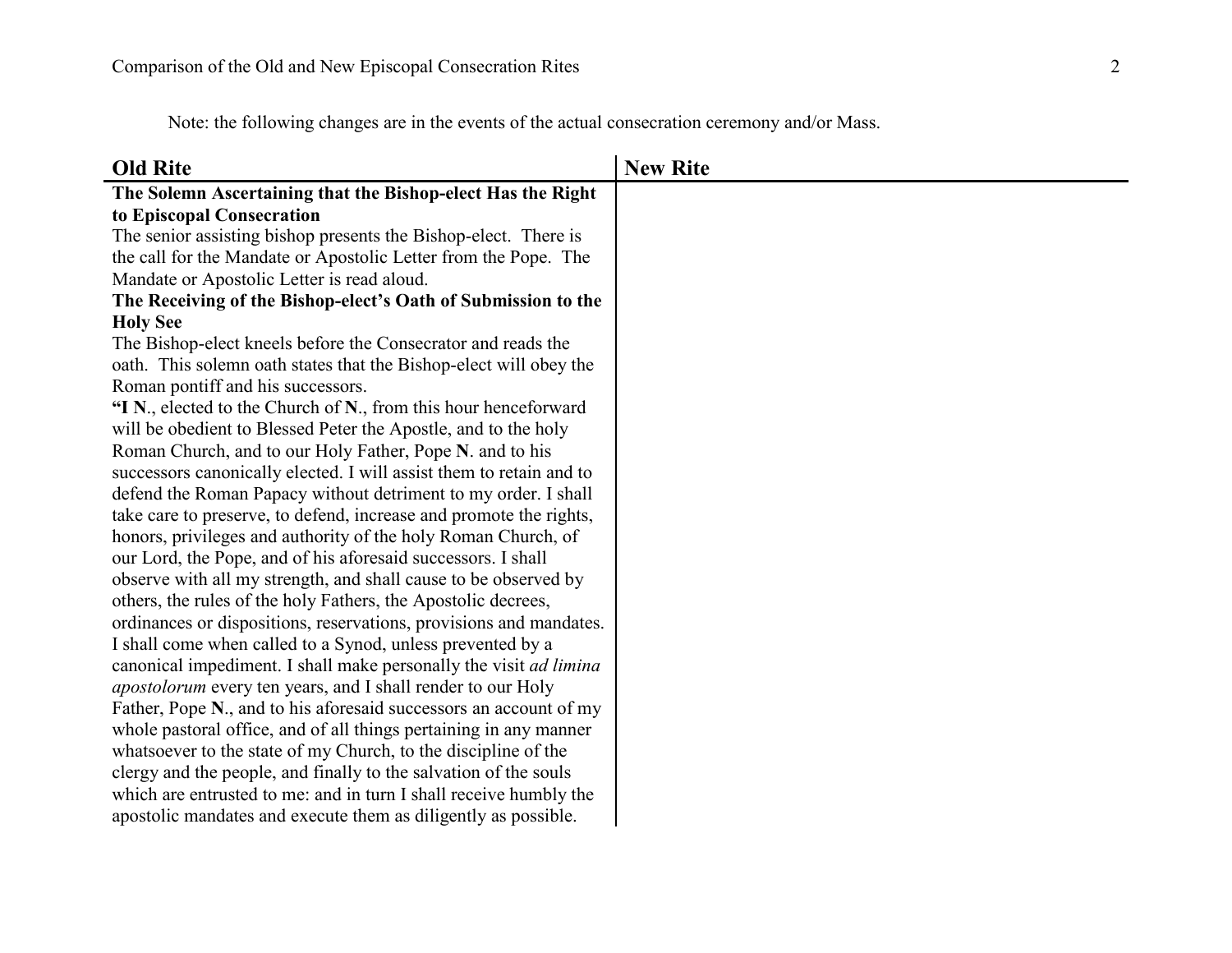| <b>Old Rite</b>                                                                                                                                                                                                                                                                                                                                                                                                                                                                                                                                                                                                                                                                                                                                                                                                                                                                                        | <b>New Rite</b> |
|--------------------------------------------------------------------------------------------------------------------------------------------------------------------------------------------------------------------------------------------------------------------------------------------------------------------------------------------------------------------------------------------------------------------------------------------------------------------------------------------------------------------------------------------------------------------------------------------------------------------------------------------------------------------------------------------------------------------------------------------------------------------------------------------------------------------------------------------------------------------------------------------------------|-----------------|
| But if I shall be detained by legitimate impediment, I shall fulfill<br>all the aforesaid things through a designated delegate having a<br>special mandate for this purpose, a priest of my diocese, or<br>through some other secular or regular priest of known probity and<br>religion, fully informed concerning the above-named things. I<br>shall not sell, nor give, nor mortgage the possessions belonging to<br>my <i>mensa</i> (by mensa is understood the real estate or investments<br>set aside for the proper support of the Bishop), nor shall I enfeoff<br>[sic.] them anew or alienate them in any manner, even with the<br>consent of the chapter of my Church, without consulting the<br>Roman Pontiff. And if through me any such alienation shall<br>occur, I wish, by the very fact, to incur the punishments contained<br>in the constitution published concerning this matter." |                 |
| <b>Examination</b><br>The Consecrator, in a loud voice, and assistant bishops, in a lower<br>voice, read a solemn explanation of the reason for the solemn<br>examination and that the Bishop-elect should be thoroughly<br>examined concerning the Faith and all that pertains to his future<br>government. A summary of the questions follows. Later each<br>question will be compared to the New Rite. First there is the<br>examination on whether the Bishop-elect will be faithful in his<br>duties. These are as follows:                                                                                                                                                                                                                                                                                                                                                                       |                 |
| Will he teach by word and example divine Scripture?<br>Will he receive, keep, and teach with reverence the tradition of<br>the orthodox fathers and decrees of the Holy See?<br>Will he be faithful and obedient to the pope?<br>Will he refrain from evil and do good?<br>Will he observe and teach chastity and sobriety?<br>Will he be given to divine affairs and abstain from worldly<br>matters or sordid gains?                                                                                                                                                                                                                                                                                                                                                                                                                                                                                 |                 |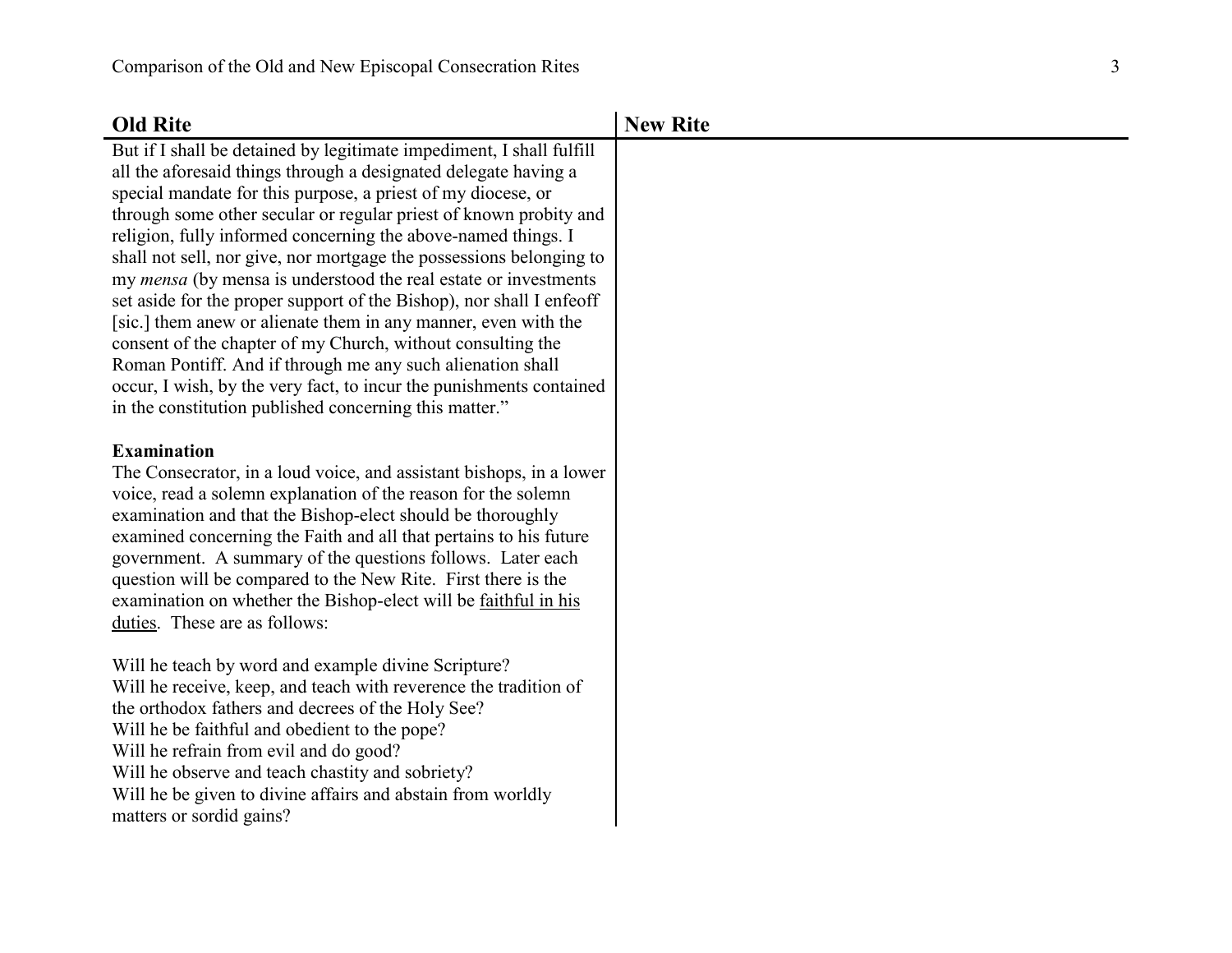| <b>Old Rite</b>                                                                                                                                                                                                                                                                                                                                                                                                                                                                                                                                                                                                                                                                                                                                                                                                                                                                                                                                                                                                                                                                                                                                                                                                                                                                                                                                                                                                                                                | <b>New Rite</b> |
|----------------------------------------------------------------------------------------------------------------------------------------------------------------------------------------------------------------------------------------------------------------------------------------------------------------------------------------------------------------------------------------------------------------------------------------------------------------------------------------------------------------------------------------------------------------------------------------------------------------------------------------------------------------------------------------------------------------------------------------------------------------------------------------------------------------------------------------------------------------------------------------------------------------------------------------------------------------------------------------------------------------------------------------------------------------------------------------------------------------------------------------------------------------------------------------------------------------------------------------------------------------------------------------------------------------------------------------------------------------------------------------------------------------------------------------------------------------|-----------------|
| Will he be affable and merciful to the poor and to pilgrims?                                                                                                                                                                                                                                                                                                                                                                                                                                                                                                                                                                                                                                                                                                                                                                                                                                                                                                                                                                                                                                                                                                                                                                                                                                                                                                                                                                                                   |                 |
| The Consecrator says a short prayer for the Bishop-elect.<br>Second, there is the <b>interrogation on the faith</b> .<br>"Do you believe in the Holy Trinity?" [A precise exposition<br>of what the Church teaches regarding the Trinity follows.<br>At each question the Bishop-elect gives his consent.<br>"Do you believe each single Person of the Holy Trinity is God,<br>true, full, and perfect?<br>"Do you believe in the Son of God? [What follows in an exact<br>exposition of what the Church teaches regarding our Lord Jesus<br>Christ.]<br>"Do you believe in the Holy Ghost? [Listing His exact]<br>attributes that the Church teaches.]<br>"Do you believe that this Holy Trinity is not three Gods, but one<br>God, almighty, eternal, invisible, and unchangeable?<br>"Do you believe that the Holy Catholic and Apostolic Church is<br>the one, true Church, in which there is but one true baptism and<br>the true remission of all sins?<br>"Do you also anathematize every heresy that shall arise against<br>this Holy Catholic Church?" — "I do anathematize it."<br>"Do you believe also in the true resurrection of this same flesh of<br>yours and in life everlasting?<br>"Do you believe also that God and the Lord Almighty is the sole<br>Author of the New and Old Testaments, of the Law, and of the<br>Prophets, and of the Apostles?"<br>After the examination the Consecrator says a short prayer for the<br>Bishop-elect. |                 |
|                                                                                                                                                                                                                                                                                                                                                                                                                                                                                                                                                                                                                                                                                                                                                                                                                                                                                                                                                                                                                                                                                                                                                                                                                                                                                                                                                                                                                                                                |                 |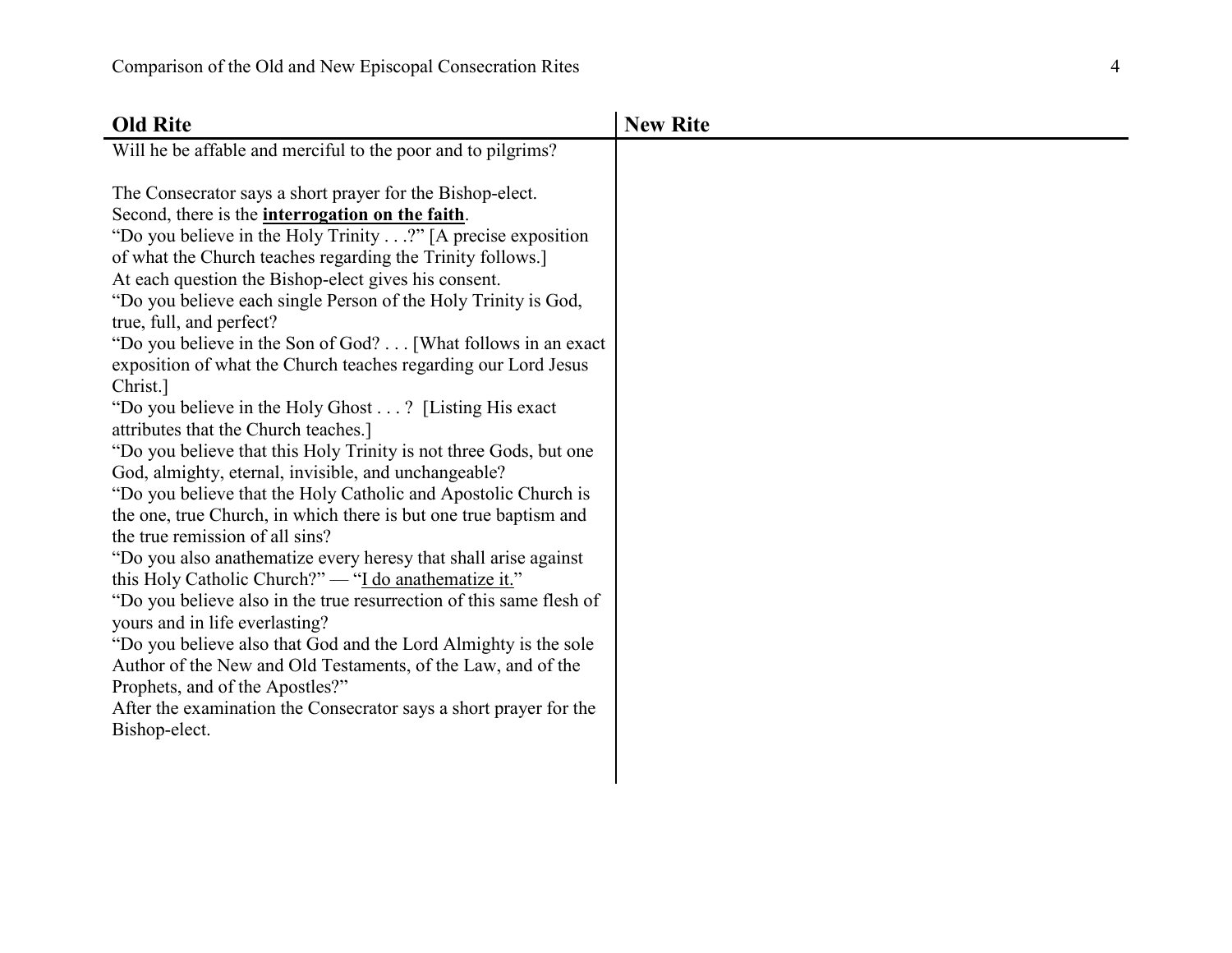| <b>Old Rite</b>                                                                                                                                                                                                                                                                                                                                                                                                                                                                                                                                                                                                                                                                                                                                                                                                                                                                                                                                                                                                                                                                                                                                                                                                                                                                                                                                                                                                                                 | <b>New Rite</b>                                                                                                                                                                                                                                                                                                                                                                                                                                                                                                                                                                                                                                                                                                                                                                                                                                      |
|-------------------------------------------------------------------------------------------------------------------------------------------------------------------------------------------------------------------------------------------------------------------------------------------------------------------------------------------------------------------------------------------------------------------------------------------------------------------------------------------------------------------------------------------------------------------------------------------------------------------------------------------------------------------------------------------------------------------------------------------------------------------------------------------------------------------------------------------------------------------------------------------------------------------------------------------------------------------------------------------------------------------------------------------------------------------------------------------------------------------------------------------------------------------------------------------------------------------------------------------------------------------------------------------------------------------------------------------------------------------------------------------------------------------------------------------------|------------------------------------------------------------------------------------------------------------------------------------------------------------------------------------------------------------------------------------------------------------------------------------------------------------------------------------------------------------------------------------------------------------------------------------------------------------------------------------------------------------------------------------------------------------------------------------------------------------------------------------------------------------------------------------------------------------------------------------------------------------------------------------------------------------------------------------------------------|
| The Mass of the Catechumens<br>Once the examination is finished the Bishop-elect kisses the<br>Consecrating Bishop's hand.<br>It is important to note that the Mass begins after the examination<br>as if to show that now the official ceremony may proceed because<br>we have an acceptable candidate for the episcopacy.<br>The Consecrator recites the Confiteor.<br>The Consecrator ascends the altar, kisses it and the Gospel to be<br>said later in the Mass, incenses the altar, and proceeds with the<br>Mass up to the Alleluia or last verse of the tract or sequence<br>exclusive.<br>The assistant bishops lead the Bishop-elect to his chapel where he<br>receives the pectoral cross and hangs his stole from his shoulders.<br>He is vested with the tunic, dalmatic/chasuble, and maniple. He<br>returns to the main altar and reads the whole office of the Mass up<br>to the Alleluia or tract, etc. [This is done because the Bishop-elect<br>and Consecrator say the Mass simultaneously] The office of the<br>day is never changed on account of the ordination of a bishop. A<br>second collect for the Bishop-elect is added. However, the<br>conclusion "Through Christ Our Lord, etc." is said a single time,<br>viz., only after the second collect.<br>Now the actual Consecration is to take place. The actual<br>ceremony will be described further down in the text so that a<br>better comparison can be made. | The Liturgy of the Word<br>Because this rite takes place in the Novus Ordo Missae, it is<br>imperative to note that this rite takes place in a sacrilegious Mass.<br>Therefore, the rite begins with the Novus Ordo's "Liturgy of the<br>Word," which includes the reading of the Epistle and Gospel. No<br>Profession of Faith is said. The "General Intercessions" are not<br>said, either. The "readings" may be taken in whole or in part<br>from the Mass of the day or from other texts. [Contrast this to the<br>Old Rite where the Office of the day is never changed on account<br>of the ordination of the bishop. A second collect is added for the<br>Bishop-elect.]<br>It is interesting to note that in the New Rite the "Mass" begins<br>before the bishop-elect is interrogated regarding his mandate,<br>obedience, and firm faith. |
|                                                                                                                                                                                                                                                                                                                                                                                                                                                                                                                                                                                                                                                                                                                                                                                                                                                                                                                                                                                                                                                                                                                                                                                                                                                                                                                                                                                                                                                 |                                                                                                                                                                                                                                                                                                                                                                                                                                                                                                                                                                                                                                                                                                                                                                                                                                                      |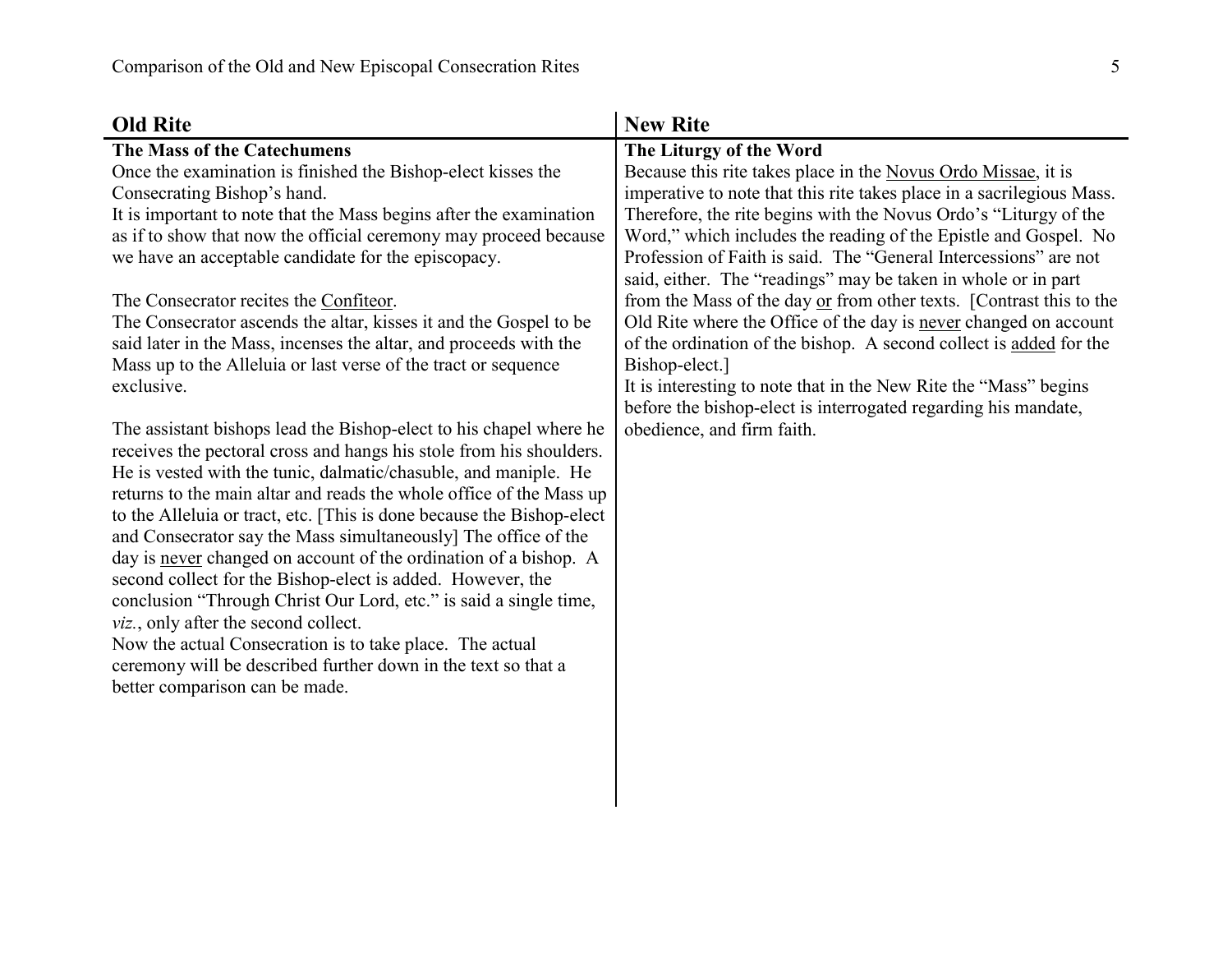| <b>Old Rite</b>                                                              | <b>New Rite</b>                                                                                            |
|------------------------------------------------------------------------------|------------------------------------------------------------------------------------------------------------|
|                                                                              | The Veni Creator is sung                                                                                   |
|                                                                              | The Veni Creator may be sung or another hymn similar to it is                                              |
|                                                                              | sung.                                                                                                      |
| Comparison of the presentation                                               |                                                                                                            |
|                                                                              | The Bishop-elect is presented<br>It is important to note that <u>now</u> the New Rite will do what the Old |
|                                                                              | Rite did earlier as far as mandate, interrogation, etc.                                                    |
|                                                                              | The bishop-elect is presented by one of the priest assistants.                                             |
| This was done by the senior bishop in the Old Rite before the                |                                                                                                            |
| Mass began. See The Solemn Ascertaining that the Bishop-                     |                                                                                                            |
| elect Has the Right to Episcopal Consecration.                               |                                                                                                            |
| Most Reverend Father, our holy Mother the Catholic Church, asks              | Most Reverend Father, the church of N. asks you to                                                         |
| that you <b>promote this priest</b> here present to the <b>burden</b> of the | ordain this priest, N., for service as bishop.                                                             |
| episcopate.                                                                  |                                                                                                            |
| The Consecrator says: "Have you the Apostolic Mandate?"                      |                                                                                                            |
| The senior assistant bishop answers: "We have."                              |                                                                                                            |
| The Consecrator says: "Let it be read."                                      |                                                                                                            |
| Then the notary of the Consecrator, taking the mandate from the              |                                                                                                            |
| assistant bishop, reads it from the beginning to the end;                    |                                                                                                            |
| meanwhile all sit with heads covered. The mandate having been                |                                                                                                            |
| read, the Consecrator says:                                                  |                                                                                                            |
| Thanks be to God.                                                            |                                                                                                            |
| [Emphasis added.]                                                            |                                                                                                            |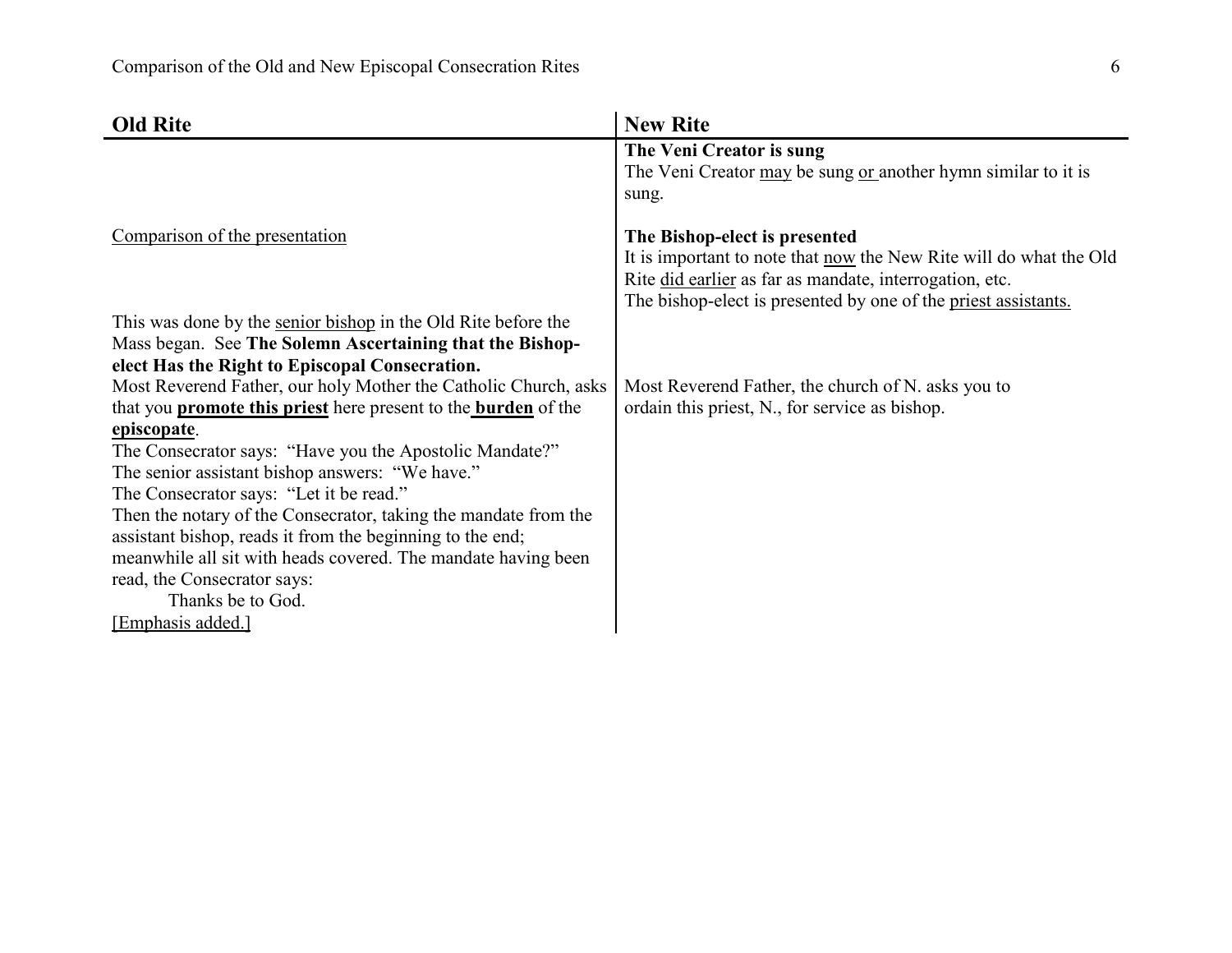| <b>Old Rite</b>                                                              | <b>New Rite</b>                                                                                                                                                                                                                               |
|------------------------------------------------------------------------------|-----------------------------------------------------------------------------------------------------------------------------------------------------------------------------------------------------------------------------------------------|
| Note the word usage "promote this priest" certainly implies the              | Note the word usage ordain this priest could actually imply that                                                                                                                                                                              |
| intention to bring him to a higher rank in the priesthood, namely,           | this man has not been made a priest yet and as a priest he will                                                                                                                                                                               |
| the fullness of the priesthood which is the episcopate. The term             | serve as a bishop, as a mere title.                                                                                                                                                                                                           |
| "burden" also indicates the larger responsibilities involved with            | The principal consecrator asks an assistant priest for the mandate.                                                                                                                                                                           |
| being a bishop.                                                              | The mandate is read.                                                                                                                                                                                                                          |
| In the Old Rite, the authorization and approval comes from the               | The Consent of the People                                                                                                                                                                                                                     |
| Sovereign Pontiff and his word is final. The consent of the                  | After the mandate is read all present say: "Thanks be to God." or                                                                                                                                                                             |
| people has nothing to do with the fact that the consecration will            | give their assent in some other way.                                                                                                                                                                                                          |
| take place.                                                                  | [This is a very protestant sounding concept.]                                                                                                                                                                                                 |
| It is interesting to note that there is no sermon in the Old Rite.           | Homily added to the New Rite                                                                                                                                                                                                                  |
| The duties of a bishop it would seem do not have to be expounded             | The principal consecrator addresses all the clergy, people, and                                                                                                                                                                               |
| upon. Certainly the prayers of the Old Rite itself explain these             | bishop-elect on the duties of a bishop.                                                                                                                                                                                                       |
| duties very thoroughly.                                                      | [This is a very vague requirement]                                                                                                                                                                                                            |
|                                                                              | The Examination of the Candidate *******<br>Note: This was done earlier in the Old Rite which seems more<br>fitting to be sure that the priest (part of the matter for the<br>sacrament) be correct before the actual ceremonial Mass begins. |
| Introduction to the Examination                                              | Introduction to the Examination                                                                                                                                                                                                               |
| "The ancient rule of the Fathers teaches and ordains that he who             | "An age-old custom of the Fathers decrees that a bishop-elect is                                                                                                                                                                              |
| is chosen to the order of bishop, shall be with all charity                  | to be questioned before the people on his resolve to uphold the                                                                                                                                                                               |
| examined diligently beforehand concerning his faith "                        | faith and to discharge his duties faithfully."                                                                                                                                                                                                |
| One can clearly see in the above words that the <b>people</b> are <b>not</b> | In the section of the examination, they do not even question the                                                                                                                                                                              |
| mentioned.                                                                   | bishop-elect regarding the faith.}                                                                                                                                                                                                            |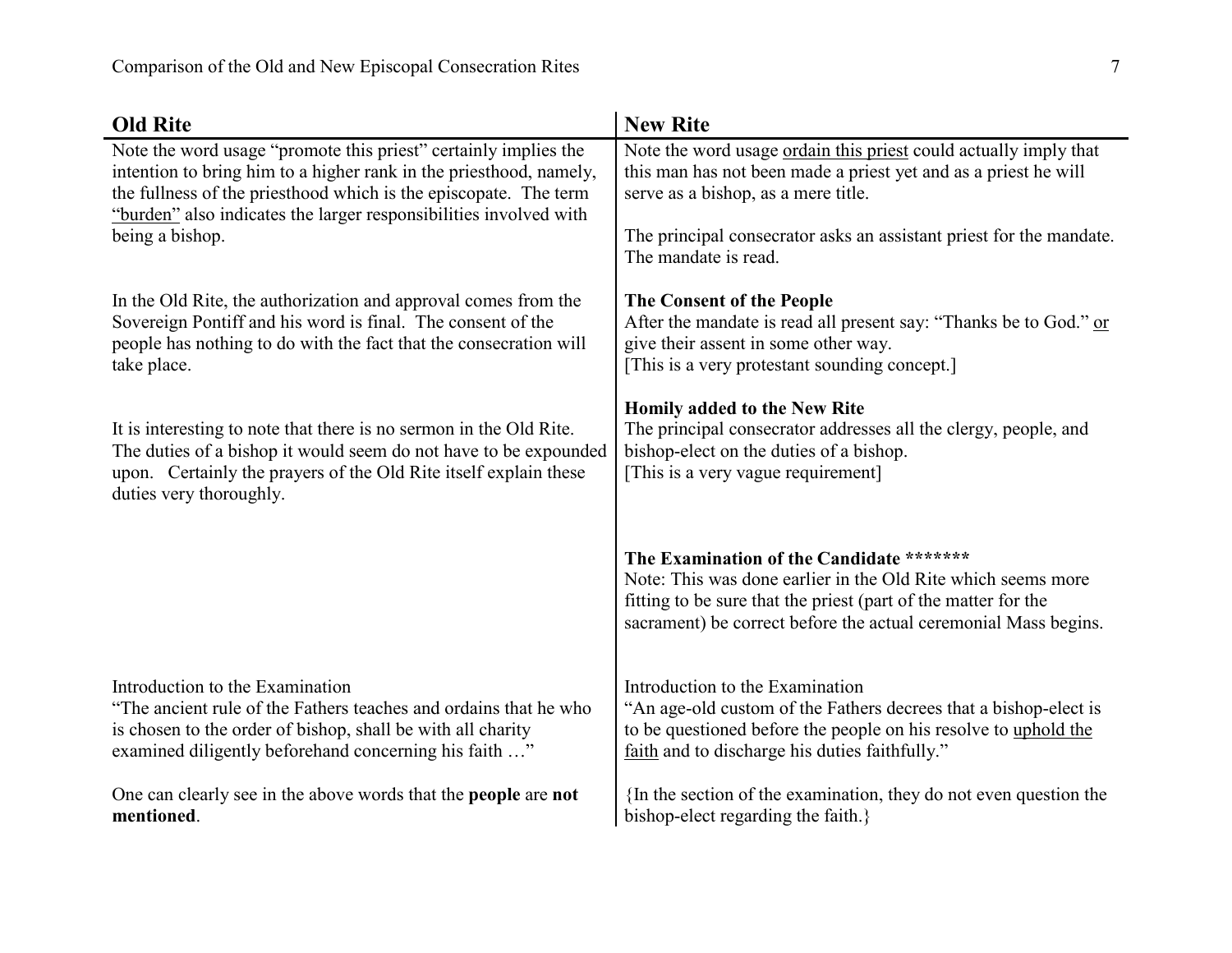| <b>Old Rite</b>                                                                                                                                                                                                                                                                                                                                                                                                                                                                                                                                         | <b>New Rite</b>                                                                                                                                                                                                                                                                                                                                                                                                                                                                                                                                                                                                                                                 |
|---------------------------------------------------------------------------------------------------------------------------------------------------------------------------------------------------------------------------------------------------------------------------------------------------------------------------------------------------------------------------------------------------------------------------------------------------------------------------------------------------------------------------------------------------------|-----------------------------------------------------------------------------------------------------------------------------------------------------------------------------------------------------------------------------------------------------------------------------------------------------------------------------------------------------------------------------------------------------------------------------------------------------------------------------------------------------------------------------------------------------------------------------------------------------------------------------------------------------------------|
| The Old Rite doesn't mention the people as part of the reason for<br>the examination. However, the Consecrator shows concern about<br>the blame being on himself if he did not examine the Bishop-elect,<br>"also that they may be blameless who impose on him the hands of<br>ordination."                                                                                                                                                                                                                                                             | The words of the consecrator's introduction to the examination<br>have been changed. They have been abridged and the troubling<br>change is the wording "to be questioned before the people."                                                                                                                                                                                                                                                                                                                                                                                                                                                                   |
| For purposes of proper analysis it is important to contrast each examination question one by one of the Old and New Rites.                                                                                                                                                                                                                                                                                                                                                                                                                              |                                                                                                                                                                                                                                                                                                                                                                                                                                                                                                                                                                                                                                                                 |
| 1.) Contrast the question within the introduction, "We ask you,<br>dearest brother, if you desire to make your conduct harmonize, as<br>far as your nature allows, with the meaning of divine Scripture?"<br>The Bishop-elect, rising slightly, with head uncovered, answers:<br>"With my whole heart I wish in all things to consent and obey."<br>The above question is entirely different than the one in the New<br>Rite used here. This question refers to the Bishop-elect desiring<br>to live a virtuous life in compliance with Holy Scripture. | 1.) "My brother, are you resolved by the grace of the Holy Spirit<br>to discharge to the end of your life the office the apostles<br>entrusted to us, which we now pass on to you by the laying on of<br>hands?"<br>The bishop-elect replies: I am. {The bishop-elect answers all the<br>questions affirmatively }<br>This is a troubling departure from the Old Rite because it doesn't<br>specify exactly what office is to be given. Furthermore, the<br>question is not the same as the Old Rite's question here. This<br>question seems to be asking whether the bishop-elect is willing to<br>accept the office itself but fails to mention which office. |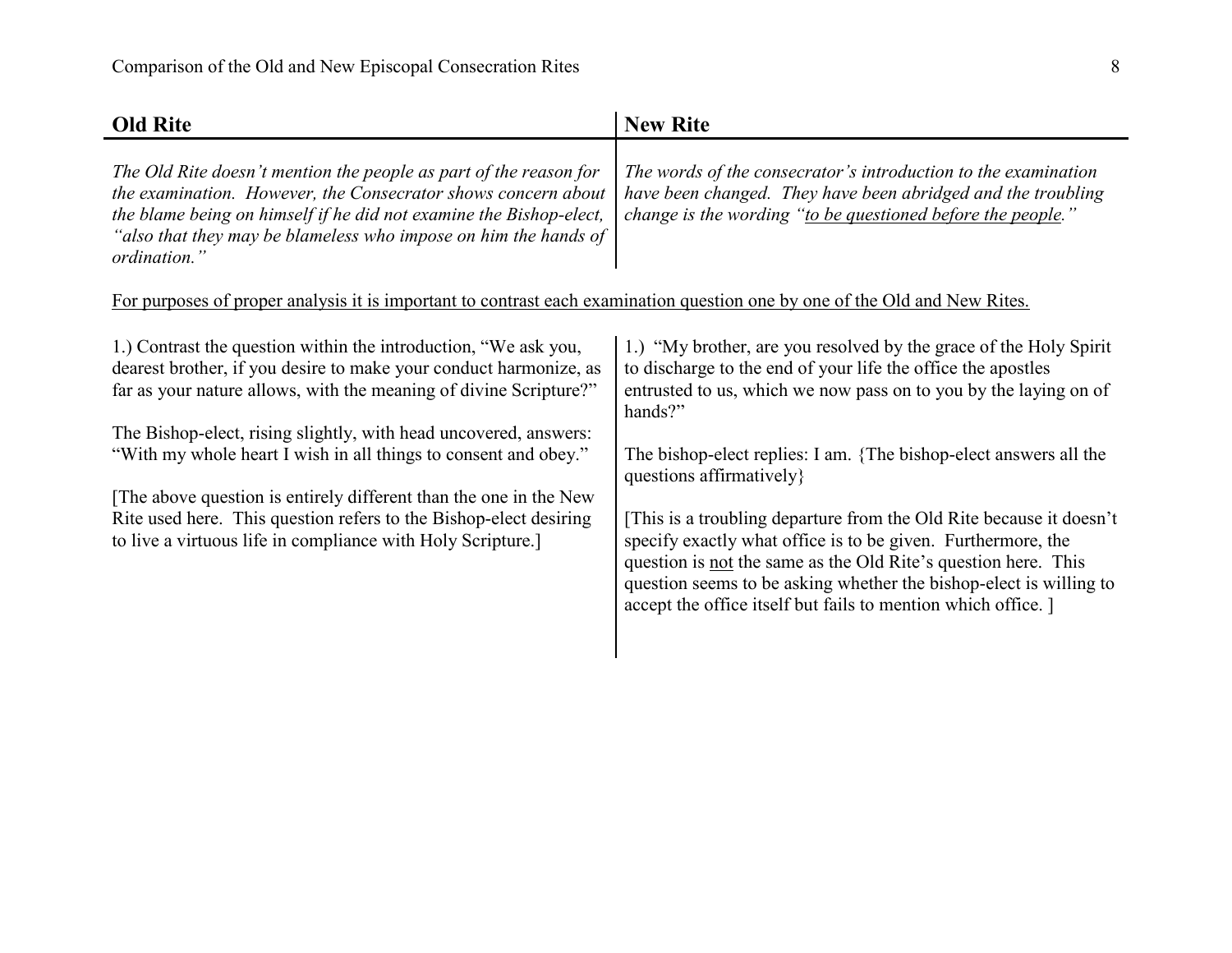| <b>Old Rite</b>                                                                                                                                                                                                                                                                       | <b>New Rite</b>                                                                                                                                                                                                                                                                                                                                                                                                                                                        |
|---------------------------------------------------------------------------------------------------------------------------------------------------------------------------------------------------------------------------------------------------------------------------------------|------------------------------------------------------------------------------------------------------------------------------------------------------------------------------------------------------------------------------------------------------------------------------------------------------------------------------------------------------------------------------------------------------------------------------------------------------------------------|
|                                                                                                                                                                                                                                                                                       | Principal consecrator:                                                                                                                                                                                                                                                                                                                                                                                                                                                 |
| 2.) "Will you teach the people for whom you are ordained, both<br>by words and by example, the things you understand from the<br>divine Scriptures?"<br>The Old Rite's question is clearer and explicitly refers to all the<br>Scriptures and not a vague term of "Gospel of Christ." | 2.) Are you resolved to be faithful and constant in proclaiming the<br>Gospel of Christ?<br>[This is vague and too general of a question. What does it mean<br>to be faithful and constant in proclaiming the Gospel of Christ? Is<br>the "Gospel of Christ" only His words written in the four<br>Gospels? The modernists like to speak in fuzzy terms like this,<br><i>i.e.</i> the Gospel, the Good News etc. What does it mean to be<br>"constant in proclaiming"? |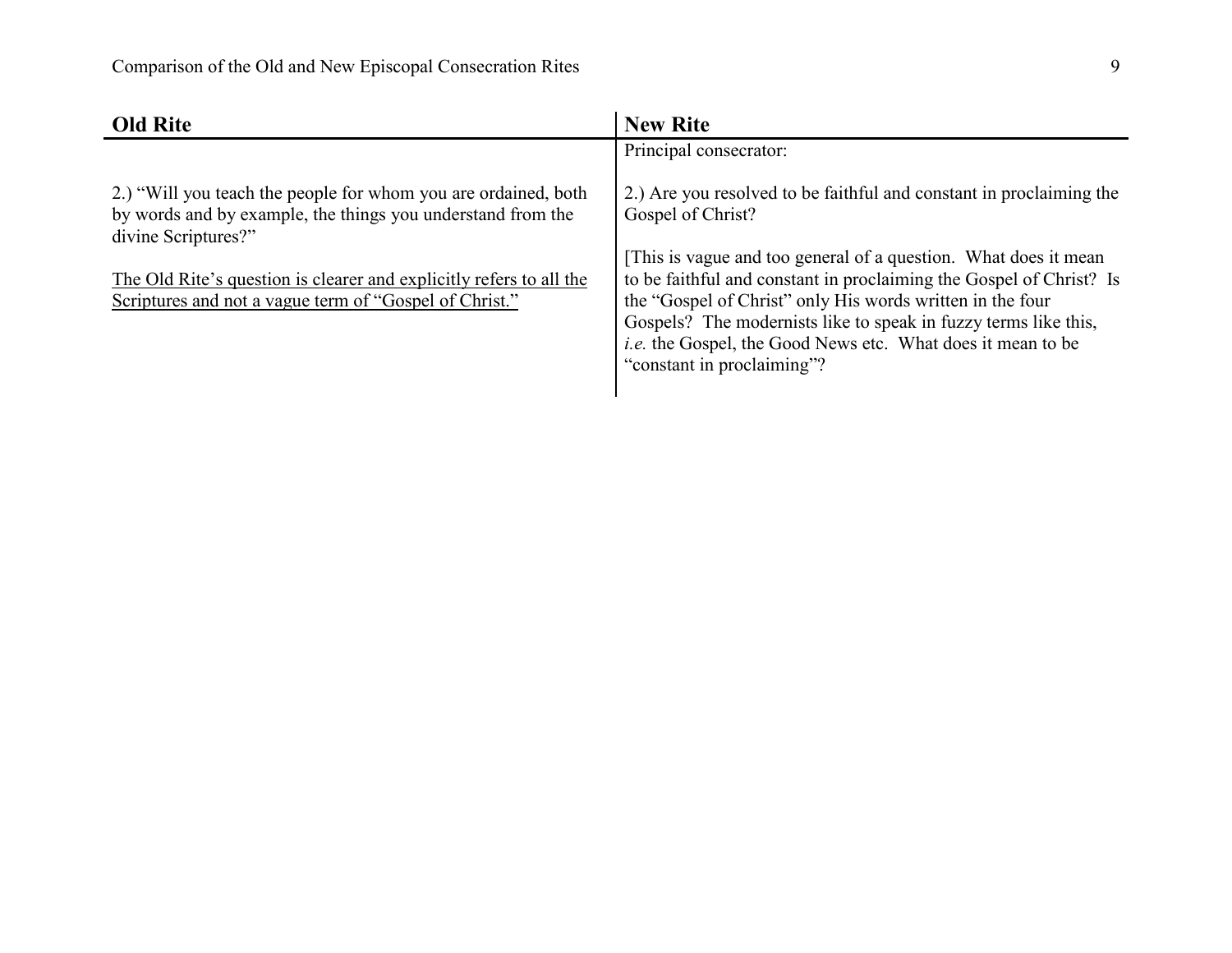| <b>Old Rite</b>                                                                                                                                                                                                                                                                                                    | <b>New Rite</b>                                                                                                                                                                                                                                                                                                                                                                                                                                                                                                                                                                                                                                                                                                                                                                                                                                                                                                                                                                                                                                                                                                    |
|--------------------------------------------------------------------------------------------------------------------------------------------------------------------------------------------------------------------------------------------------------------------------------------------------------------------|--------------------------------------------------------------------------------------------------------------------------------------------------------------------------------------------------------------------------------------------------------------------------------------------------------------------------------------------------------------------------------------------------------------------------------------------------------------------------------------------------------------------------------------------------------------------------------------------------------------------------------------------------------------------------------------------------------------------------------------------------------------------------------------------------------------------------------------------------------------------------------------------------------------------------------------------------------------------------------------------------------------------------------------------------------------------------------------------------------------------|
| 3.) Will you receive, keep and teach with reverence the traditions<br>of the orthodox fathers and the decretal constitutions of the Holy<br>and Apostolic See?                                                                                                                                                     | 3.) Are you resolved to maintain the deposit of faith, entire and<br>incorrupt, as handed down by the apostles and professed by the<br>Church everywhere and at all times?                                                                                                                                                                                                                                                                                                                                                                                                                                                                                                                                                                                                                                                                                                                                                                                                                                                                                                                                         |
| "To receive, keep, and teach with reverence the tradition"<br>implies a stricter obligation than just "maintaining." Note "with<br>reverence" implies a great respect for tradition. The word<br>"traditions" is used "of the orthodox fathers" and thus being all<br>the truths that the Church has expounded on. | At first glance the above question sounds traditional and strong<br>by using words such as "deposit of faith," "entire and incorrupt,"<br>"as handed down by the apostles," and "professed by the Church"<br>everywhere and at all times."<br>However, taking a closer look and comparing it with the Old Rite,<br>one can see many ambiguities. It can be interpreted that the<br>"deposit of faith" is only what was expounded in the times of the<br>apostles whereas in the Old Rite there is no confusion because the<br>"traditions of the orthodox fathers" would entail all doctrine that<br>has been handed down.<br>Furthermore, "professed by the Church everywhere and at all<br>times" sounds like it refers to all doctrine yet this phrase could<br>simply be modifying the word "maintain" referring to where or<br>when the deposit of faith is to be maintained. Note that the Old<br>Rite also includes decrees from the Pontiffs that the New Rite<br><b>omits.</b> This increases the suspicion that all doctrines and all<br>dogmas are not to be inferred by the use of "deposit of faith." |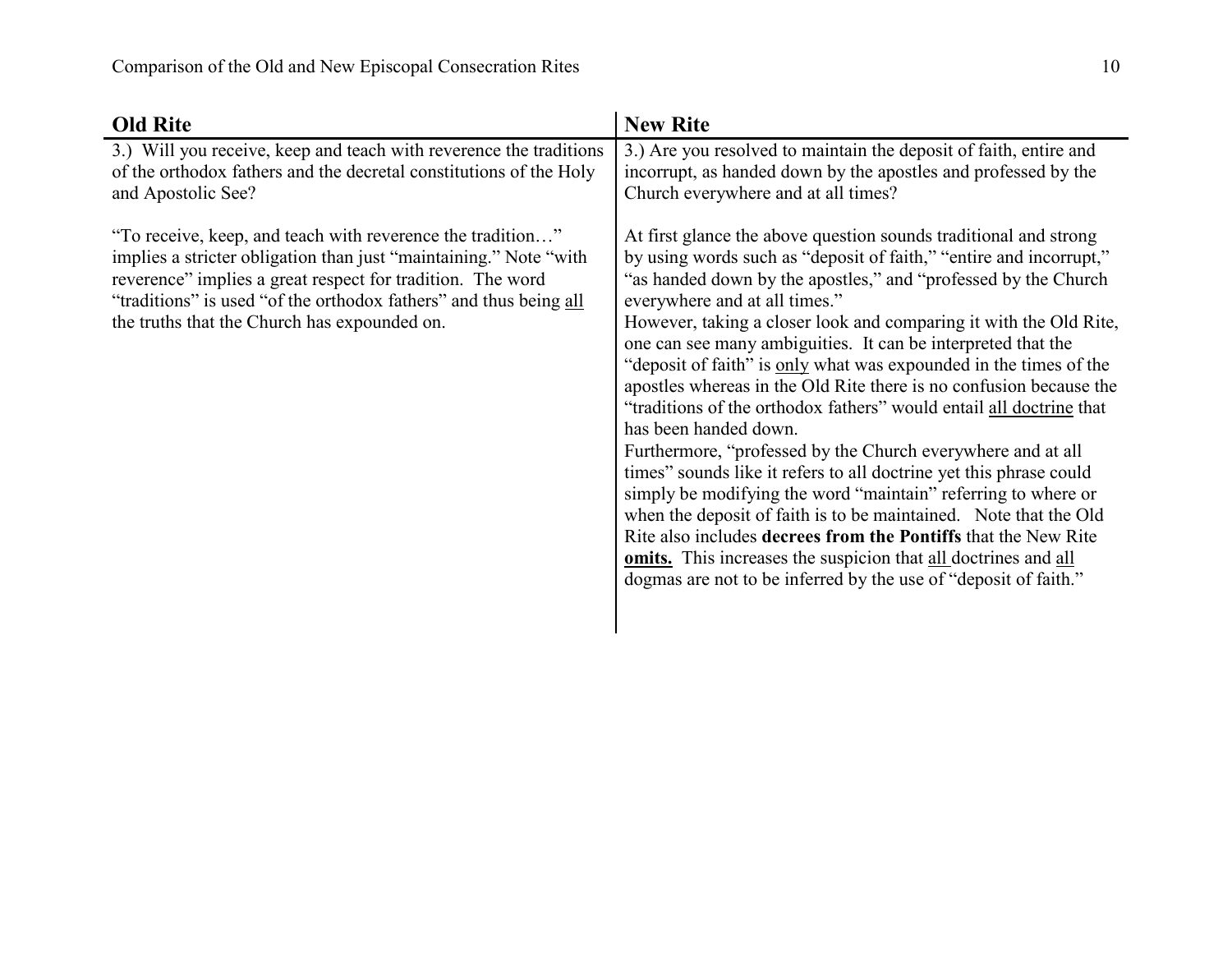| <b>Old Rite</b>                                                 | <b>New Rite</b>                                                    |
|-----------------------------------------------------------------|--------------------------------------------------------------------|
| 4.) This question doesn't really have a parallel one in the Old | 4.) Are you resolved to build up the Church as the body of Christ  |
| Rite.                                                           | and to remain united to it within the order of bishops under the   |
|                                                                 | authority of the successor of the apostle Peter?                   |
|                                                                 | What is exactly meant here "to build up the Church as the body of  |
|                                                                 | Christ"? The Church is the Mystical Body; this is true. How will   |
|                                                                 | the bishop "build up" the Church, by baptism, ordaining priests?   |
|                                                                 | What is meant by "remain united to it within the order of bishops" |
|                                                                 | under the "authority" of the successor of Peter? What "authority"  |
|                                                                 | does the successor of Peter have in the "college of bishops" but a |
|                                                                 | mere "head" of the "college" with no substantial monarchical       |
|                                                                 | authority in the eyes of the "college"?                            |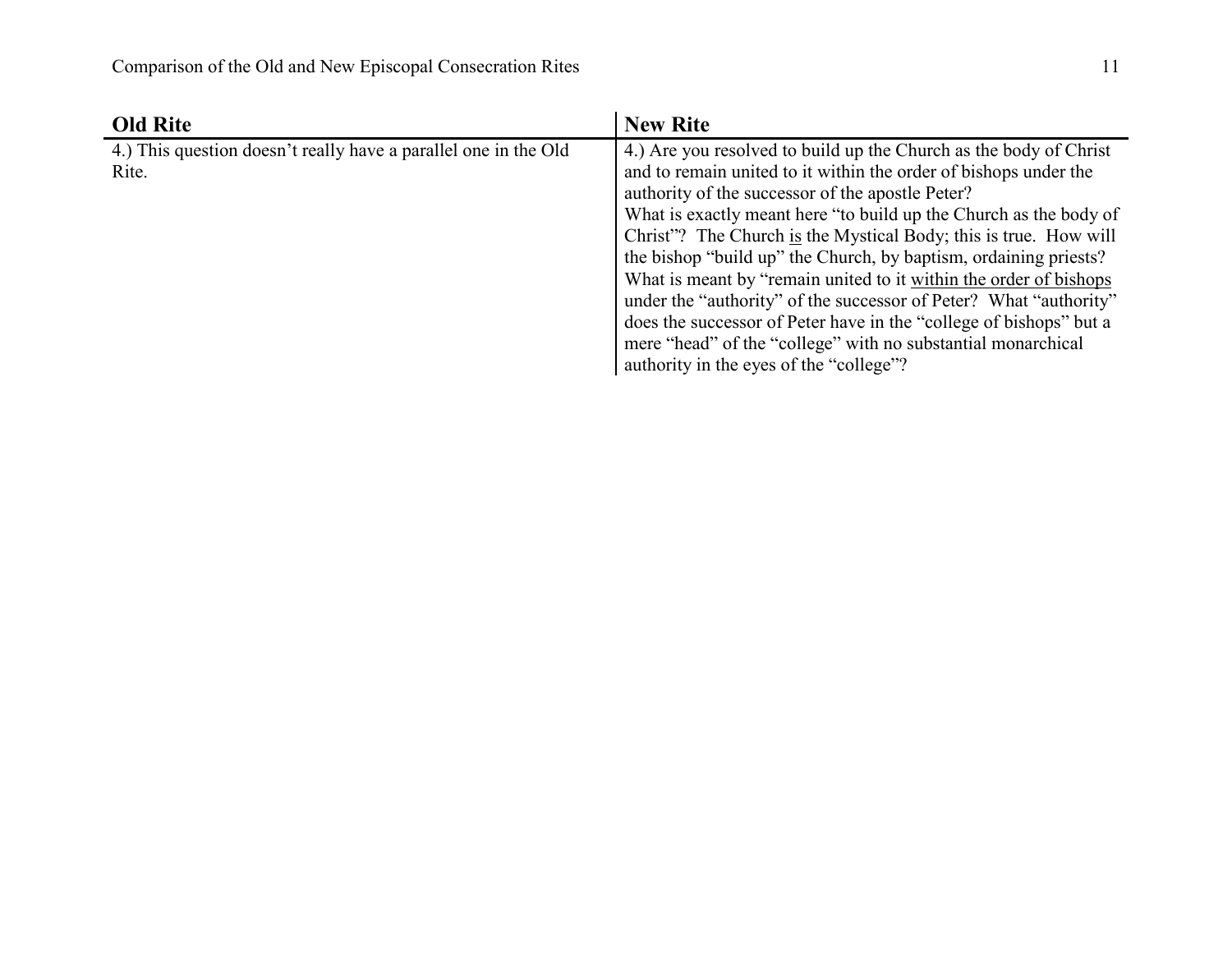| <b>Old Rite</b>                                                                                                                                                                                                                                                                                                                                                                                                                                                                                                                                                                                                                                                                                                                                                                                                                                                                                                                                                                                                                                                                                                                                                                                                                                                                                   | <b>New Rite</b>                                                                                 |
|---------------------------------------------------------------------------------------------------------------------------------------------------------------------------------------------------------------------------------------------------------------------------------------------------------------------------------------------------------------------------------------------------------------------------------------------------------------------------------------------------------------------------------------------------------------------------------------------------------------------------------------------------------------------------------------------------------------------------------------------------------------------------------------------------------------------------------------------------------------------------------------------------------------------------------------------------------------------------------------------------------------------------------------------------------------------------------------------------------------------------------------------------------------------------------------------------------------------------------------------------------------------------------------------------|-------------------------------------------------------------------------------------------------|
| 5.) Will you exhibit in all things fidelity, submission, obedience,<br>according to canonical authority, to Blessed Peter the Apostle, to<br>whom was given by God the power of binding and of loosing, and<br>to his Vicar our Holy Father, Pope N. and to his successors the<br>Roman Pontiffs?<br>Contrast this precisely worded question with the corresponding<br>question in the New Rite. "Are you resolved to be" is entirely<br>different from "will you exhibit." The resolution to be something<br>is very subjective whereas the exhibition of something is more<br>manifest to the public.<br>In the Old Rite not only is obedience promised but also <u>fidelity</u> to<br>the Pontiff and submission (a humbling thing).<br>Note also the reference to St. Peter and the current Pontiff and the<br>successors of the Roman Pontiffs. Note that the New Rite in the<br>corresponding question and the one preceding it uses only the<br>"successor of the apostle Peter" without any reference to the<br>strong title of Pontiff. Is it because the term Pontiff implies a<br>monarchical supreme authority and the modernists are afraid to<br>admit that this authority still exists? On the other hand, the Old<br>Rite is very explicit in describing the Pontiff's authority. | 5.) Are you resolved to be faithful in your obedience to the<br>successor of the apostle Peter? |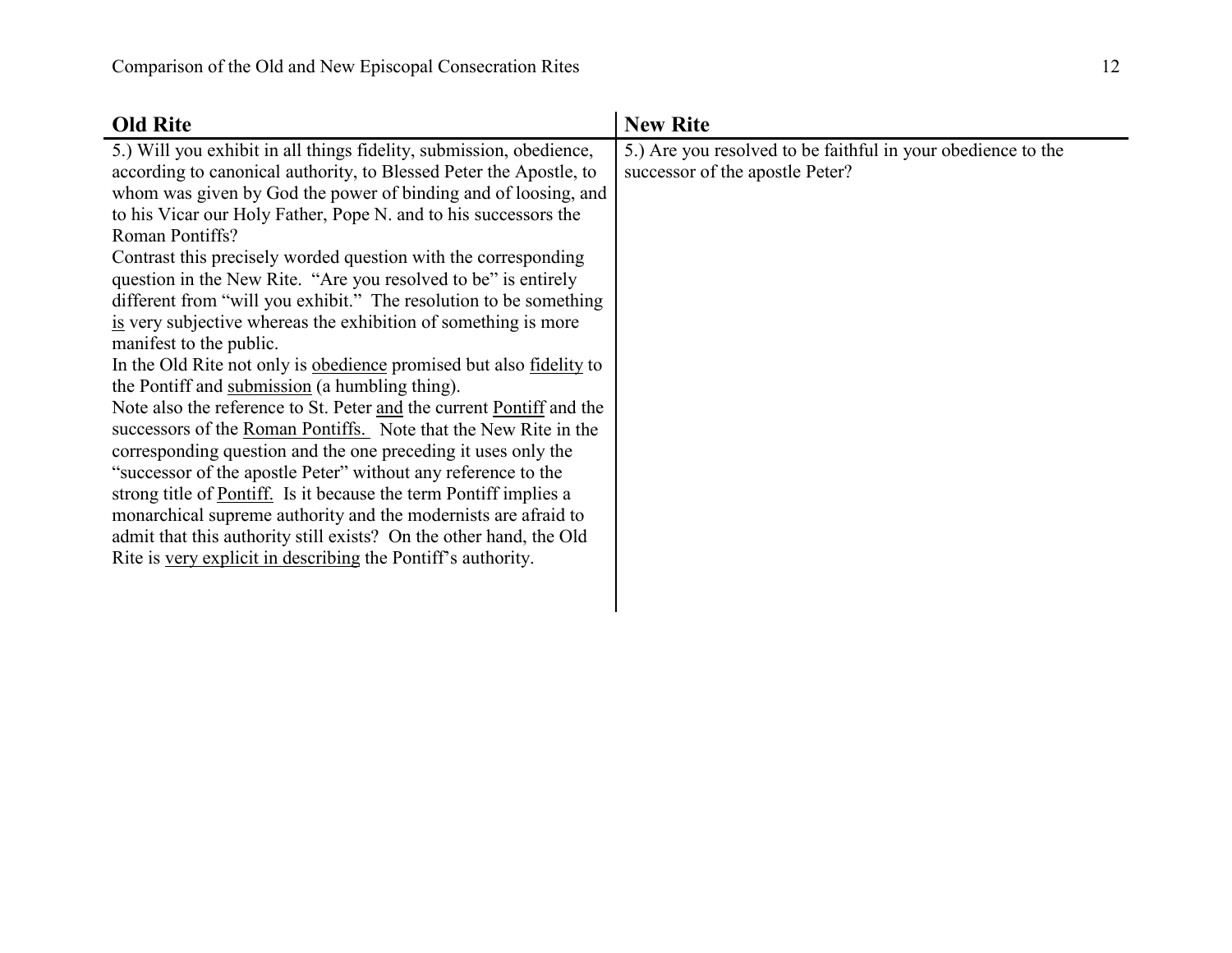| <b>Old Rite</b>                                                                                                                                                                                                                                                                                                        | <b>New Rite</b>                                                                                                                                                                                                                                                                                                                                                                                                                                                                                                                                                                                                                                                                                                                                                                                                                                                                                                                                                                                                                                                                                                                                                                                |
|------------------------------------------------------------------------------------------------------------------------------------------------------------------------------------------------------------------------------------------------------------------------------------------------------------------------|------------------------------------------------------------------------------------------------------------------------------------------------------------------------------------------------------------------------------------------------------------------------------------------------------------------------------------------------------------------------------------------------------------------------------------------------------------------------------------------------------------------------------------------------------------------------------------------------------------------------------------------------------------------------------------------------------------------------------------------------------------------------------------------------------------------------------------------------------------------------------------------------------------------------------------------------------------------------------------------------------------------------------------------------------------------------------------------------------------------------------------------------------------------------------------------------|
| 6.) There is $\underline{\mathbf{n}}\underline{\mathbf{o}}$ corresponding question in the Old Rite.<br>Will you refrain in all your ways from evil and, as far as you are<br>able, with the help of the Lord, direct them to every good?<br>Will you observe and teach with the help of God, chastity and<br>sobriety? | 6.) Are you resolved as a devoted father to sustain the people of<br>God and to guide them in the way of salvation in cooperation with<br>the priests and deacons who share your ministry?<br>Note the use of "people of God," a modern way of referring to the<br>faithful.<br>How exactly is the new bishop to sustain? What is meant here by<br>the word "sustain"?<br>Also the use of the words "in cooperation with the priests and<br>deacons." This puts the priests/deacons on a higher footing and<br>makes it seem like the priests/deacons do not have much<br>obligation to obey the bishop. Doesn't the bishop decide what is<br>to be done, and the priests/deacons follow the directives of the<br>bishop? These are reasonable suspicions in light of the further<br>use of the words "who share your ministry." The bishop has a<br>higher rank in the ministry. Indeed, the bishop is supposed to<br>have the <u>full power of the priesthood</u> . This "share" here is<br>ambiguous and does imply putting bishop, priests, and deacons on<br>equal footing.<br>There is no corresponding question in the New Rite.<br>There is no corresponding question in the New Rite. |
|                                                                                                                                                                                                                                                                                                                        |                                                                                                                                                                                                                                                                                                                                                                                                                                                                                                                                                                                                                                                                                                                                                                                                                                                                                                                                                                                                                                                                                                                                                                                                |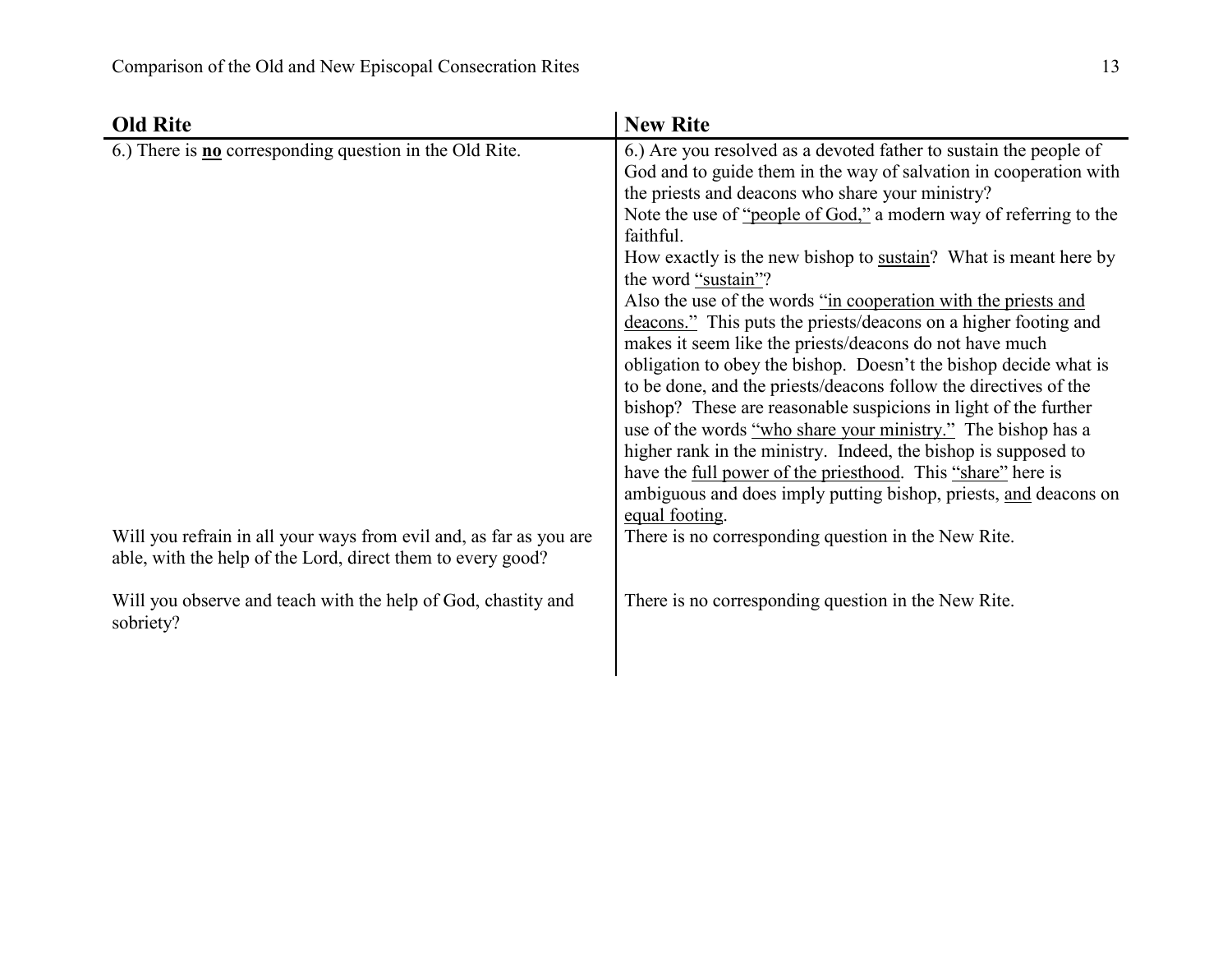| <b>Old Rite</b>                                                                                                                                             | <b>New Rite</b>                                                                                                                                                                                                                                                                                                                                                                                                     |
|-------------------------------------------------------------------------------------------------------------------------------------------------------------|---------------------------------------------------------------------------------------------------------------------------------------------------------------------------------------------------------------------------------------------------------------------------------------------------------------------------------------------------------------------------------------------------------------------|
| Will you, as far as your human frailty shall allow, always be<br>given up to divine affairs and abstain from worldly matters or<br>sordid gains?            | There is no corresponding question in the New Rite.                                                                                                                                                                                                                                                                                                                                                                 |
| Note that the above three questions concerning the virtue.<br>sanctification, and edifying example of the prelate all have been<br>omitted in the New Rite. |                                                                                                                                                                                                                                                                                                                                                                                                                     |
| 7.) Will you, for the Lord's sake, be affable and merciful to the<br>poor and to pilgrims and all those in need?                                            | 7.) Are you resolved to show kindness and compassion in the<br>name of the Lord to the poor and to strangers and to all who are in<br>need?                                                                                                                                                                                                                                                                         |
| These corresponding questions are similar.<br>This question has been <b>added</b> in the New Rite.                                                          | These corresponding questions are similar.<br>Are you resolved as a good shepherd to seek out the sheep who<br>stray and to gather them into the fold of<br>Lord?                                                                                                                                                                                                                                                   |
|                                                                                                                                                             | This is a very general question. Does this question refer to<br>apostate Catholics? Does it refer to protestant sects or other non-<br>Catholics? If it refers to any of these groups it is a wonder that<br>the modernists would really ask such a question. It is obvious<br>that the current hierarchy doesn't try to "gather" the "stray" sheep<br>when the hierarchy seems only interested in false ecumenism. |
|                                                                                                                                                             |                                                                                                                                                                                                                                                                                                                                                                                                                     |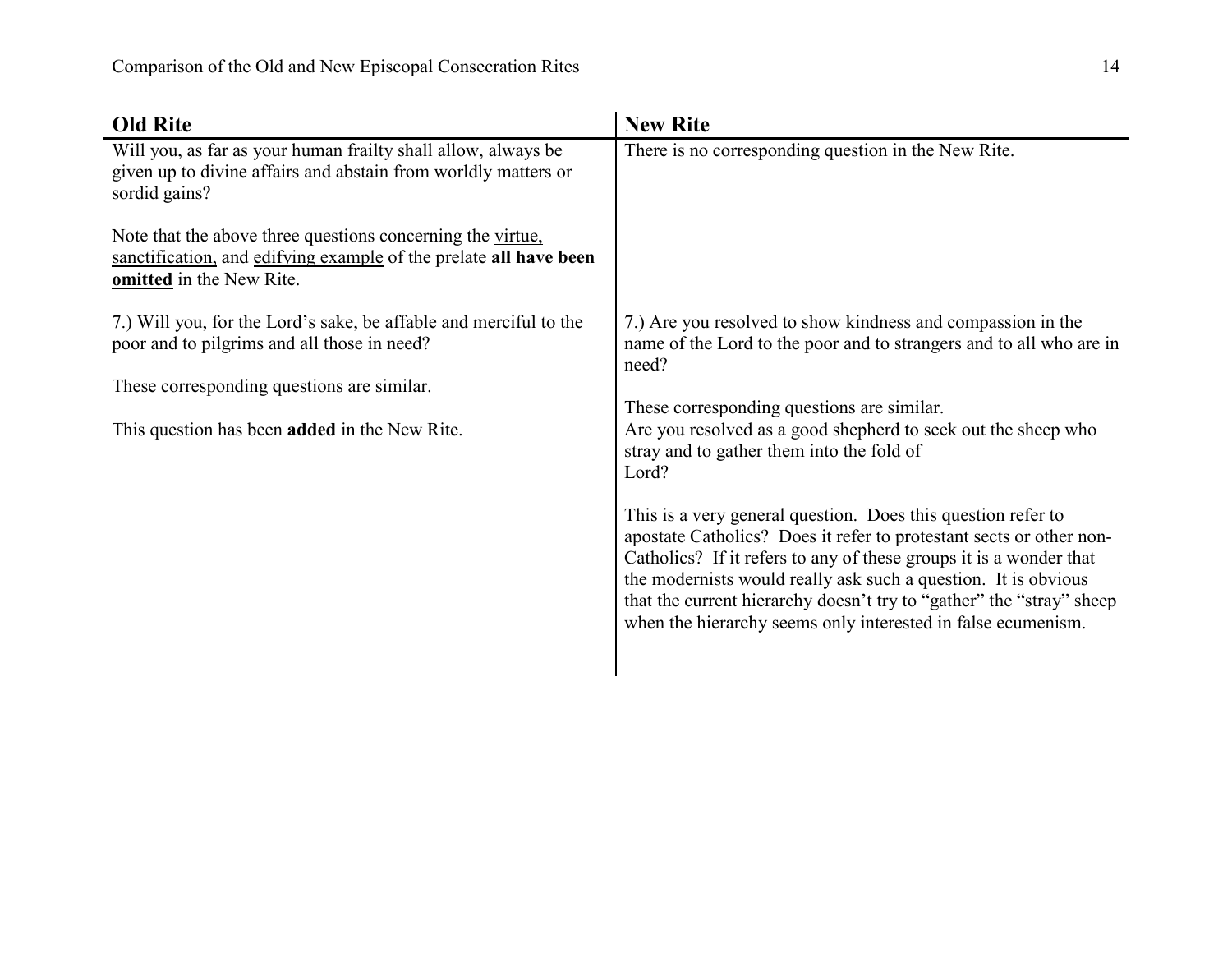| <b>Old Rite</b>                                                                                                                                                                                                                          | <b>New Rite</b>                                                                                                                                                                                                                                                                                                                                                                                                                                                                                                                                                                                                                                                           |
|------------------------------------------------------------------------------------------------------------------------------------------------------------------------------------------------------------------------------------------|---------------------------------------------------------------------------------------------------------------------------------------------------------------------------------------------------------------------------------------------------------------------------------------------------------------------------------------------------------------------------------------------------------------------------------------------------------------------------------------------------------------------------------------------------------------------------------------------------------------------------------------------------------------------------|
| This question has been added in the New Rite.                                                                                                                                                                                            | Are you resolved to pray for the <b>people of God</b> without ceasing,<br>and to carry out the duties of one who has the <b>fullness of the</b><br>priesthood so as to afford no grounds for reproach?                                                                                                                                                                                                                                                                                                                                                                                                                                                                    |
|                                                                                                                                                                                                                                          | Are the above two questions added in lieu of the previous three<br>regarding virtue, etc. in the Old Rite? Certainly, the wording is<br>not as strict and precise in the New Rite. It is almost as if these<br>two questions were tacked on for good measure. Note again the<br>modernist style of using "people of God." Note also that there is<br>finally a reference to the good character of the bishop-elect<br>although this character is couched in the fear of reproach instead<br>of the fear of God's Just Judgments.<br>[Note also that this is the <b>only</b> time in the whole New Rite where<br>the "fullness of the Priesthood," itself, is referred to. |
| Note that all the above specific questions regarding the<br>doctrines of the faith have been omitted in the New Rite!!!!!!<br>It is appalling and unthinkable that these questions of utmost<br>importance have been completely omitted. | Now apparently the New Rite is ready to proceed with the<br>consecration even though there is no confirmation that the<br>bishop-elect adheres to all the specific doctrines and dogmas of<br>the Catholic Faith.                                                                                                                                                                                                                                                                                                                                                                                                                                                         |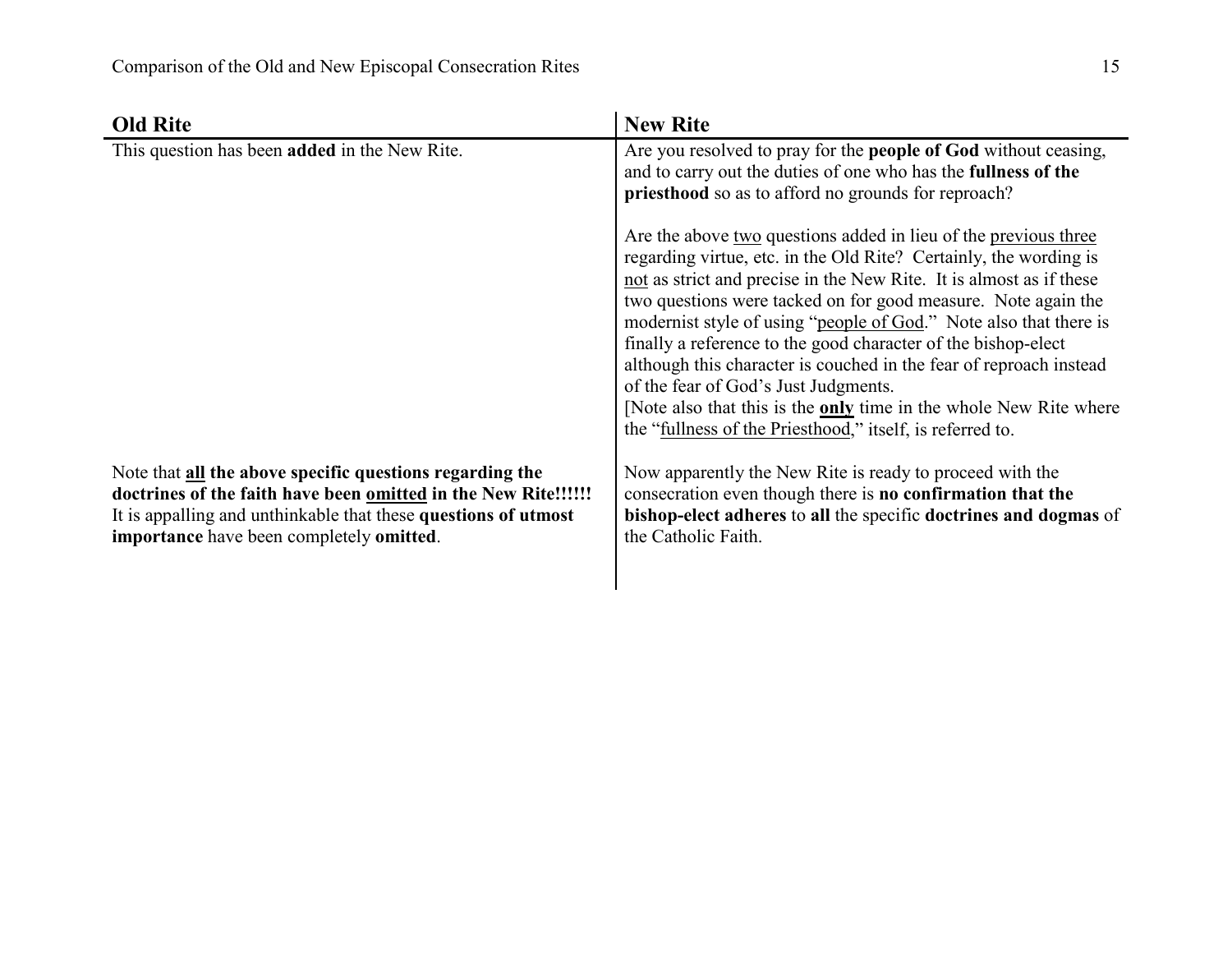| <b>Old Rite</b>                                                                                                                                                                                                                                                                                                                                                                                                                                                                                                                                                                                                                                                          | <b>New Rite</b>                                     |
|--------------------------------------------------------------------------------------------------------------------------------------------------------------------------------------------------------------------------------------------------------------------------------------------------------------------------------------------------------------------------------------------------------------------------------------------------------------------------------------------------------------------------------------------------------------------------------------------------------------------------------------------------------------------------|-----------------------------------------------------|
| The Consecrator sets forth the duties and the powers of a                                                                                                                                                                                                                                                                                                                                                                                                                                                                                                                                                                                                                | *******<br>*** The New Rite omits this explanation! |
| bishop.                                                                                                                                                                                                                                                                                                                                                                                                                                                                                                                                                                                                                                                                  |                                                     |
| The Bishop-elect having finished the Alleluia or tract, is led by<br>the assistant bishops to where the Consecrator is sitting on the<br>faldstool before the main altar. The Consecrator wears his mitre<br>indicating he is exercising his Episcopal authority.<br>The Bishop-elect lays aside his biretta out of respect for the<br>Consecrator. He bows to the Consecrator as do the assisting<br>bishops wearing their mitres. The assisting bishops sit on the<br>right and left hand sides of the Consecrator. The Consecrator<br>turned toward the Bishop-elect says, "A bishop judges,<br>interprets, consecrates, ordains, offers, baptizes, and<br>confirms." |                                                     |
| It is interesting to note the Consecrator explaining exactly what<br>a bishop does.                                                                                                                                                                                                                                                                                                                                                                                                                                                                                                                                                                                      |                                                     |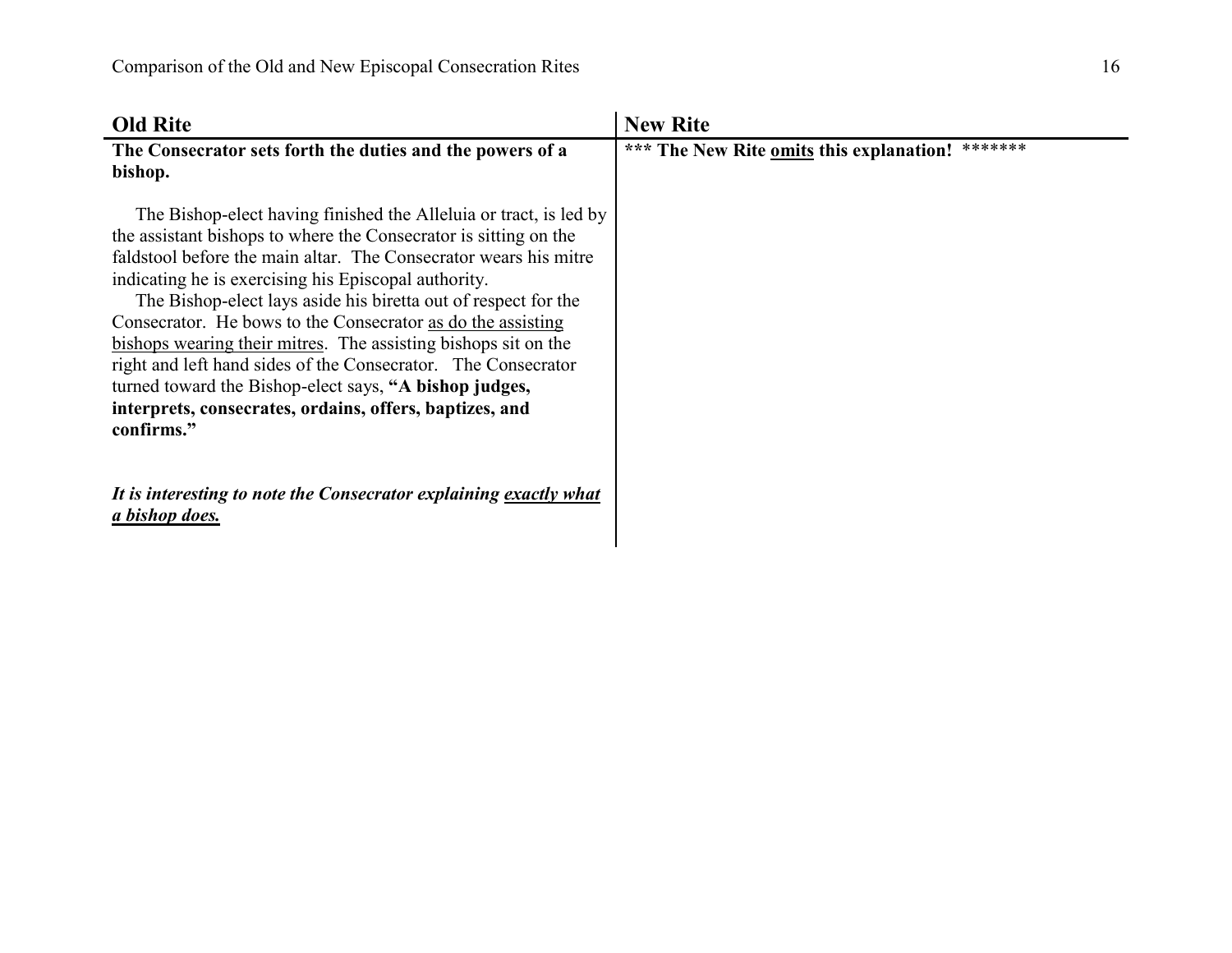| <b>Old Rite</b>                                                      | <b>New Rite</b>                                                                                                                                                                                             |
|----------------------------------------------------------------------|-------------------------------------------------------------------------------------------------------------------------------------------------------------------------------------------------------------|
| The Prayer for grace for the Bishop-elect                            | The prayer for the bishop-elect                                                                                                                                                                             |
| The Consecrator (wearing his mitre) says, "Let us pray, dearest      | Then all stand, the consecrator (without his miter) says, "My dear                                                                                                                                          |
| brethren, that the kindness of the Almighty God consulting the       | people, let us pray that almighty God in his [sic] goodness will                                                                                                                                            |
| utility of His Church, may bestow the abundance of His grace         | pour out his grace upon this man whom he [sic] has chosen to                                                                                                                                                |
| upon this Elect. Through Christ Our Lord. R. Amen."                  | provide for the needs of the Church."                                                                                                                                                                       |
| The Litany of the Saints                                             | The above (underlined) phrase appears to be an attempted parallel<br>text to the Old Rite's phrase "consulting the utility, etc." but is<br>awkwardly rendered in the New Rite.<br>The Litany of the Saints |
| The Consecrator and assisting bishops (all with their mitres on)     | The deacon says, "Let us kneel."                                                                                                                                                                            |
| prostrate themselves. The Bishop-elect prostrates himself at the     | The <b>bishop-elect alone</b> prostrates himself.                                                                                                                                                           |
| left of the Consecrator. All others kneel. The chanter begins the    | The cantor begins the litany that may be improvised and other                                                                                                                                               |
| litany of the saints.                                                | saints or petitions may be added or improvised as desired.                                                                                                                                                  |
| [This seems an appropriate preparation that the <b>Consecrator</b> , | [Note the change of having only the bishop-elect lie prostrate and                                                                                                                                          |
| assisting bishops and the Bishop-elect should all humbly             | that the litany may be improvised instead of following the set                                                                                                                                              |
| prostrate themselves for so important an event.]                     | rubrics of the Old Rite.]                                                                                                                                                                                   |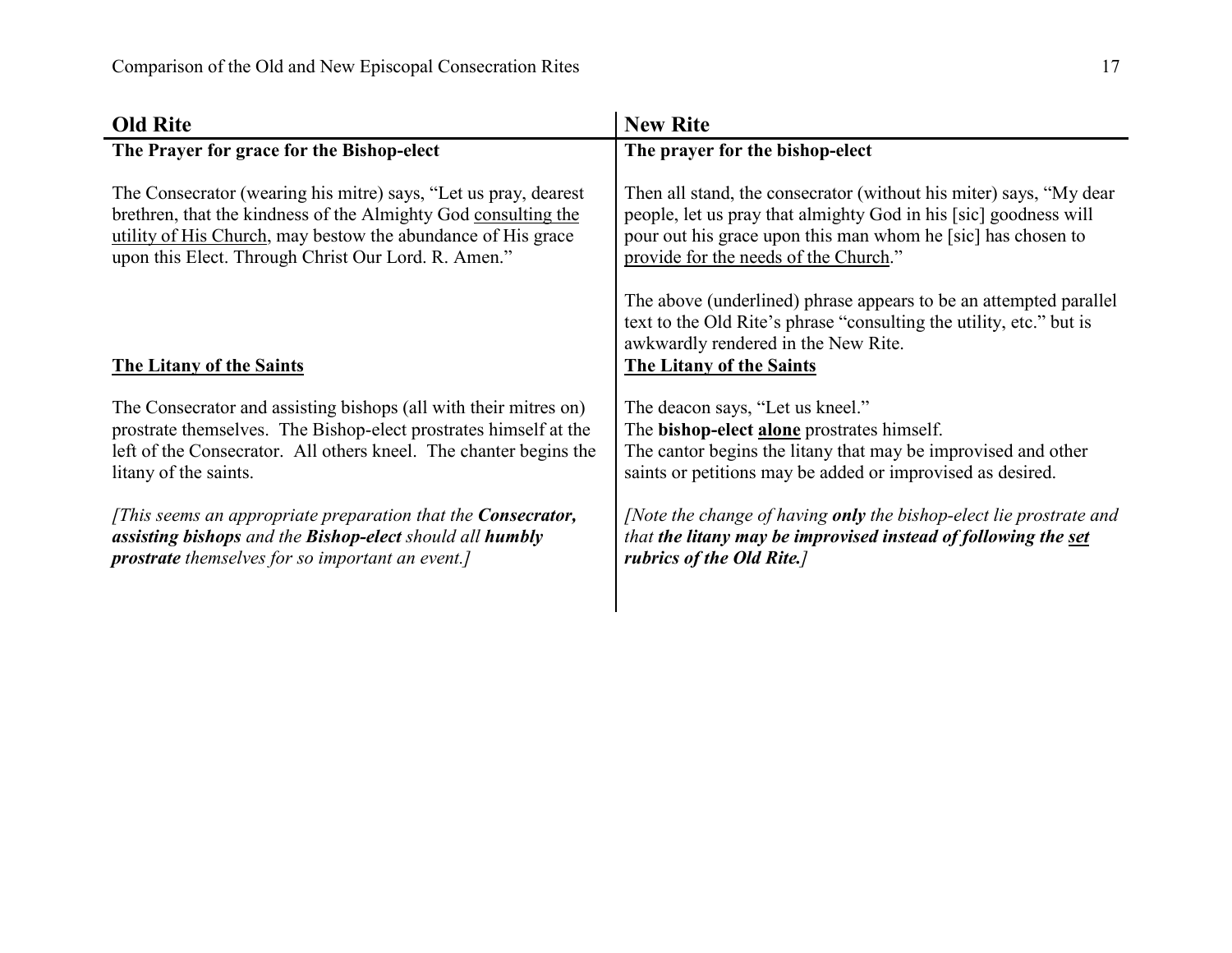| <b>Old Rite</b>                                                                                                                                                                                                                                                                                                                                                                                                                                                                                                                                                                                                                                                                                                                                                                                                                                                                                       | <b>New Rite</b>                                                                                                                                                                                                                                            |
|-------------------------------------------------------------------------------------------------------------------------------------------------------------------------------------------------------------------------------------------------------------------------------------------------------------------------------------------------------------------------------------------------------------------------------------------------------------------------------------------------------------------------------------------------------------------------------------------------------------------------------------------------------------------------------------------------------------------------------------------------------------------------------------------------------------------------------------------------------------------------------------------------------|------------------------------------------------------------------------------------------------------------------------------------------------------------------------------------------------------------------------------------------------------------|
| Interruption of the Litany for extra petitions for the Bishop<br>elect<br>After the petition, That Thou wouldst vouchsafe to all the<br>faithful departed, etc. R. We beseech Thee, hear us, has been<br>said,<br>The Consecrator, rising and turning towards the Bishop-elect,<br>holding in his left hand the pastoral staff, says in the tone of the<br>litanies, first:<br>That Thou wouldst vouchsafe to $+$ bless this Elect here<br>present. R. We beseech Thee, hear us.<br>That Thou wouldst vouchsafe to $+$ bless and $+$ sanctify<br>this Elect here present. R. We beseech Thee, hear us.<br>That Thou wouldst vouchsafe to $+$ bless and $+$ sanctify<br>and $+$ consecrate this Elect here present. R. We beseech<br>Thee, hear us.<br>Meanwhile always making the sign of the cross over him, and the<br>assistant bishops do and say the same thing, remaining<br>kneeling, however. | Note there is mention that other petitions may be added, however,<br>they are improvised and no set wording is included in the<br>rubrics of the New Rite.<br>These specific petitions for the bishop-elect are omitted<br>*****<br>in the New Rite. ***** |
| Then the Consecrator again prostrates himself, and the chanter, or<br>he who began the litanies, continues them to the end.                                                                                                                                                                                                                                                                                                                                                                                                                                                                                                                                                                                                                                                                                                                                                                           |                                                                                                                                                                                                                                                            |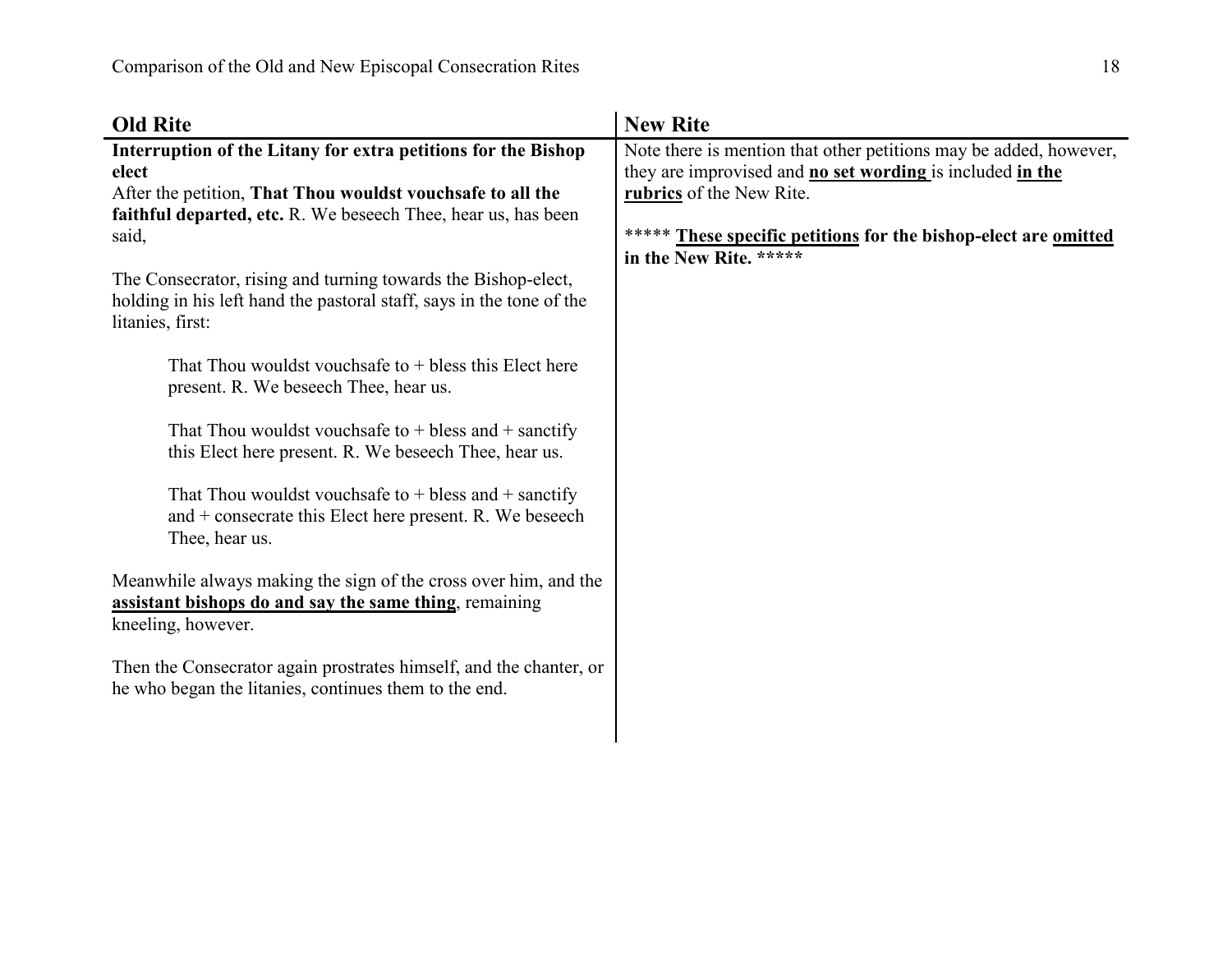| <b>Old Rite</b> | New Rite                                     |
|-----------------|----------------------------------------------|
|                 | <b>Understanding the Consecration Itself</b> |

## Before considering the form of the Consecration, it is important to consider the Catholic teaching about Sacraments. This explanation is taken from the Apostolic Constitution on Sacred Orders (Sacramentum Ordinis) by Pope Pius XII. "It is evident to all that the Sacraments of the New Law in so far as they are perceptible and efficient signs of invisible grace, **should signify the grace they produce and produce the grace they signify**. Indeed, **the effects** which **must be produced and** therefore **signified** by the sacred ordination of deaconate, priesthood, and episcopate **(namely,** *power* **and** *grace***)** [sic] **are found sufficiently** signified in all rites of the universal Church, of different periods and places, **by the imposition of hands and the words determining it.**" [*bold and*

*underlined emphasis added; italics and parentheses in original*]

 Pope Pius XII declared **ex cathedra** in this document that "the *matter* of the Sacred Orders of deaconate, priesthood, and the episcopate **is the imposition of hands.** The *form* is the **words determining the application of the matter**, by which the sacramental effects are univocally signified --- namely the **power of Orders** and the **grace of the Holy Spirit**." *[italics are in the original but bold and underlined are added here for emphasis]* 

In other words the words of the form **must specify** what **power of orders** is given and **that the grace of the Holy Ghost** is given. Therefore in this ceremony the **"grace and power of the episcopacy must be signified and conferred."** Catholic Encyclopedia, Vol. IV, p. 278, *Consecration,* 1913 ed. Pope Pius XII states that for the episcopacy, the words of the Preface are the form and theessential words of this form for validity are: "Comple in Sacerdote tuo ministerii tui summam, et ornamentis totius glorificationis instructum coelestis unguente rore sanctifica."

 This translated is: "Fill up (complete, perfect) in Thy Priest the perfection (sum total) of thy ministry and sanctify with the dew of Thy heavenly ointment this Thy Servant (the Bishop-elect) decked out (adorned, embellished) with the ornaments of all beauty (glory)."

By saying essential words, Pope Pius XII is saying this is an example of the bare minimum needed for validity.

Furthermore, Pope Pius XII states, **"It shall be in no way right to understand from what we have declared and ordained above as to matter and form, that it would be lawful to neglect in any way or to omit the other established rites of the Roman Pontifical. Indeed, We ever command that all the prescribed details of that Roman Pontifical be religiously observed and carried out."** With all of the above in mind, a better and more proper comparison can be made between the Old and New forms of Episcopal Consecration.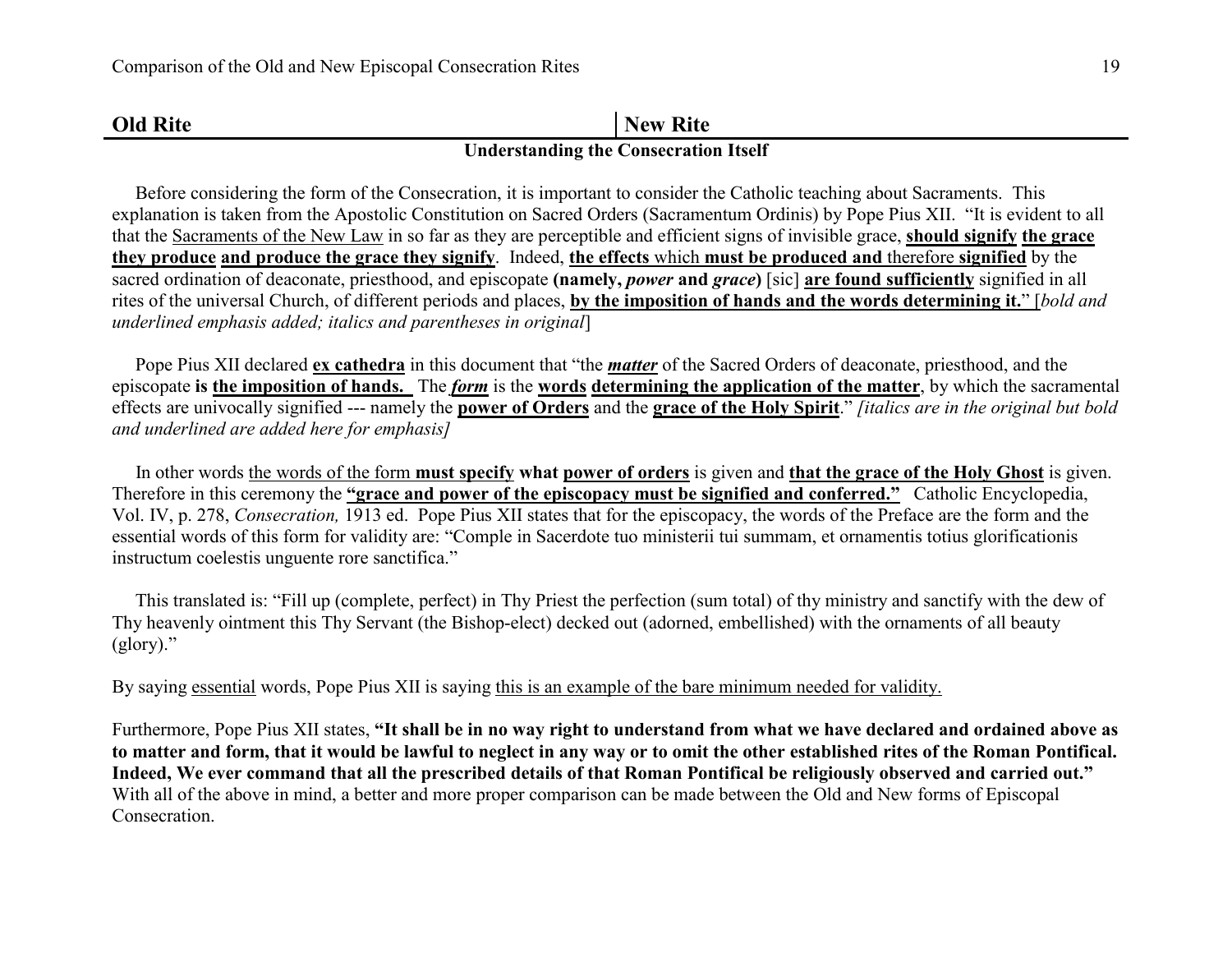| <b>Old Rite</b>                                                                                                                                                                                                                                                                                                                                                                                                                                                                                                                                                                                                     | <b>New Rite</b>                                                                                                                                                                                                                                                                                                                                                                                                                                                                                                                                                                                                                                                                                                                                                                                                                                                                                                                                                                                                                                                                                                                                                                                                                                                                                                                                                                                                                                                                                                                                                                                                                                             |
|---------------------------------------------------------------------------------------------------------------------------------------------------------------------------------------------------------------------------------------------------------------------------------------------------------------------------------------------------------------------------------------------------------------------------------------------------------------------------------------------------------------------------------------------------------------------------------------------------------------------|-------------------------------------------------------------------------------------------------------------------------------------------------------------------------------------------------------------------------------------------------------------------------------------------------------------------------------------------------------------------------------------------------------------------------------------------------------------------------------------------------------------------------------------------------------------------------------------------------------------------------------------------------------------------------------------------------------------------------------------------------------------------------------------------------------------------------------------------------------------------------------------------------------------------------------------------------------------------------------------------------------------------------------------------------------------------------------------------------------------------------------------------------------------------------------------------------------------------------------------------------------------------------------------------------------------------------------------------------------------------------------------------------------------------------------------------------------------------------------------------------------------------------------------------------------------------------------------------------------------------------------------------------------------|
| <b>After the Litany</b>                                                                                                                                                                                                                                                                                                                                                                                                                                                                                                                                                                                             | <b>After the Litany</b>                                                                                                                                                                                                                                                                                                                                                                                                                                                                                                                                                                                                                                                                                                                                                                                                                                                                                                                                                                                                                                                                                                                                                                                                                                                                                                                                                                                                                                                                                                                                                                                                                                     |
| The Placing of the Book of the Gospels<br>The Litany finished, all rise. The Consecrator stands in front of<br>his faldstool, wearing his mitre, and the Bishop-elect kneels<br>before him.<br>Then the Consecrator, with the aid of the assistant bishops, taking<br>the open book of the Gospels, saying nothing, lays it upon the<br>neck and shoulders of the Bishop-elect, so that the printed page<br>touches the neck.<br>{This action is fittingly done here and certainly makes the<br>following events much more solemn. The Book of the Gospels is<br>like the burden of the authority placed on a man.} | Prayer for the bishop-elect<br>The principal consecrator says, "Lord, be moved by our prayer.<br>Anoint your servant with the fullness of priestly grace and bless<br>him with spiritual power in all its richness. We ask this through<br>Christ our Lord."<br>R. Amen.<br>{The prayer above is vaguely like the Old Rite's "Be propitious"<br>prayer found before the Preface of the Old Rite and after the<br>Laying on of Hands The Preface and Laying on of Hands are<br>found later in the text. For comparison purposes, the Old Rite's<br>prayer is given here:}<br>"Be propitious, O Lord, to our supplications, and inclining the<br>horn of sacerdotal grace above this Thy servant, pour out upon<br>him the power of Thy + blessing. Through Our Lord Jesus<br>Christ, who liveth and reigneth with Thee in the unity of the Holy<br>Ghost, God, etc."<br>[Basically, the prayer in the Old Rite is asking for the <i>power of</i><br>God's blessing in abundance. The New Rite seems to be asking<br>the same. Yet, what is disturbing here is the choice of ambiguous<br>words and also the changing of the order of the words "bless" and<br>"power." For example, by choosing the words "fullness of<br>priestly grace." is the New Rite trying to hint at "fullness of<br>priestly 'power'"? It is obvious that the two words grace and<br>power do not mean the same thing and cannot be interchanged.<br>Note too that the Old Rite uses "sacerdotal grace" here in a<br>metaphorical sense because the Old Rite speaks of a pouring out<br>from a horn and the Old Rite is not trying to interchange the<br>words "power" and "grace". |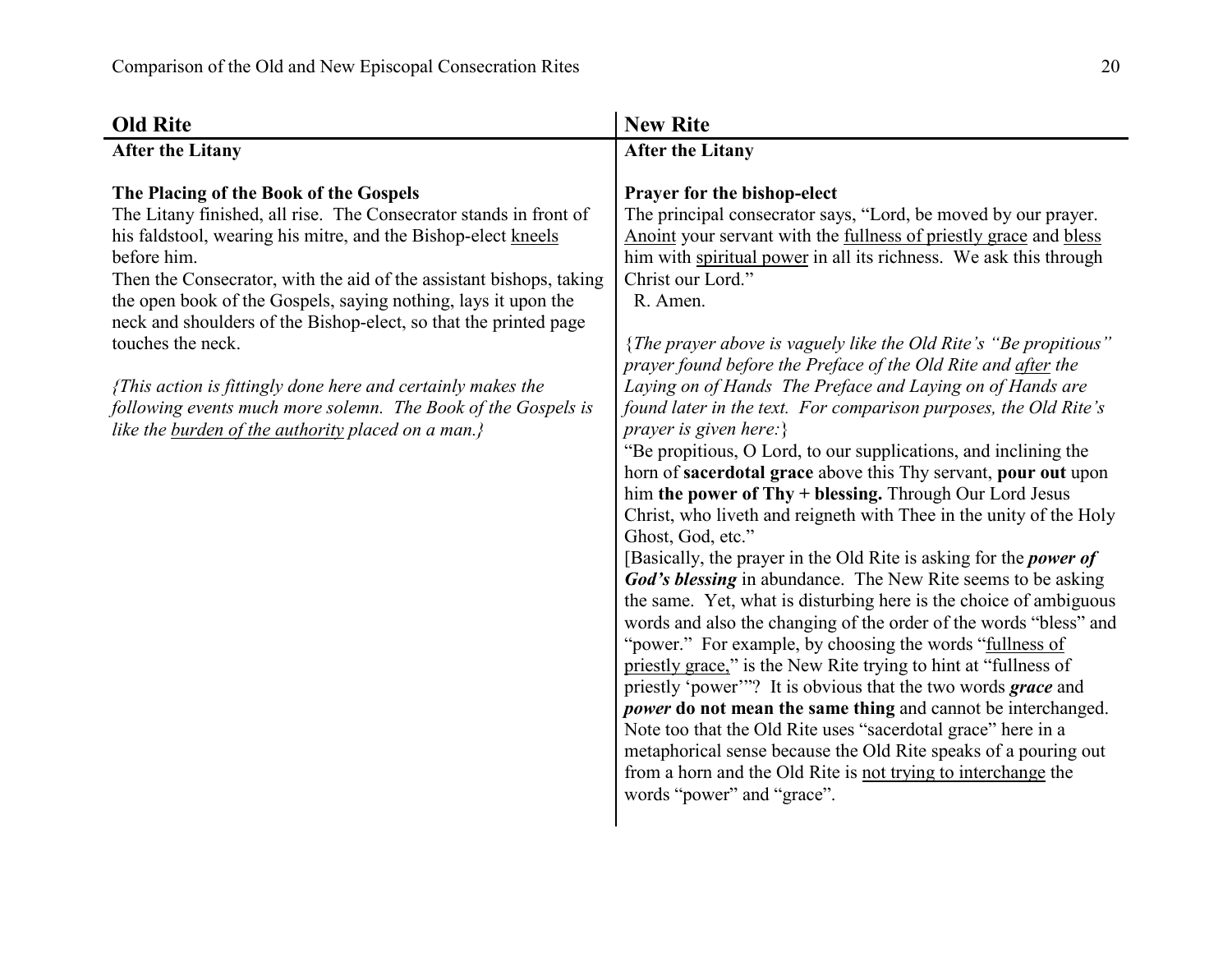| <b>Old Rite</b> | <b>New Rite</b>                                                                                                                                                                                                                                                          |
|-----------------|--------------------------------------------------------------------------------------------------------------------------------------------------------------------------------------------------------------------------------------------------------------------------|
|                 | Why exchange the Old Rite's word order of " <i>upon him the power</i><br>of Thy blessing" for the words "bless him with spiritual power" in<br>the New Rite? Clearly, the Old Rite means the desire that God<br>bless the Bishop-elect.                                  |
|                 | Whereas the New Rites seems to desire that some "spiritual"<br>power" be given now and what this power is, is unclear. The fact<br>that the use of the word "anoint" seems to further indicate that<br>there is a request that some power is to be given in this prayer. |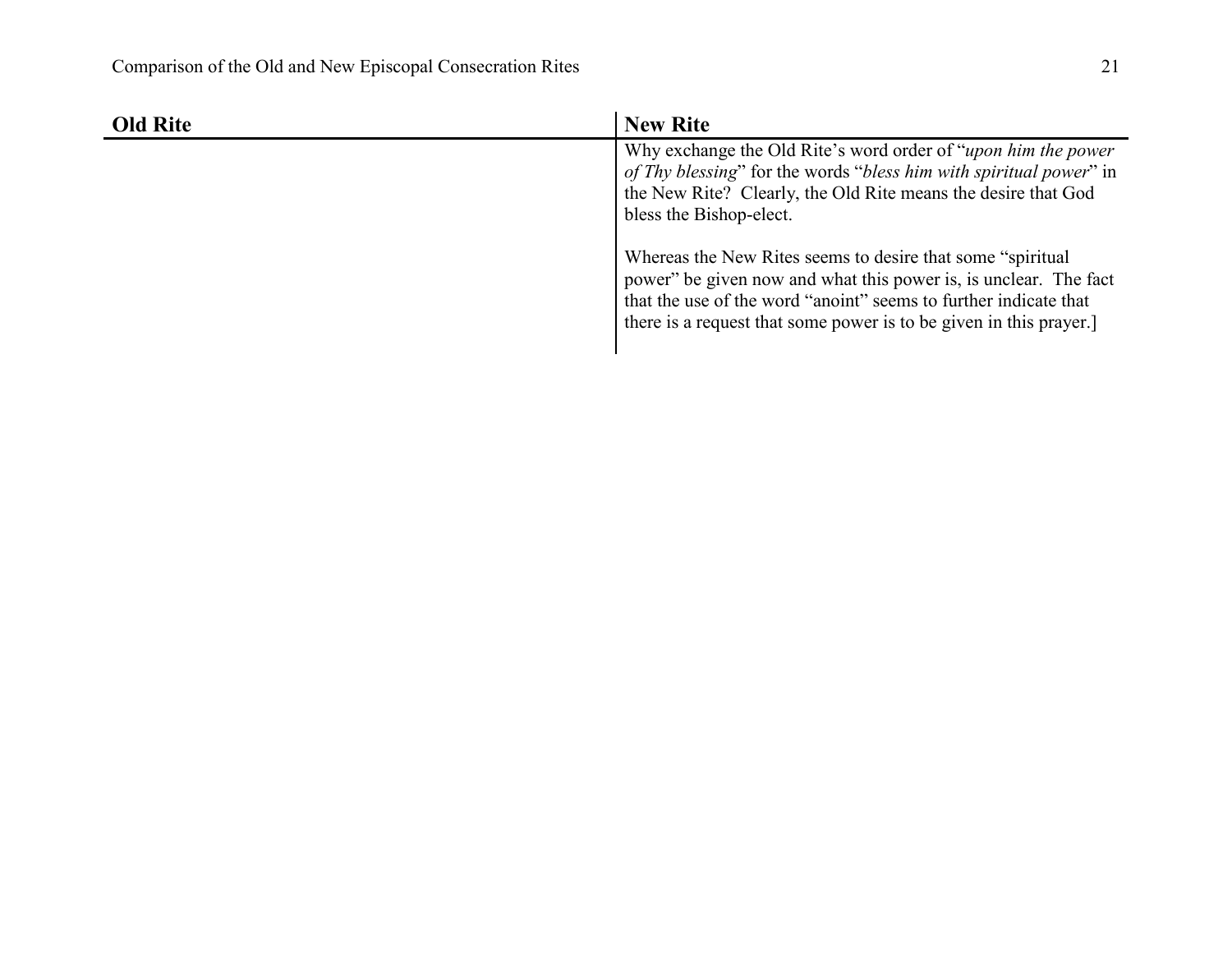| <b>Old Rite</b>                                                                                                                                                                                                                     | <b>New Rite</b>                                                                                                                                                                                                                                                                                                                                                                                                                      |
|-------------------------------------------------------------------------------------------------------------------------------------------------------------------------------------------------------------------------------------|--------------------------------------------------------------------------------------------------------------------------------------------------------------------------------------------------------------------------------------------------------------------------------------------------------------------------------------------------------------------------------------------------------------------------------------|
| <b>Laying on of the Hands</b><br>Then the Consecrator and the assistant bishops (all wearing<br>mitres) touch with both hands the head of the one to be<br>consecrated (who is still kneeling) saying:<br>"Receive the Holy Ghost." | <b>Laying on of the Hands</b><br>All rise. The bishop-elect kneels before the principal consecrator<br>and the principal consecrator lays his hands upon the head of the<br>bishop-elect <i>in silence</i> . After him, all the bishops present do the<br>same. Apparently not only the assistant bishops lay hands on the<br>bishop-elect, but all the bishops present at the ceremony.                                             |
|                                                                                                                                                                                                                                     | NOTE: This action is done in silence! Note too that the<br>principal consecrator and the assistant bishops <b>do not</b> do this<br>action simultaneously as in the Old Rite.<br><b>NOTE ALSO:</b> Traditionally, the matter and form for episcopacy<br>were performed by the principal consecrator and assisting bishops<br>simultaneously yet here we see the matter not being done this<br>way.                                   |
|                                                                                                                                                                                                                                     | The Book of the Gospels is placed<br>Then the principal consecrator places the open book of the<br>Gospels upon the head of the bishop-elect; two deacons, standing<br>at either side of the bishop-elect, hold the Book of the Gospels<br>above his head until the prayer of consecration is completed.                                                                                                                             |
|                                                                                                                                                                                                                                     | Note: The Book of the Gospels is held above the head and not<br>on the neck and shoulders as in the Old Rite. Also note that the<br>Book is removed after the consecration and in the Old Rite where<br>the Book remains to show the solemnity of all the ceremony<br>afterwards. Note also, in the New Rite, that the Book is placed<br>after the laying on of hands, which does seem to diminish the<br>importance of that action. |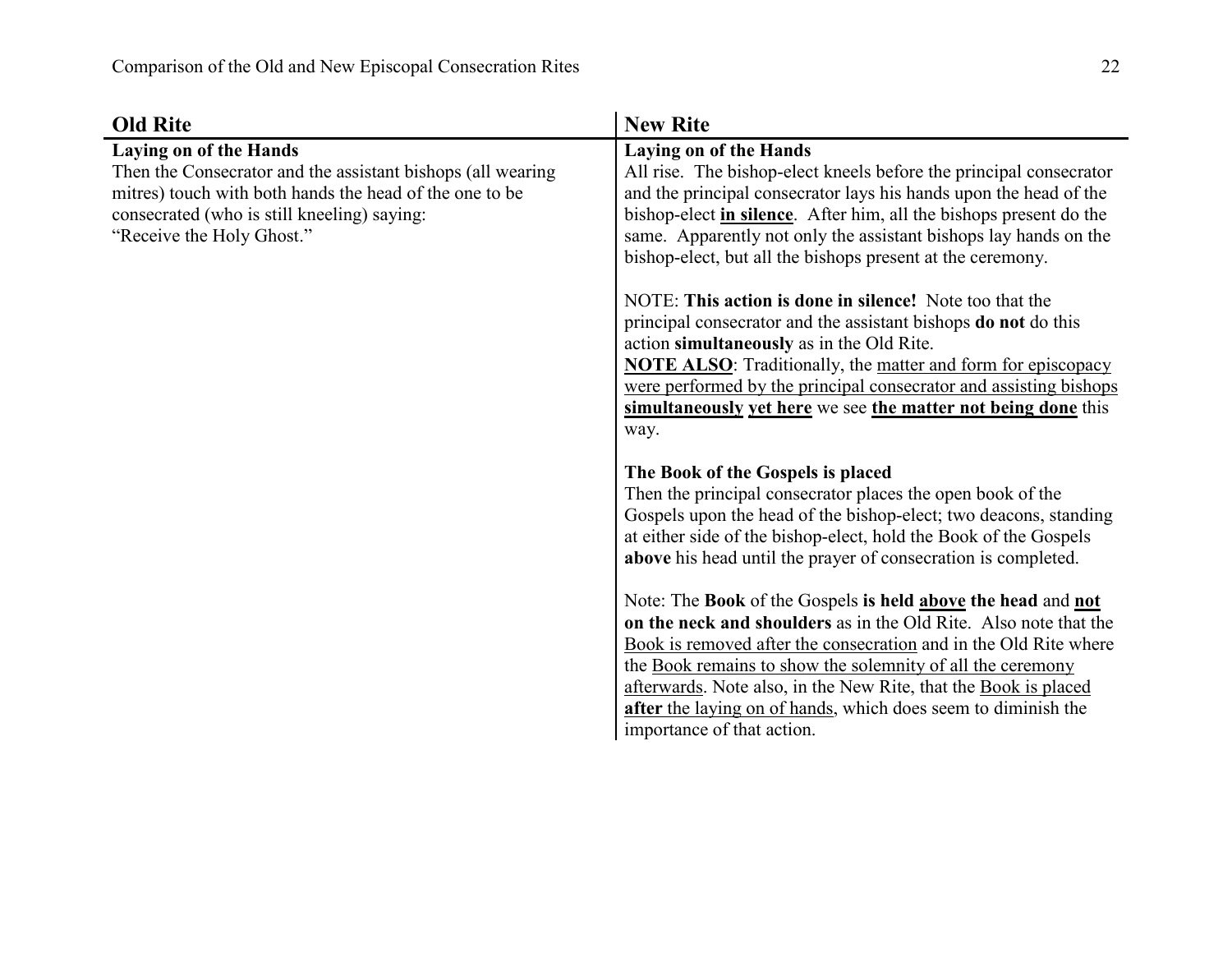| <b>Old Rite</b>                                                     | <b>New Rite</b>                                                           |
|---------------------------------------------------------------------|---------------------------------------------------------------------------|
| <b>The Form of Consecration</b>                                     | The Prayer [sic] of Consecration                                          |
| The Consecrator laying aside his mitre says, "Be propitious, O      | The Consecration prayer is broken in the New Rite into three              |
| Lord to our supplication"                                           | parts. The 1 <sup>st</sup> part—The principal consecrator, with his hands |
| This prayer was quoted above and discussed and seems an             | extended over the bishop-elect, sings or says alone. [Note: there         |
| appropriate preparation for the Consecration that follows.          | is <b>no</b> mention whether he is wearing his miter.                     |
|                                                                     | The $2^{nd}$ part—is recited by all the consecrating bishops              |
| The Old Preface is beautiful and long. It basically explains and    | with hands joined. ["with hands joined" is the description given.         |
| addresses the need for "mystic" robes and the outward adornment     | It is not clear what this means.]                                         |
| used for the "sacred functions." In addition, it adds that there is | The 3 <sup>rd</sup> part—The principal consecrator says alone.            |
| the need to see by the "very appearance of symbols" in order to     |                                                                           |
| grow in reverence and in understanding of the mysteries of which    | The $1st$ part is as follows:                                             |
| the symbols are figures, because these are aids to understanding    | "God the Father of our Lord Jesus Christ, Father of mercies               |
| the things signified. Thus the bishop continues with the words,     | and God of all consolation, you dwell in heaven, yet look with            |
| "And therefore we beseech Thee, O Lord, give bountifully this       | compassion on all that is humble. You know all things before              |
| grace to this Thy servant, whom Thou hast chosen to the             | they come to be; by your gracious word you have established               |
| ministry of the supreme priesthood, so that what things             | the plan of your Church.                                                  |
| soever those vestments signify by the refulgence of gold, the       | From the beginning                                                        |
| splendor of jewels, and the variety of diversified works, these     | you chose the descendants of Abraham to be your holy nation.              |
| may shine forth in his character and his actions." Then the         | You established rulers and priests,                                       |
| essential form given by Pope Pius XII follows to finish up the      | and did not leave your sanctuary without ministers to serve               |
| Preface. This essential Form was set forth in English and in        | you.                                                                      |
| Latin, at page 19 above.                                            | From the creation of the world you have been pleased to be                |
|                                                                     | glorified by those whom you have chosen."                                 |
|                                                                     | There is an entirely different flavor in this prayer than in the          |
|                                                                     | Old Rite. This above is filled with ambiguity. For example, what          |
|                                                                     | does "by your gracious word" mean?                                        |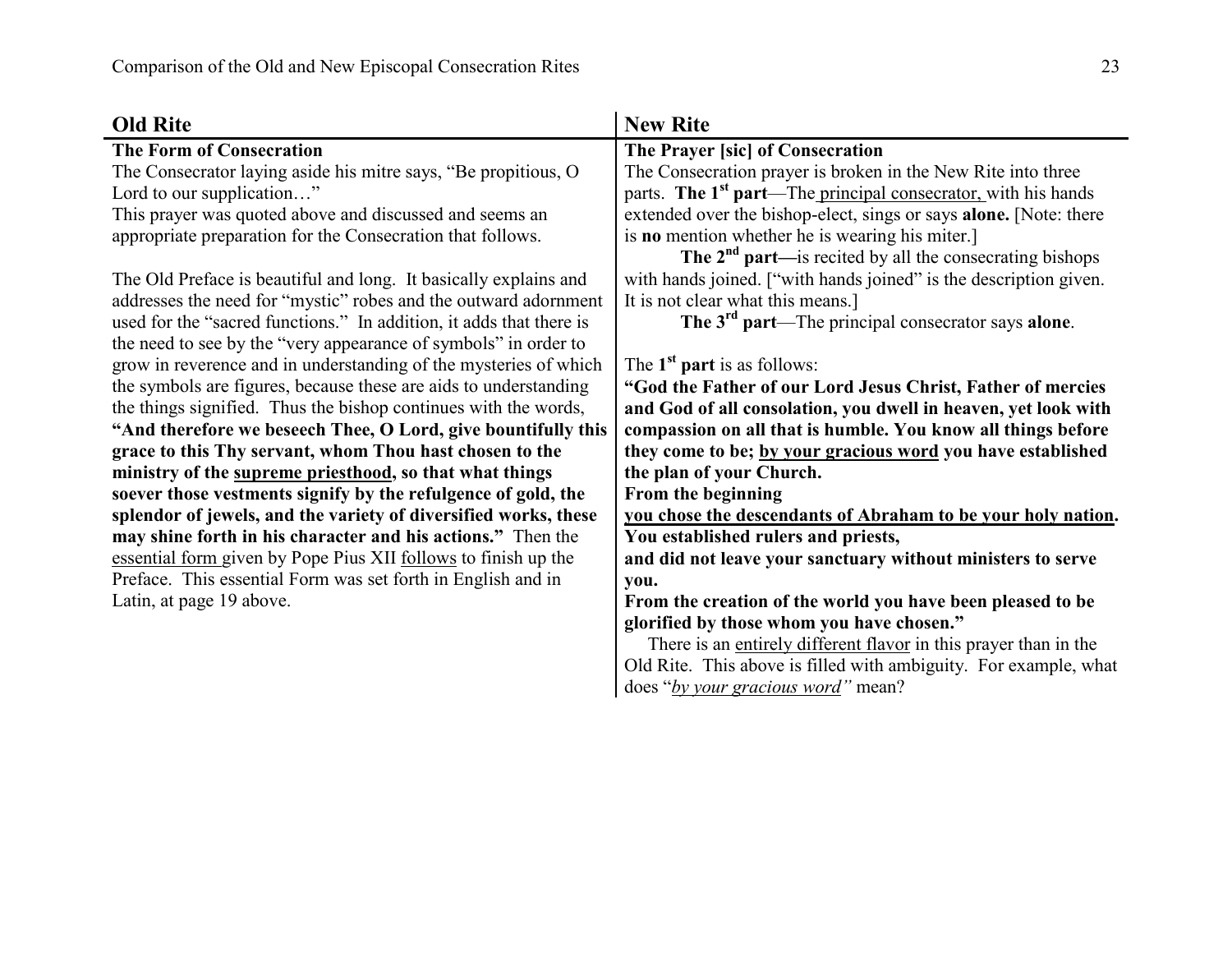| <b>Old Rite</b> | <b>New Rite</b>                                                                |
|-----------------|--------------------------------------------------------------------------------|
|                 | Does "word" here refer to Jesus Christ because the prayer goes                 |
|                 | on to say that, "by your word, you have established the plan of                |
|                 | your Church."?                                                                 |
|                 | Again, a further ambiguity, "you chose the descendents of                      |
|                 | Abraham to be your holy nation." Who are these "descendents of                 |
|                 | <i>Abraham</i> "? Are they priests? Are they Jews? Is the 1 <sup>st</sup> part |
|                 | basically saying that God wanted there to be priests?                          |
|                 |                                                                                |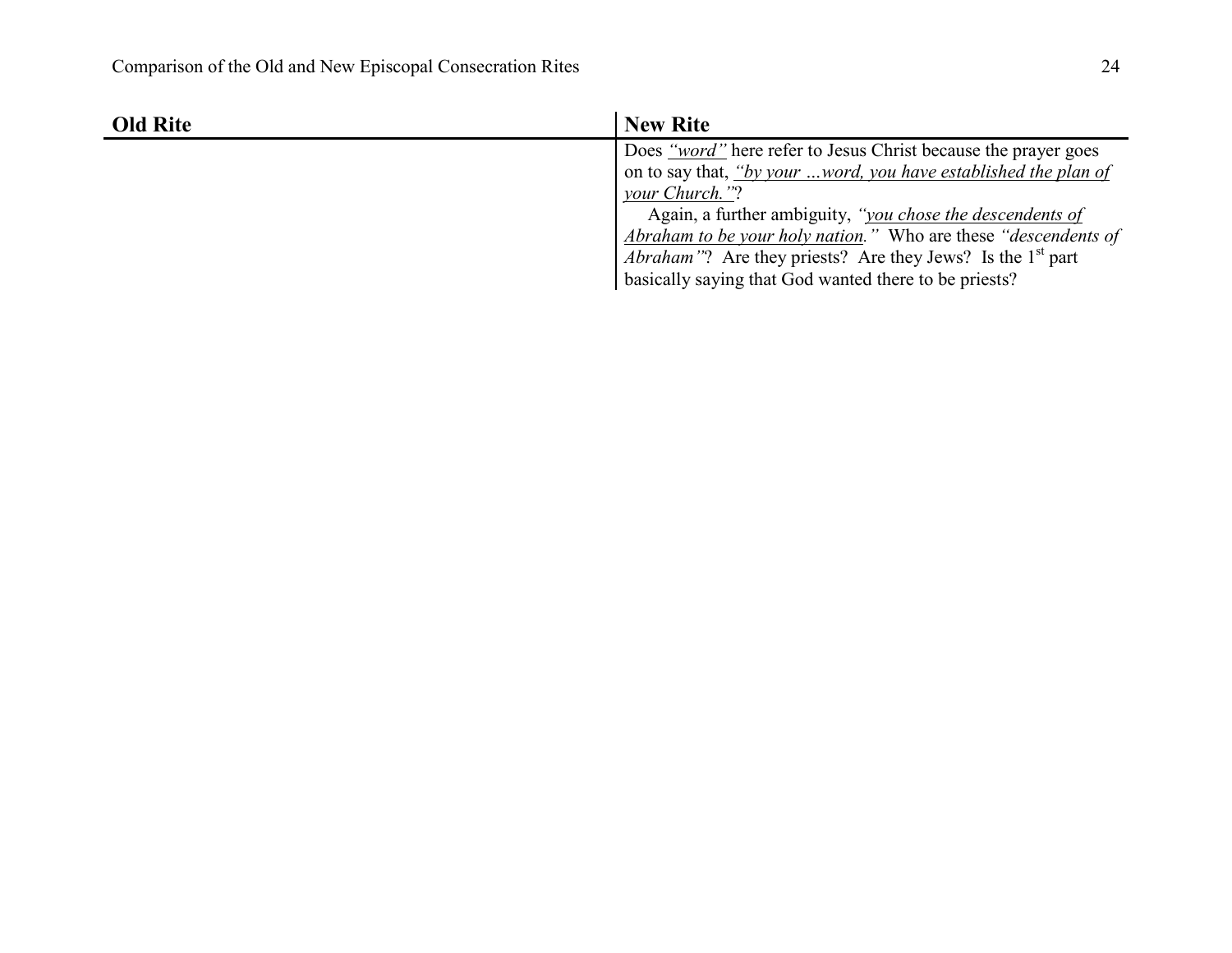| <b>Old Rite</b> | <b>New Rite</b>                                                                                                                                                                                                                                                                                                                                                                                                                                                                                                                                                                                                                                                                                                                                                                                                                                                                                                                                                                                                                                                                                                                                                                    |
|-----------------|------------------------------------------------------------------------------------------------------------------------------------------------------------------------------------------------------------------------------------------------------------------------------------------------------------------------------------------------------------------------------------------------------------------------------------------------------------------------------------------------------------------------------------------------------------------------------------------------------------------------------------------------------------------------------------------------------------------------------------------------------------------------------------------------------------------------------------------------------------------------------------------------------------------------------------------------------------------------------------------------------------------------------------------------------------------------------------------------------------------------------------------------------------------------------------|
|                 | The $2^{nd}$ part is as follows:<br>"So now pour out upon this chosen one that power which is<br>from you, the governing Spirit<br>whom you gave to your beloved Son, Jesus Christ, the Spirit<br>given by him to the holy apostles, who founded the Church in<br>every place to be your<br>temple<br>for the unceasing glory and praise of your name."                                                                                                                                                                                                                                                                                                                                                                                                                                                                                                                                                                                                                                                                                                                                                                                                                            |
|                 | [All the consecrating bishops recite this part, hence, should one<br>consider it to be the form?<br>Does this part (if it is supposed to be the form) meet the criteria<br>set forth by Pope Pius XII? It does not mention the power of<br>orders. In fact, it doesn't mention the priesthood at all! First<br>of all, does the governing Spirit refer to the Holy Ghost? From<br>the context here, it seems so because the pronoun "whom" refers<br>to a person. It seems clear too, that the word "you" refers to God<br>the Father (because the words say "you gave to your beloved Son,<br>Jesus Christ"). The word "power" is mentioned, yet what power<br>is not specified. The wording of the prayer is extremely<br>ambiguous. The placement of the phrase "the governing Spirit"<br>makes one think that the "power which is from you" (God the<br>Father) is the "governing Spirit". However, the pronoun "which"<br>adds to the confusion because "which" cannot properly refer to a<br>person. Also, is this second part attempting to invoke the Holy<br>Ghost upon the bishop-elect? It is not clear. Likewise, nothing in<br>particular is asked of the Holy Ghost. |
|                 | [Nothing in this part mentions or asks for the full power of the<br>priesthood or the grace of the Holy Ghost as Pope Pius XII<br>declares as absolutely necessary.                                                                                                                                                                                                                                                                                                                                                                                                                                                                                                                                                                                                                                                                                                                                                                                                                                                                                                                                                                                                                |
|                 | Another ambiguity is that the "chosen one" is not referred to as a<br>priest. Thus, this part could easily refer to a layman.                                                                                                                                                                                                                                                                                                                                                                                                                                                                                                                                                                                                                                                                                                                                                                                                                                                                                                                                                                                                                                                      |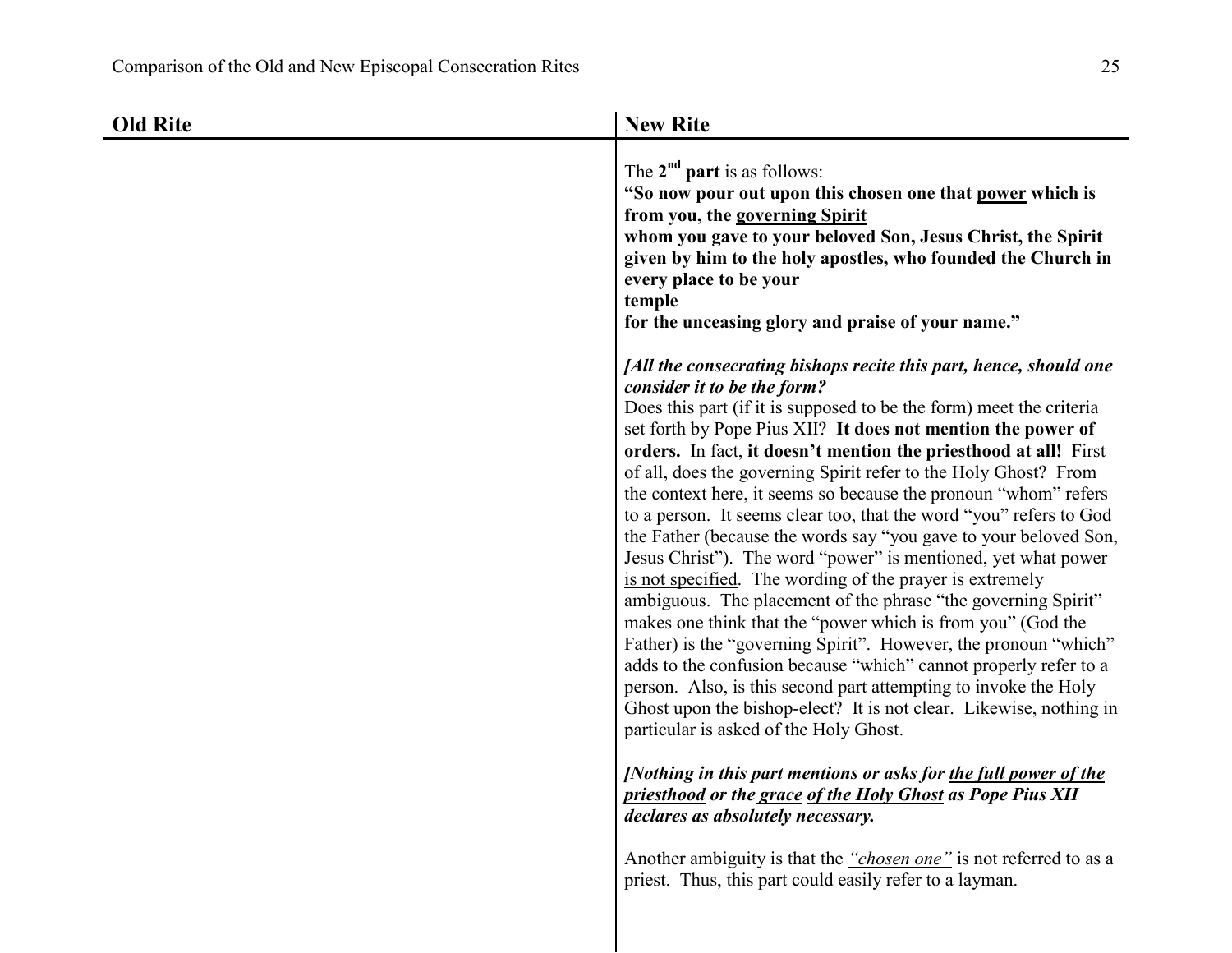| <b>Old Rite</b> | <b>New Rite</b>                                                                                                                                                                                                                                                                                                                                                                                                                                                                                                                                                                                                                                                                                                                                                                                                                                                                                                                                                                                                                                                                                                                                                                                                                                                                               |
|-----------------|-----------------------------------------------------------------------------------------------------------------------------------------------------------------------------------------------------------------------------------------------------------------------------------------------------------------------------------------------------------------------------------------------------------------------------------------------------------------------------------------------------------------------------------------------------------------------------------------------------------------------------------------------------------------------------------------------------------------------------------------------------------------------------------------------------------------------------------------------------------------------------------------------------------------------------------------------------------------------------------------------------------------------------------------------------------------------------------------------------------------------------------------------------------------------------------------------------------------------------------------------------------------------------------------------|
|                 | The $3rd$ part is as follows:<br>"Father, you know all hearts.<br>You have chosen your servant for the office of bishop. May he<br>be a shepherd to your holy flock, and a high priest blameless<br>in your sight, ministering to you night and day;<br>may he always gain the blessing of your favor and offer the<br>gifts of your holy Church. Through the Spirit who gives the<br>grace of high priesthood<br>grant him the power to forgive sins as you have commanded,<br>to assign ministries as you have decreed, and to loose every<br>bond by the authority which you gave to your apostles.<br>May he be pleasing to you by his gentleness and purity of<br>heart,<br>presenting a fragrant offering to you, through Jesus Christ,<br>your Son, through whom glory and power and honor are<br>yours with the Holy Spirit<br>in your holy Church, now and for ever. R. Amen."<br>[Underline added for emphasis]<br>Is this $3rd$ part meant to be an "official" or "essential" part of the<br>form? If so, why is it <b>not</b> said by the two co-consecrating<br>bishops?<br>This $3rd$ part is most disturbing. Again, there is <b>nothing</b> here that<br>specifically states the full power of the priesthood is given or<br>asks specifically for grace from the Holy Ghost. |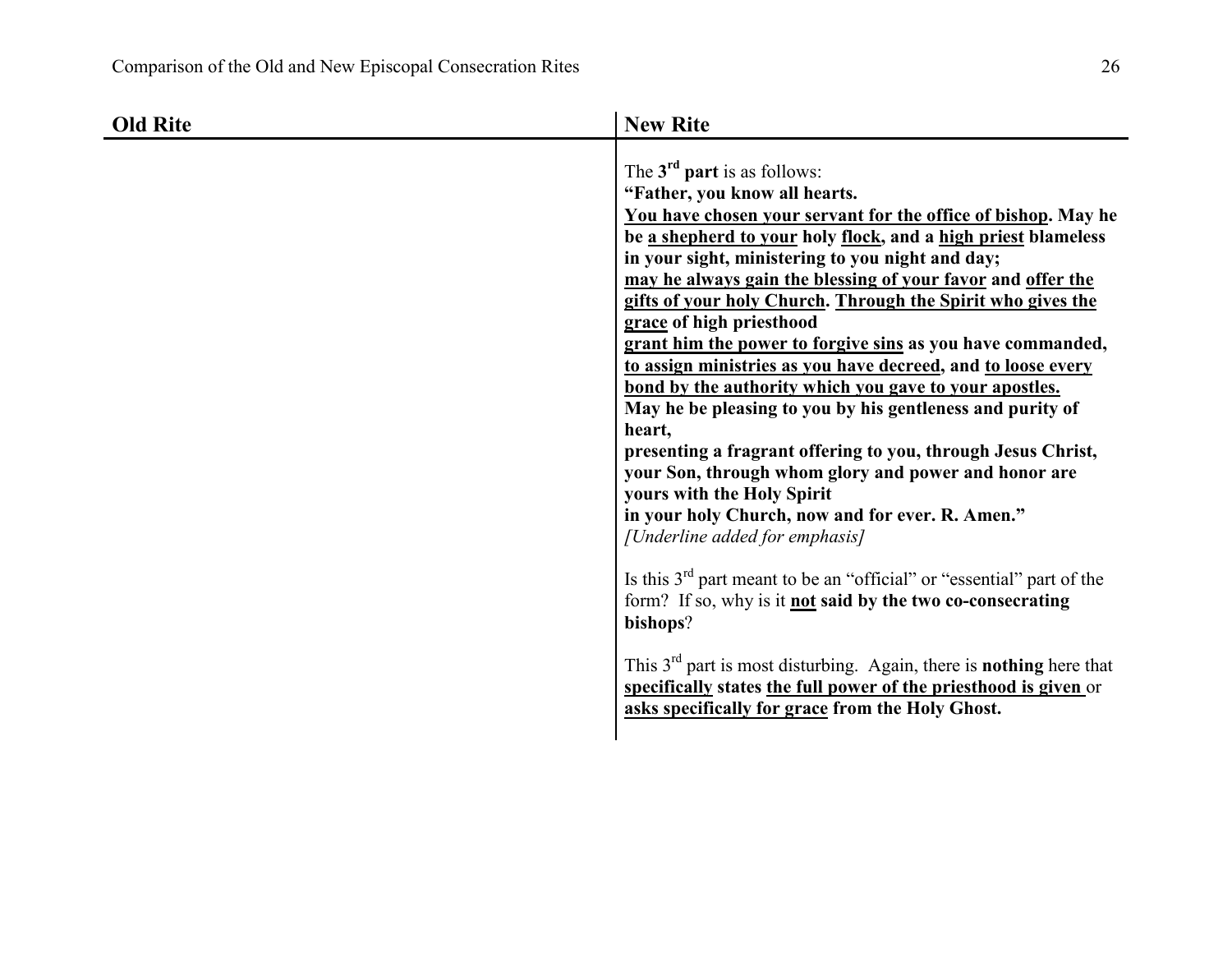| <b>Old Rite</b> | <b>New Rite</b>                                                                                                                                                                                                                                                                                                                            |
|-----------------|--------------------------------------------------------------------------------------------------------------------------------------------------------------------------------------------------------------------------------------------------------------------------------------------------------------------------------------------|
|                 | [First to consider is the full power of the priesthood:]<br>The<br>words, "you have chosen your servant for the office of bishop."<br>does not ask God to give the servant the full power of the<br>priesthood (full powers of orders) or to make him a bishop.<br>The words, "May he be a shepherd to your flock and a high               |
|                 | <i>priest,</i> " are certainly vague at best. Does "shepherd" here clearly<br>refer to the episcopacy? A mere priest is a shepherd of sorts too.<br>What does "high priest" mean? The Catholic Church doesn't<br>usually refer to her priests or bishops as simply high priests.                                                           |
|                 | The specific power of orders to the full priesthood is not being<br>asked for either. First of all, the words, "grace of high<br>priesthood" is not " <i>power</i> of high priesthood." Further, " <i>high</i> "<br>priesthood is not "full" priesthood. The term "high" is vague and<br>certainly does not mean "full."                   |
|                 | The words, " <i>Through the Spiritgrant him the power</i> " comes<br>the closest to sounding like the power is being asked, however,<br>there are a number of ambiguities here. The power granted<br>(asked for) is "to forgive sins, to assign ministries as you have<br>decreed, and to loose every bond by the authority which you gave |
|                 |                                                                                                                                                                                                                                                                                                                                            |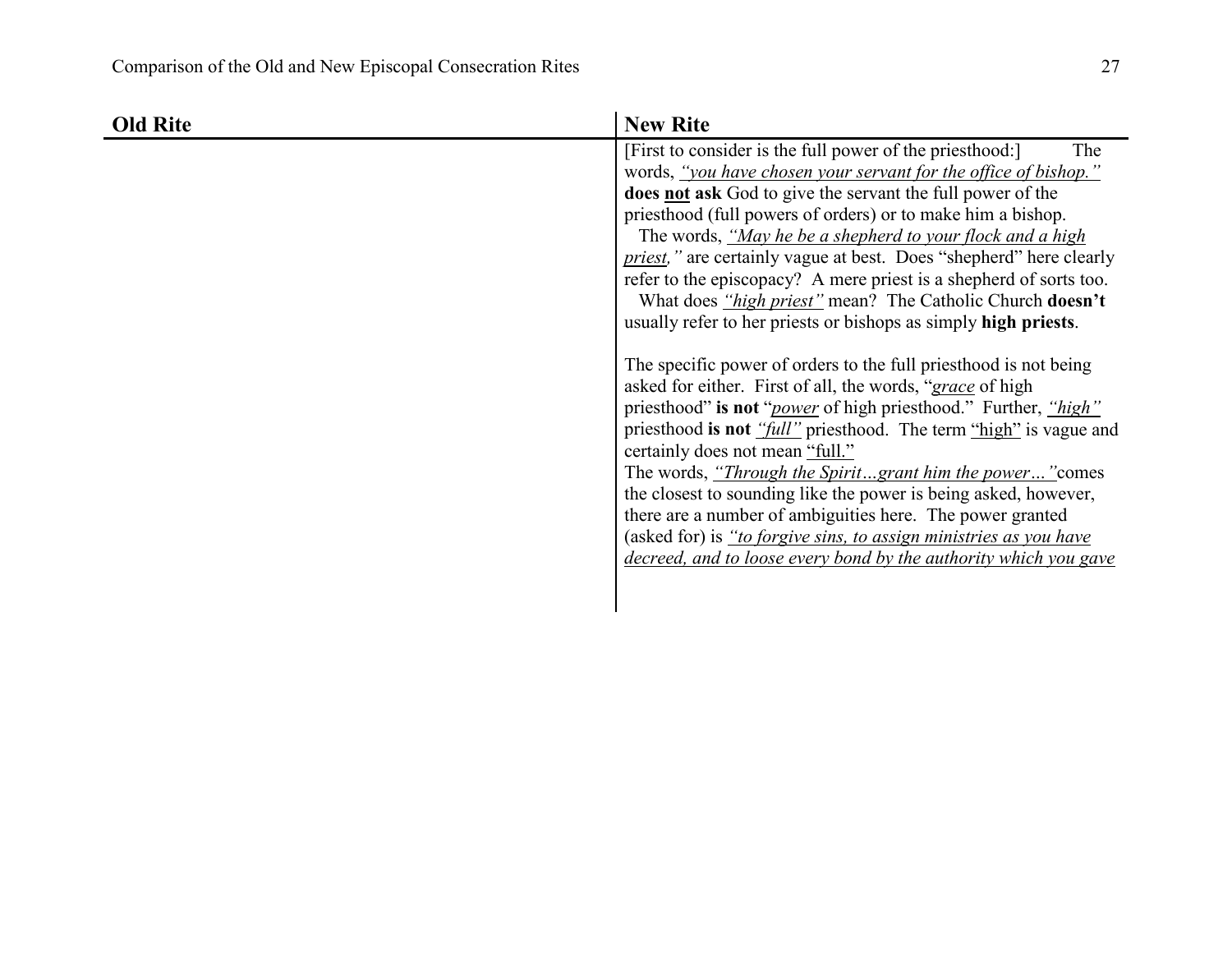| Old Rite | <b>New Rite</b>                                                                                                                                                                                                                                                                                                                                                                                                                                                                                                                                                                                                                                                                                                                                                                                                                                                                                                                                                                                                                                                                                                                                                                                                                                                                   |
|----------|-----------------------------------------------------------------------------------------------------------------------------------------------------------------------------------------------------------------------------------------------------------------------------------------------------------------------------------------------------------------------------------------------------------------------------------------------------------------------------------------------------------------------------------------------------------------------------------------------------------------------------------------------------------------------------------------------------------------------------------------------------------------------------------------------------------------------------------------------------------------------------------------------------------------------------------------------------------------------------------------------------------------------------------------------------------------------------------------------------------------------------------------------------------------------------------------------------------------------------------------------------------------------------------|
|          | to your apostles." Is this an attempt to tell some of the duties or<br>things a bishop normally does? What does "to assign ministries"<br>as you have decreed," mean? What does, "to loose every bond by<br>the authority which you gave to the apostles" mean? It is unclear<br>what is meant because these words are very vague. It is<br>interesting to observe that the phrases used here sound vaguely<br>like the prayer after the Anointing of the Head in the Old Rite.<br>Why are these things mentioned here in the $3rd$ part of the prayer<br>of consecration? If the 3 <sup>rd</sup> part is attempting to mention the<br>duties of a bishop, then why is the wording so ambiguous and<br>vague??<br>Also, why is the " <i>power to forgive sins</i> " mentioned here? The<br>prayer after the Anointing of the Head in the Old Rite doesn't use<br>this phrase because the Old Rite of Ordination <b>clearly</b> gave the<br>power to forgive sins.<br>[Second is to consider whether grace is asked of the Holy Ghost:]<br>"May he gain the blessing of your favor." This is certainly not<br>specifically asking for the grace of the Holy Ghost.<br>"May he gain the blessingand offer the gifts of your holy<br>Church," what does this part of the quote mean? |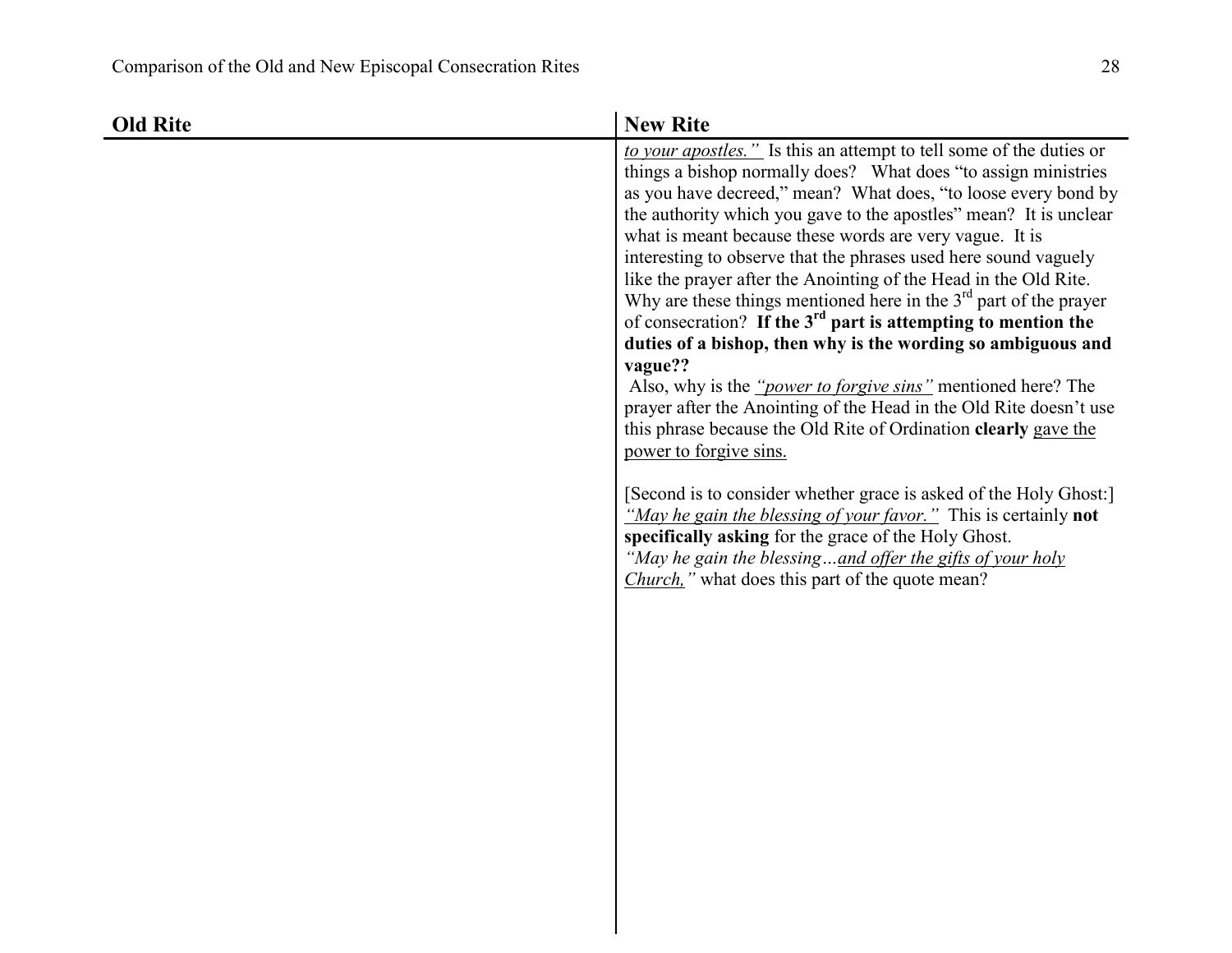| <b>Old Rite</b>                                                                                                                      | <b>New Rite</b>                                                                                                                                                                                                                                                                                                                            |
|--------------------------------------------------------------------------------------------------------------------------------------|--------------------------------------------------------------------------------------------------------------------------------------------------------------------------------------------------------------------------------------------------------------------------------------------------------------------------------------------|
|                                                                                                                                      | The quote given above, "Through the Spirit grant him the<br>power", comes the closest to sounding like the grace of the<br>Holy Ghost is being asked. However, it is FAR FROM<br>SPECIFIC! For grace is not being asked of the Holy Ghost.<br>The term "grace" is only used to describe the Holy Ghost as "the<br>Spirit who gives" grace. |
| <b>Conclusion:</b>                                                                                                                   | <b>Conclusion:</b>                                                                                                                                                                                                                                                                                                                         |
| The Old Rite meets the criteria given by Pope Pius XII. It uses<br>the exact words that Pope Pius XII suggests for validity!         | Thus, when one examines the three parts of the above prayer of<br>consecration, and even if one attempts to stretch the words, IT IS                                                                                                                                                                                                       |
| Furthermore, it can be clearly seen that the full powers of the                                                                      | <b>UNCLEAR that the criteria set forth by Pope Pius XII are</b>                                                                                                                                                                                                                                                                            |
| priesthood are given and the grace of the Holy Ghost is asked.<br>The very grace of the sanctification of the Bishop-elect is asked! | met. These criteria are, namely, that the powers of orders and the<br>grace of the Holy Ghost have been given to the Bishop-elect.                                                                                                                                                                                                         |
| <b>After the Preface of Consecration</b>                                                                                             | <b>After the Prayer of Consecration</b>                                                                                                                                                                                                                                                                                                    |
| The Bishop-elect still has the Book of the Gospels held on his<br>neck and shoulders.                                                | *****<br>The Book of the Gospels is removed. *****                                                                                                                                                                                                                                                                                         |
| The Anointing of the Bishop's head                                                                                                   | The Anointing of the Bishop's head                                                                                                                                                                                                                                                                                                         |
| The Bishop-elect's head is bound with a long cloth to form a<br>crown.                                                               | ***** This cloth crown is omitted. *****                                                                                                                                                                                                                                                                                                   |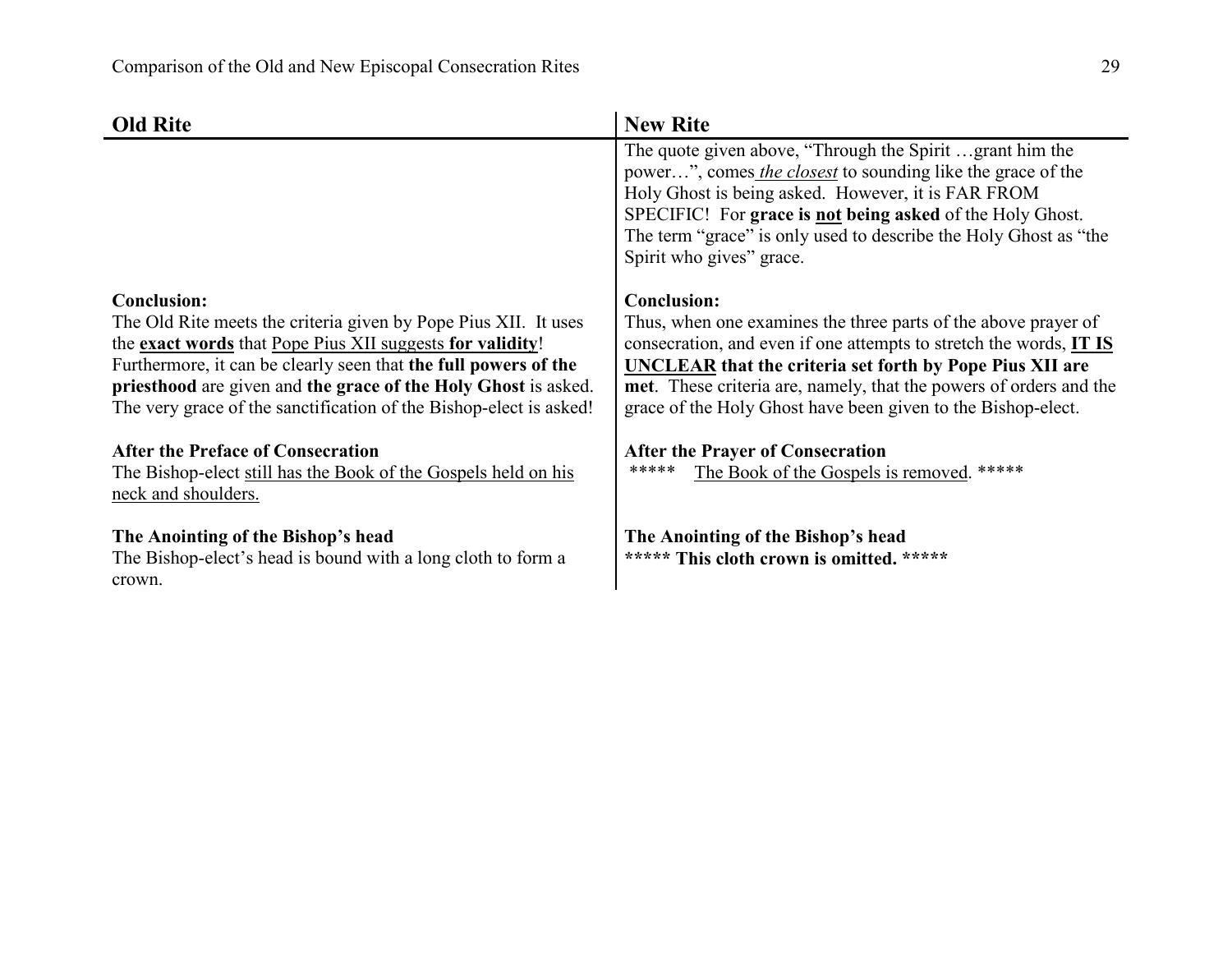| <b>Old Rite</b>                                                     | <b>New Rite</b>                                                     |
|---------------------------------------------------------------------|---------------------------------------------------------------------|
| The Consecrator prostrate on both knees and facing the altar        | The Veni Creator is omitted here.                                   |
| intones the Veni Creator, the others continue singing to the end.   | [It was an option to sing this earlier before the bishop-elect was  |
| At the conclusion of the first verse the Consecrator rises, sits on | presented.]                                                         |
| the faldstool wearing his mitre, he lays aside his gloves but       | The principal consecrator takes chrism and anoints the head of the  |
| restores his ring. He dips his thumb in Holy Chrism and anoints     | bishop, who kneels before him. He says, "God has brought you        |
| the head of the Bishop-elect who is kneeling before him. He         | to share the high priesthood of Christ,                             |
| makes the Sign of the Cross on the cloth crown, and then anoints    | May he pour out on you the oil of mystical anointing and            |
| the rest of the crown while saying: "May thy head be anointed       | enrich you with spiritual blessings."                               |
| and consecrated by heavenly benediction in the pontifical           | The principal consecrator washes his hands.                         |
| order.                                                              |                                                                     |
| And making with his right hand, the sign of the cross three         | [Just as in the New Rite of Priestly Ordination there is nothing in |
| times over the head of the Elect, he says:                          | the above wording to indicate that the new bishop is actually       |
| In the name of the $+$ Father, and of the $+$ Son, and of           | having his head anointed at this moment. If one were to have his    |
| the Holy $+$ Ghost. R. Amen. V. Peace be with thee. R.              | eyes closed while the above words were being said, he would not     |
| And with thy spirit."                                               | know that the bishop was being anointed.]                           |
| [From the above wording it is clear that the Bishop-elect's head    |                                                                     |
| is actually being anointed now and that the Consecrator is          |                                                                     |
| actually blessing him in this moment using the Pontifical           |                                                                     |
| blessing of a bishop.]                                              |                                                                     |
|                                                                     |                                                                     |
| The Catholic Encyclopedia explains:                                 |                                                                     |
| "That this unction is to symbolize the gifts of the Holy Ghost with |                                                                     |
| which the Church desires a bishop to be filled is evident from the  |                                                                     |
| prayer that follows." Catholic Encyclopedia, Vol. IV, p. 278,       |                                                                     |
| <b>Consecration</b> , 1913 ed.                                      |                                                                     |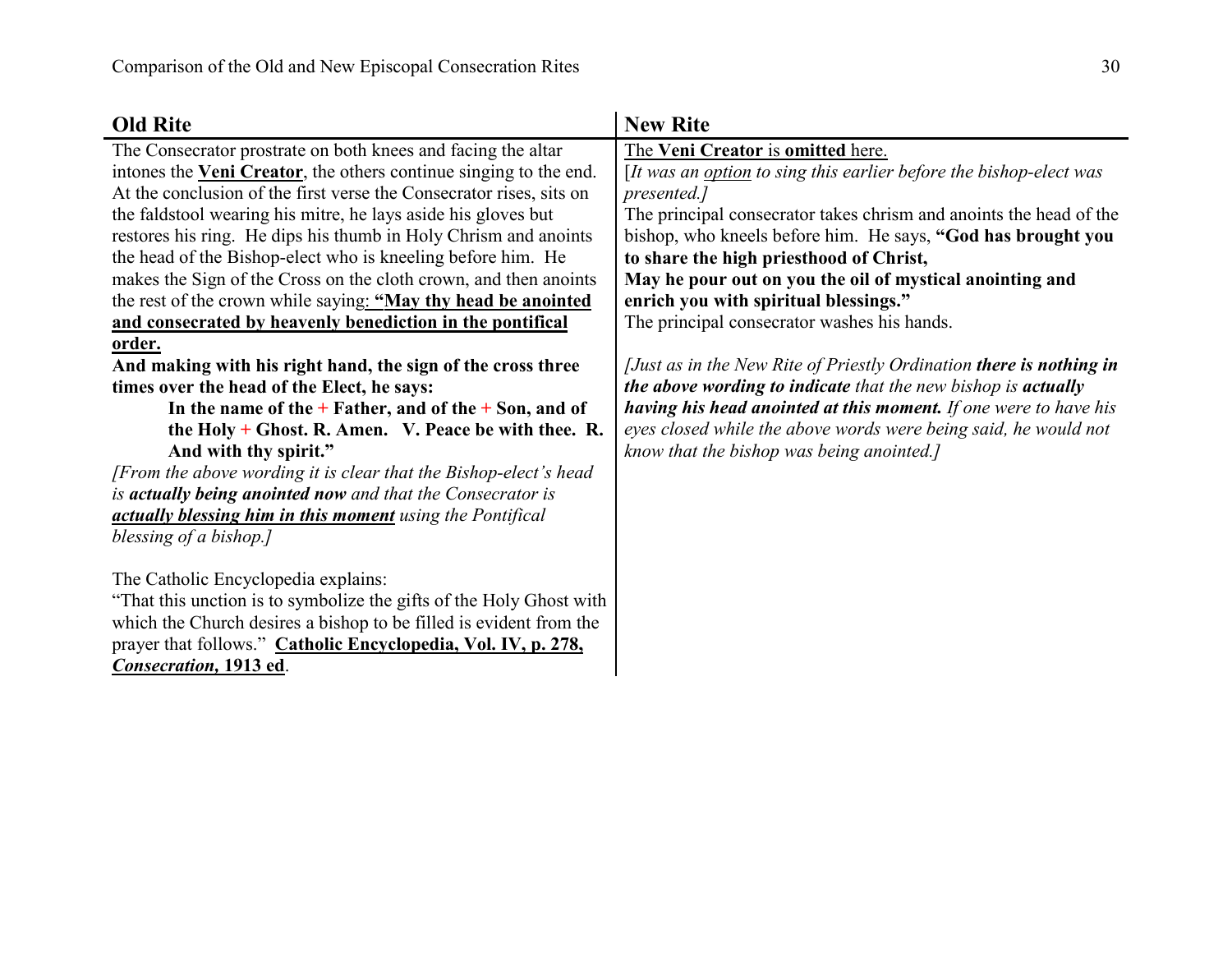| <b>Old Rite</b>                                                    | <b>New Rite</b>                                                                |
|--------------------------------------------------------------------|--------------------------------------------------------------------------------|
| Prayer after the Anointing of the head                             | ****** omitted<br>*****                                                        |
| The Consecrator cleanses his thumb, the above mentioned hymn       |                                                                                |
| having been finished, he lays aside his mitre, rises and continues | <b>NOTE:</b> The 3 <sup>rd</sup> part of the Prayer of Consecration of the New |
| in the same tone as before, saying: "May this, O Lord, flow        | Rite sounds like it might have been trying to echo some of the                 |
| abundantly upon his head, may this run down upon his               | thoughts of this prayer of the Old Rite.                                       |
| cheeks, may this extend unto the extremities of his whole          |                                                                                |
| body, so that inwardly he may be filled with the power of Thy      | It is not clear why the Prayer of Consecration in the New Rite                 |
| spirit, and outwardly may be clothed with that same spirit.        | adulterates the Old Rite's Form of Consecration and takes ideas                |
| May constant faith, pure love, sincere piety abound in him"        | from the Old Rite's Prayer after the Anointing of the Head to be               |
| The rest of the prayer beautifully asks God that the new Bishop,   | used in its Prayer of Consecration. One would almost think that                |
| filled with the power of the Holy Ghost, may fulfill his duties    | the New Rite was trying to imitate some of the beauty of the Old               |
| with all virtue unto his sanctification. The new bishop's          | Rite.                                                                          |
| Episcopal chair is even mentioned, "Grant to him, O Lord, an       |                                                                                |
| Episcopal chair for ruling Thy Church and the people               |                                                                                |
| committed to him. Be his authority, be his power, be his           |                                                                                |
| strength. Multiply upon him Thy + blessing and Thy grace, so       |                                                                                |
| that [by] Thy gift he may be fitted for always obtaining Thy       |                                                                                |
| mercy, and by Thy grace may be faithful.                           |                                                                                |
| Then in a lower tone of voice he reads the following so as to be   |                                                                                |
| heard by those surrounding him:                                    |                                                                                |
| Through Our Lord Jesus Christ, who liveth and reigneth in          |                                                                                |
| the unity of one God, world without end. R. Amen                   |                                                                                |
|                                                                    |                                                                                |
|                                                                    |                                                                                |
|                                                                    |                                                                                |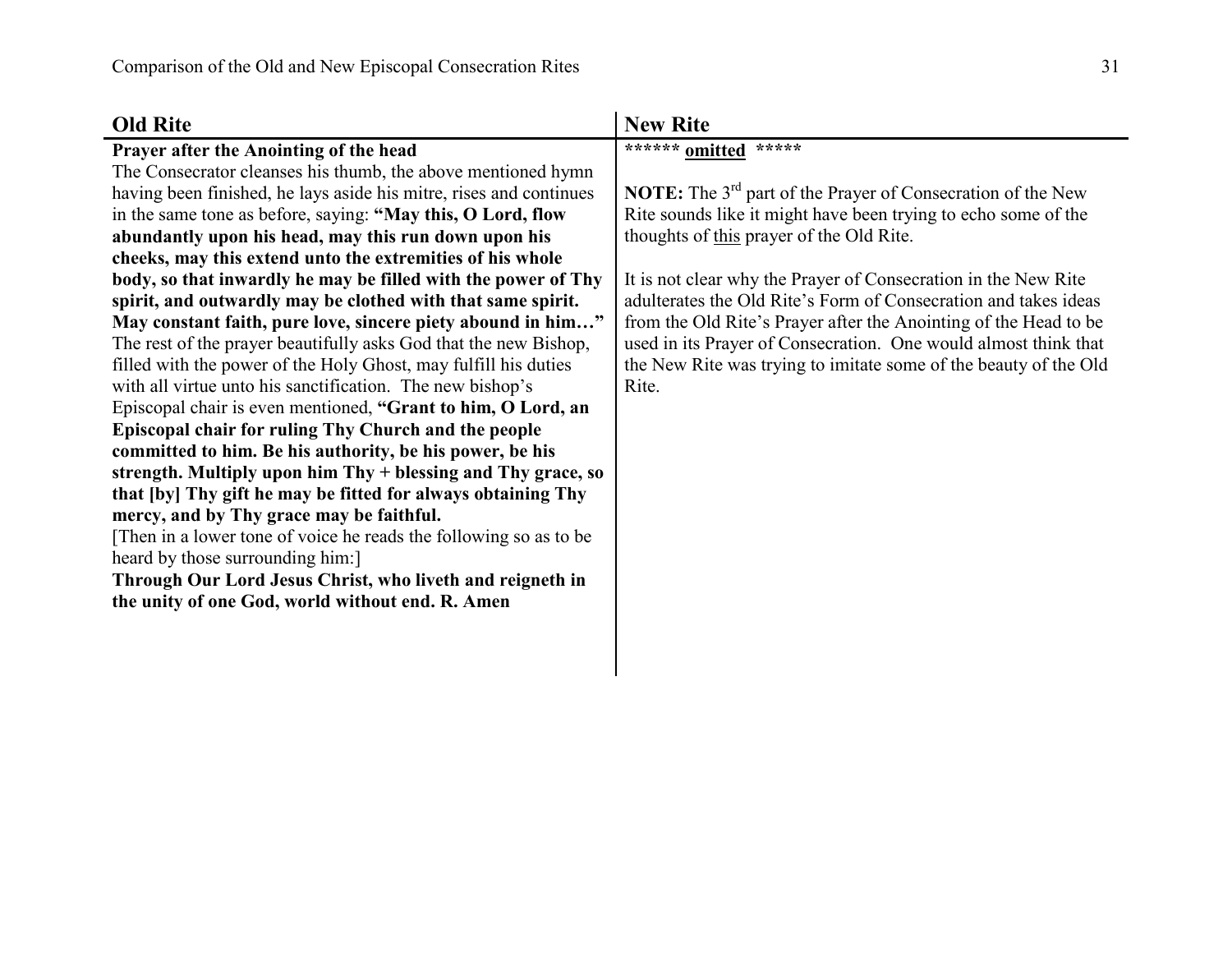| <b>Old Rite</b>                                                                                                                                                                                                                                                                                                                                                                                                                                                                                                                                                                                                                                                                                                                                                                                                                                                                                                                                                                                                                                                                                                                                                                         | <b>New Rite</b>                                                                                                                                                                                                                                                                                                                                                                                                                                                                                                                                                                       |
|-----------------------------------------------------------------------------------------------------------------------------------------------------------------------------------------------------------------------------------------------------------------------------------------------------------------------------------------------------------------------------------------------------------------------------------------------------------------------------------------------------------------------------------------------------------------------------------------------------------------------------------------------------------------------------------------------------------------------------------------------------------------------------------------------------------------------------------------------------------------------------------------------------------------------------------------------------------------------------------------------------------------------------------------------------------------------------------------------------------------------------------------------------------------------------------------|---------------------------------------------------------------------------------------------------------------------------------------------------------------------------------------------------------------------------------------------------------------------------------------------------------------------------------------------------------------------------------------------------------------------------------------------------------------------------------------------------------------------------------------------------------------------------------------|
| <b>Anointing of the New Bishop's Hands</b>                                                                                                                                                                                                                                                                                                                                                                                                                                                                                                                                                                                                                                                                                                                                                                                                                                                                                                                                                                                                                                                                                                                                              | ***** The Anointing of the New Bishops hands, the                                                                                                                                                                                                                                                                                                                                                                                                                                                                                                                                     |
| "This unction indicates the powers that are given to him" –                                                                                                                                                                                                                                                                                                                                                                                                                                                                                                                                                                                                                                                                                                                                                                                                                                                                                                                                                                                                                                                                                                                             | symbolic Antiphon and Ps. 132 are OMITTED. ****                                                                                                                                                                                                                                                                                                                                                                                                                                                                                                                                       |
| Catholic Encyclopedia, Vo. IV, p. 278, Consecration, 1913 ed.                                                                                                                                                                                                                                                                                                                                                                                                                                                                                                                                                                                                                                                                                                                                                                                                                                                                                                                                                                                                                                                                                                                           |                                                                                                                                                                                                                                                                                                                                                                                                                                                                                                                                                                                       |
| The choir takes up the Antiphon "The ointment upon the head<br>which descended on the beard, the beard of Aaron, which<br>descended on the border of his vestment: the Lord hath<br>commanded blessing forever."<br>Then Ps. 132 ["Behold how good and how pleasing it is for<br>brethren to dwell together in unity: Like the precious<br>ointment on the head, that ran down upon the beard, the<br>beard of Aaron. Which ran down to the skirt of his garment:<br>as the dew of Hermon, which descendeth upon mount Sion.<br>For there the Lord hath commanded blessing, and life for<br>evermore"] is sung, the Glory Be, and the Antiphon is repeated.<br>While Ps. 132 is being sung, the Bishop-elect has one long strip<br>of cloth placed on his neck. The Consecrator sits down and<br>wearing his mitre <b>anoints the hands</b> of the Bishop-elect who is<br>kneeling before the Consecrator. The hands are anointed in the<br>form of a cross.<br>The Consecrator dips his thumb in the oil and draws two lines<br>from the thumb of the right hand to the index finger of the left<br>hand and from the thumb of the left hand to the index finger of<br>the right hand. | It is very interesting that the anointing of the hands is omitted in<br>the New Rite!<br>In the prayers of the anointing in the Old Rite, the full powers of<br>the Priesthood are clearly referred to. By omitting this part in the<br>New Rite, one could be led to think that there is an aversion to<br>mentioning the specific powers of the episcopacy.<br>Note: This anointing of the hands is significant showing again<br>the power of the full Priesthood because the new Bishop can<br>now use his hands for ordinations/consecrations and the thumb<br>for confirmations. |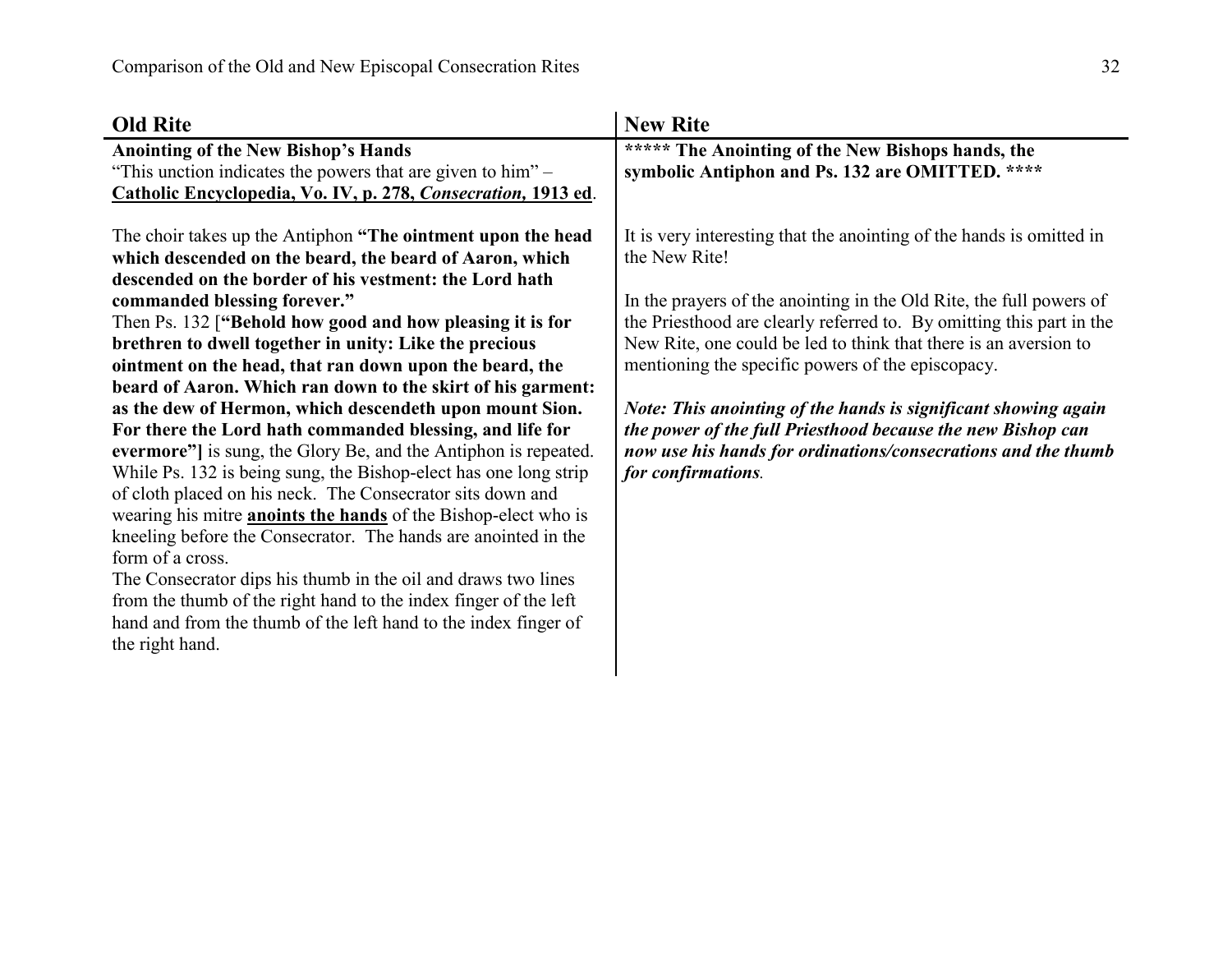| <b>Old Rite</b>                                                   | <b>New Rite</b> |
|-------------------------------------------------------------------|-----------------|
| After this, he anoints the entire palms of the Bishop-elect       |                 |
| saying: "May these hands be anointed with the sanctified oil      |                 |
| and the chrism of sanctification, as Samuel anointed David to     |                 |
| be King and Prophet; so may they be anointed and                  |                 |
| consecrated.                                                      |                 |
| And making with his right hand the sign of the cross thrice       |                 |
| over the hands of the Bishop-elect, he says:                      |                 |
| In the name of God the $+$ Father, and of the $+$ Son, and of the |                 |
| $Holy + Ghost$ , making the image of the Holy cross of Our        |                 |
| Savior Jesus Christ, Who has redeemed us from death and led       |                 |
| us to the kingdom of Heaven. Hear us, O loving, Almighty          |                 |
| Father, Eternal God, and grant that we may obtain what we         |                 |
| ask for. Through the same Christ Our Lord. R. Amen."              |                 |
| Sitting down, he continues:                                       |                 |
| "May God and the Father of Our Lord Jesus Christ, Who             |                 |
| hath Himself of the Episcopate, bedew thee with chrism and        |                 |
| with the liquor of mystic ointment, and make thee fruitful        |                 |
| with the richness of spiritual $+$ benediction: Whatsoever you    |                 |
| shall + bless may it be blessed, and whatsoever you shall         |                 |
| sanctify may it be sanctified; and may the imposition of this     |                 |
| consecrated hand or thumb be profitable in all things unto        |                 |
| salvation. R. Amen"                                               |                 |

*From this point on there is a vast difference between the Old and New Rites. The order in which the new Bishop receives his ring, mitre, Book of Gospels, and staff. The timing of the completion of the Mass and the ceremony of the seating of the new Bishop are* different. Also, the reception of the Episcopal gloves is omitted in the New Rite. Therefore each event that occurs will be shown in the *order, in which it occurs, in the individual rites.*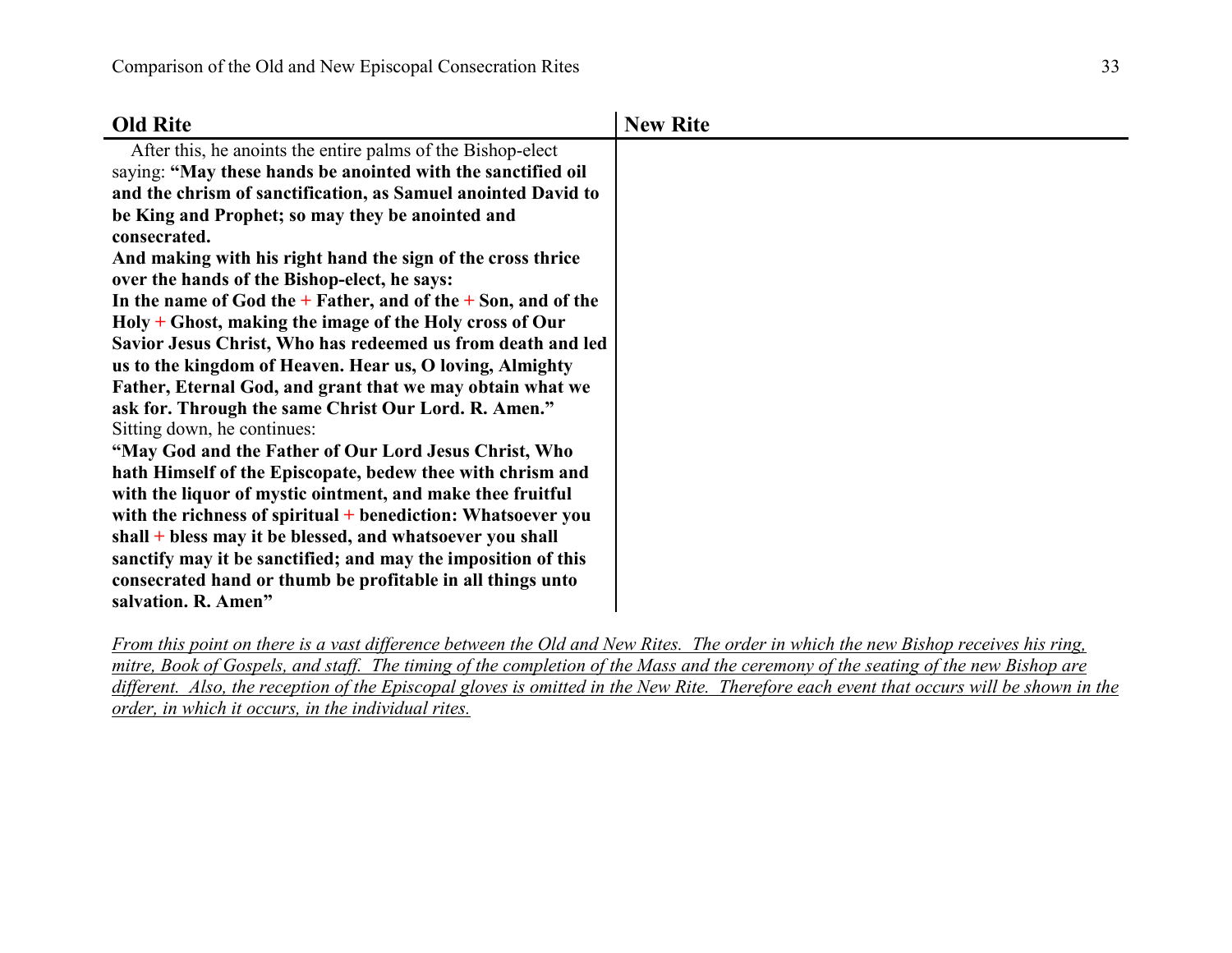| <b>Old Rite</b>                                                                                                                                                                                                                                                                                                                                                                                                                                                                                                                                                                        | <b>New Rite</b>                                                                                                                                                                     |
|----------------------------------------------------------------------------------------------------------------------------------------------------------------------------------------------------------------------------------------------------------------------------------------------------------------------------------------------------------------------------------------------------------------------------------------------------------------------------------------------------------------------------------------------------------------------------------------|-------------------------------------------------------------------------------------------------------------------------------------------------------------------------------------|
| The Blessing and Reception of the staff                                                                                                                                                                                                                                                                                                                                                                                                                                                                                                                                                | The Presentation of the Book of the Gospels                                                                                                                                         |
| The consecrated one joins both hands with his right hand resting<br>on his left and places them upon the cloth hanging from his neck.<br>The Consecrator cleanses his thumbs with breadcrumbs, lays<br>aside his mitre, rises, and blesses the Pastoral Staff saying: "Let<br>us pray. O God, who dost sustain human weakness, bless +<br>this staff; and in the clemency of Thy merciful kindness,<br>operate inwardly in the manners of this Thy servant, what it<br>outwardly designates. Through Christ Our Lord. R. Amen"                                                         | The principal Consecrator hands the Book of the Gospels to the<br>new bishop saying, "Receive the Gospel and preach the word<br>of God with unfailing patience and sound teaching." |
| He sprinkles the staff with holy water. Then sitting and wearing<br>his mitre, he gives the staff to the one consecrated who kneels<br>before him. The staff is received between the index and middle<br>fingers while the hands remained joined, while the Consecrator<br>says,<br>Receive the staff of the pastoral office, so that in the<br>correction of vices you may be lovingly severe, giving<br>judgment without wrath, softening the minds of your<br>hearers whilst fostering virtues, not neglecting<br>strictness of discipline through love of tranquility. R.<br>Amen. |                                                                                                                                                                                     |
|                                                                                                                                                                                                                                                                                                                                                                                                                                                                                                                                                                                        |                                                                                                                                                                                     |

 $\overline{\phantom{a}}$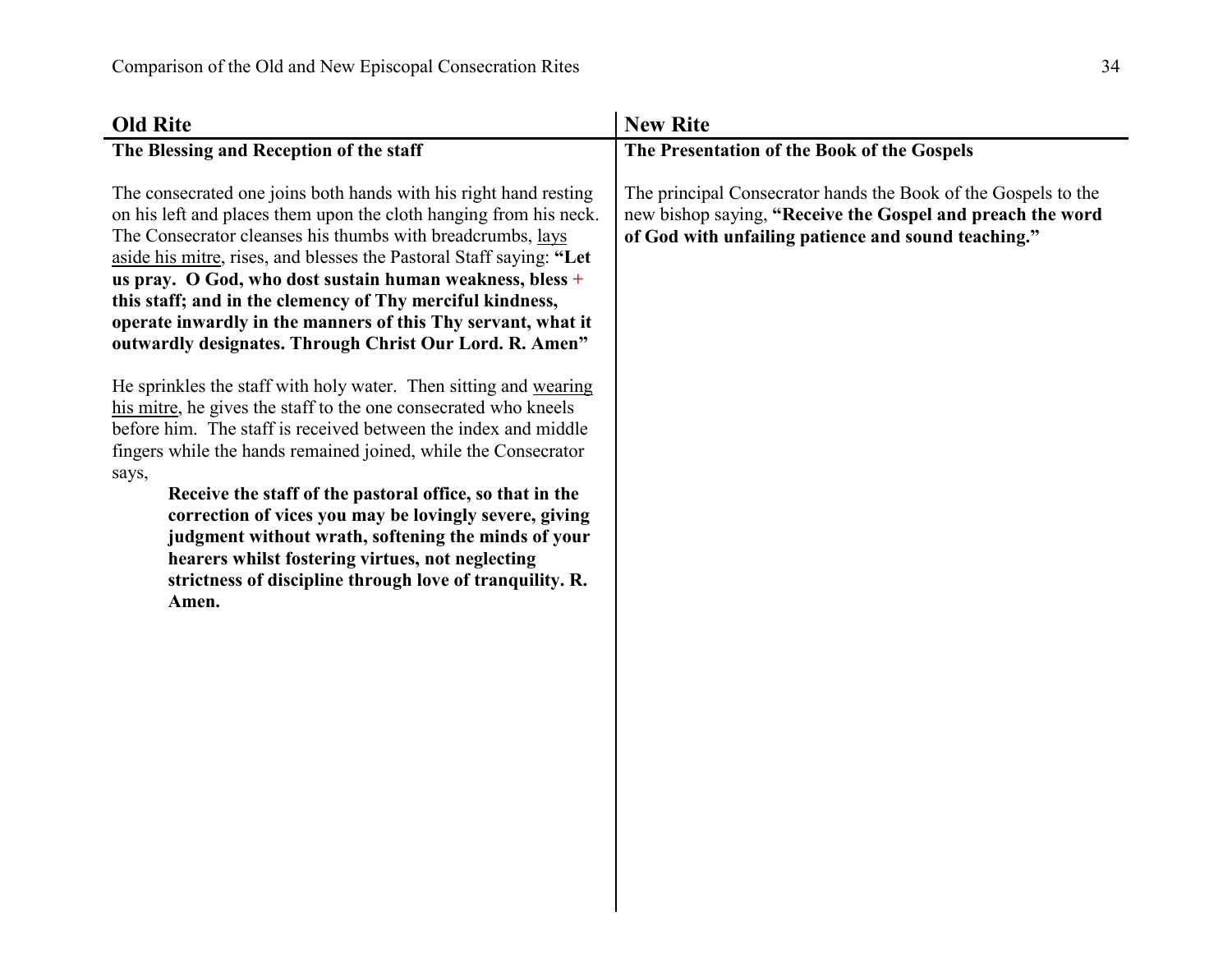| <b>Old Rite</b>                                                     | <b>New Rite</b> |
|---------------------------------------------------------------------|-----------------|
| Note: The 1913 Catholic Encyclopedia states that the above          |                 |
| prayer of the reception of the staff is an admonishment, "that the  |                 |
| true character of the ecclesiastical shepherd is to temper the      |                 |
| exercise of justice with meekness, and not to neglect strictness of |                 |
| <i>discipline through love of tranquility.</i> " 1913 Catholic      |                 |
| Encyclopedia, Vol. IV, p. 278-9.                                    |                 |
|                                                                     |                 |
| Of course, the modernists do not like this kind of talk.            |                 |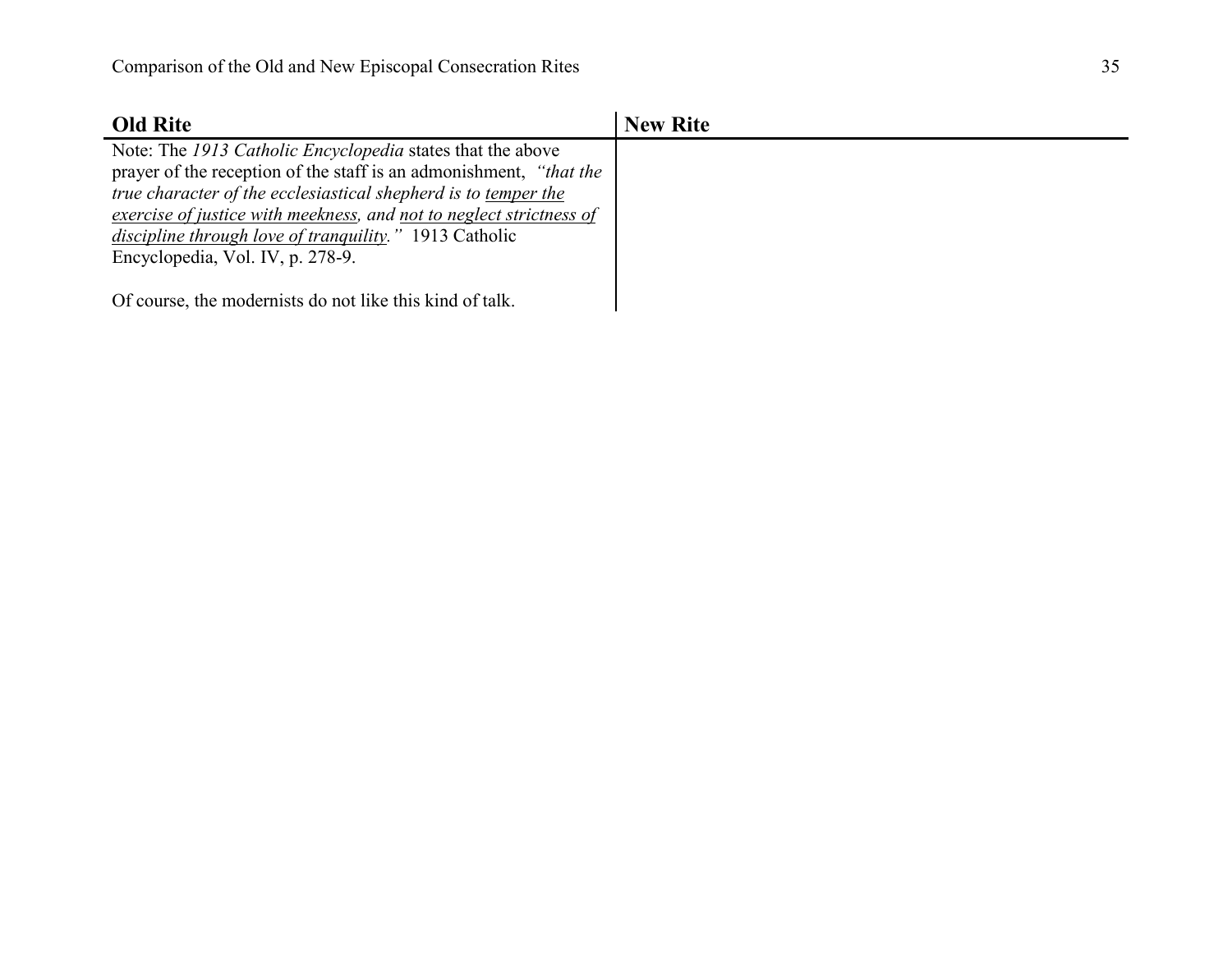| <b>Old Rite</b>                                                                                                                                                                                                                                                                                                                                                                                                                                                                                                    | <b>New Rite</b>                                                                                                                                                                                                                                                                                                                                                             |
|--------------------------------------------------------------------------------------------------------------------------------------------------------------------------------------------------------------------------------------------------------------------------------------------------------------------------------------------------------------------------------------------------------------------------------------------------------------------------------------------------------------------|-----------------------------------------------------------------------------------------------------------------------------------------------------------------------------------------------------------------------------------------------------------------------------------------------------------------------------------------------------------------------------|
| The Blessing and Reception of the Ring                                                                                                                                                                                                                                                                                                                                                                                                                                                                             | The Investiture of the Ring                                                                                                                                                                                                                                                                                                                                                 |
| The Consecrator rises laying aside his mitre, blesses the ring<br>saying: "O Lord, Creator and Preserver of the human race,<br>Giver of spiritual grace, Bestower of eternal salvation, do<br>Thou send forth $Thy + b$ lessing upon this ring; so that<br>whosoever shall be adorned with this sign of holiest fidelity, it<br>may avail him by the power of heavenly protection unto<br>eternal life. Through Christ Our Lord. R. Amen"                                                                          | ***** The solemn blessing of the ring is omitted!***                                                                                                                                                                                                                                                                                                                        |
| Then the Consecrator sprinkles the ring with holy water. He sits<br>with his mitre on again and he himself places the ring on the ring<br>finger of the right hand of the one consecrated, saying: "Receive<br>the ring, the symbol of fidelity, in order that, adorned with<br>unspotted faith, you may keep inviolably the Spouse of God,<br>namely, His Holy Church. R. Amen." Also note the strong<br>language of "unspotted" faith and keeping the Church<br>"inviolably."<br>[underline added for emphasis]  | The principal consecrator places the ring on the ring finger of the<br>new bishop's right hand saying: "Take this ring, the seal of<br>your fidelity. With faith and love protect the bride of God,<br>his holy Church."                                                                                                                                                    |
| <b>Investiture of the Book of the Gospels</b><br>Then the Consecrator takes the book of the Gospels from the<br>shoulders of the one consecrated, and with the aid of the assistant<br>bishops, hands it closed to the one consecrated, the latter touching<br>it without opening his hands, whilst the Consecrator says:<br>Receive the Gospel and go preach to the people<br>committed to thee, for God is powerful to increase his<br>grace in thee, He who liveth and reigneth, world<br>without end. R. Amen. | This action was done earlier in the New Rite<br>One must certainly wonder why the Book of Gospels was given at<br>a different time in the New Rite. It seems more fittingly given<br>after the hands are anointed, and the staff and the ring are given,<br>precisely because it is then that the new bishop is properly<br>equipped to teach as a faithful shepherd ought. |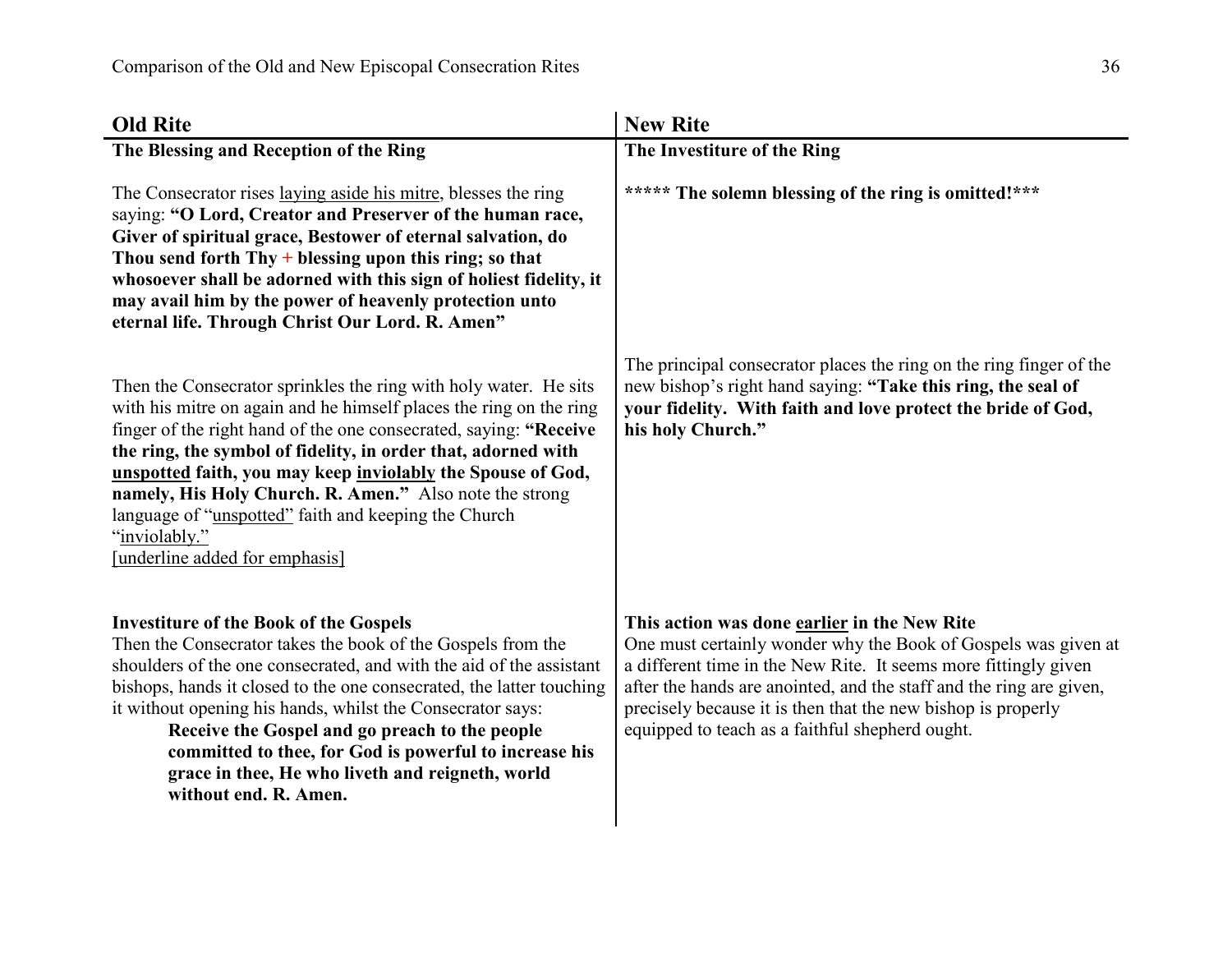| <b>Old Rite</b>                                                                                       | <b>New Rite</b>                                                                                                                                                                                                                                                                                                                                                                                                                                                                                                                                                                                                                                                                                                                   |
|-------------------------------------------------------------------------------------------------------|-----------------------------------------------------------------------------------------------------------------------------------------------------------------------------------------------------------------------------------------------------------------------------------------------------------------------------------------------------------------------------------------------------------------------------------------------------------------------------------------------------------------------------------------------------------------------------------------------------------------------------------------------------------------------------------------------------------------------------------|
| <b>The Kiss of Peace</b><br>Finally the Consecrator receives the one consecrated to the kiss of       | <b>Investiture of the Miter</b><br>Then the principal consecrator places the miter on the head of the                                                                                                                                                                                                                                                                                                                                                                                                                                                                                                                                                                                                                             |
| peace. The Assistant bishops each do likewise saying to the one                                       | new bishop in silence.                                                                                                                                                                                                                                                                                                                                                                                                                                                                                                                                                                                                                                                                                                            |
| consecrated: "Peace be with thee," and the one consecrated<br>answers to each: "And with thy spirit." | <b>Note:</b> There is <b>no mention</b> of the <b>blessing</b> of the <b>miter</b> and the<br>miter is placed in silence.                                                                                                                                                                                                                                                                                                                                                                                                                                                                                                                                                                                                         |
| The investiture of the mitre is done toward the end of the<br>ceremonies after the Mass is ended.     |                                                                                                                                                                                                                                                                                                                                                                                                                                                                                                                                                                                                                                                                                                                                   |
|                                                                                                       | <b>Investiture of the Staff</b>                                                                                                                                                                                                                                                                                                                                                                                                                                                                                                                                                                                                                                                                                                   |
|                                                                                                       | Lastly, the principal consecrator gives the staff to the new bishop<br>and says: "Take this staff as a sign of your pastoral office:<br>keep watch over the whole flock in which the Holy Spirit has<br>appointed you to shepherd the Church of God."                                                                                                                                                                                                                                                                                                                                                                                                                                                                             |
|                                                                                                       | One must not fail to wonder why the staff is given last. It seems<br>the most symbolic insignia of the episcopacy. Note the staff is<br>not blessed beforehand. Note also the tenor of the words of<br>reception. The new bishop's flock does not seem to be limited to<br>a definite diocese. The wording could easily apply to the<br>Supreme Pontiff himself. Note also the contrasts of the wording<br>"to the people committed to thee." (words from the Old Rite in<br>giving the Book of Gospels)<br>[NOTE: There is no mention of whether the principal<br>consecrator wears his miter while bestowing any of the above<br>investitures. This surely diminishes the solemnity and<br><i>importance of these actions!]</i> |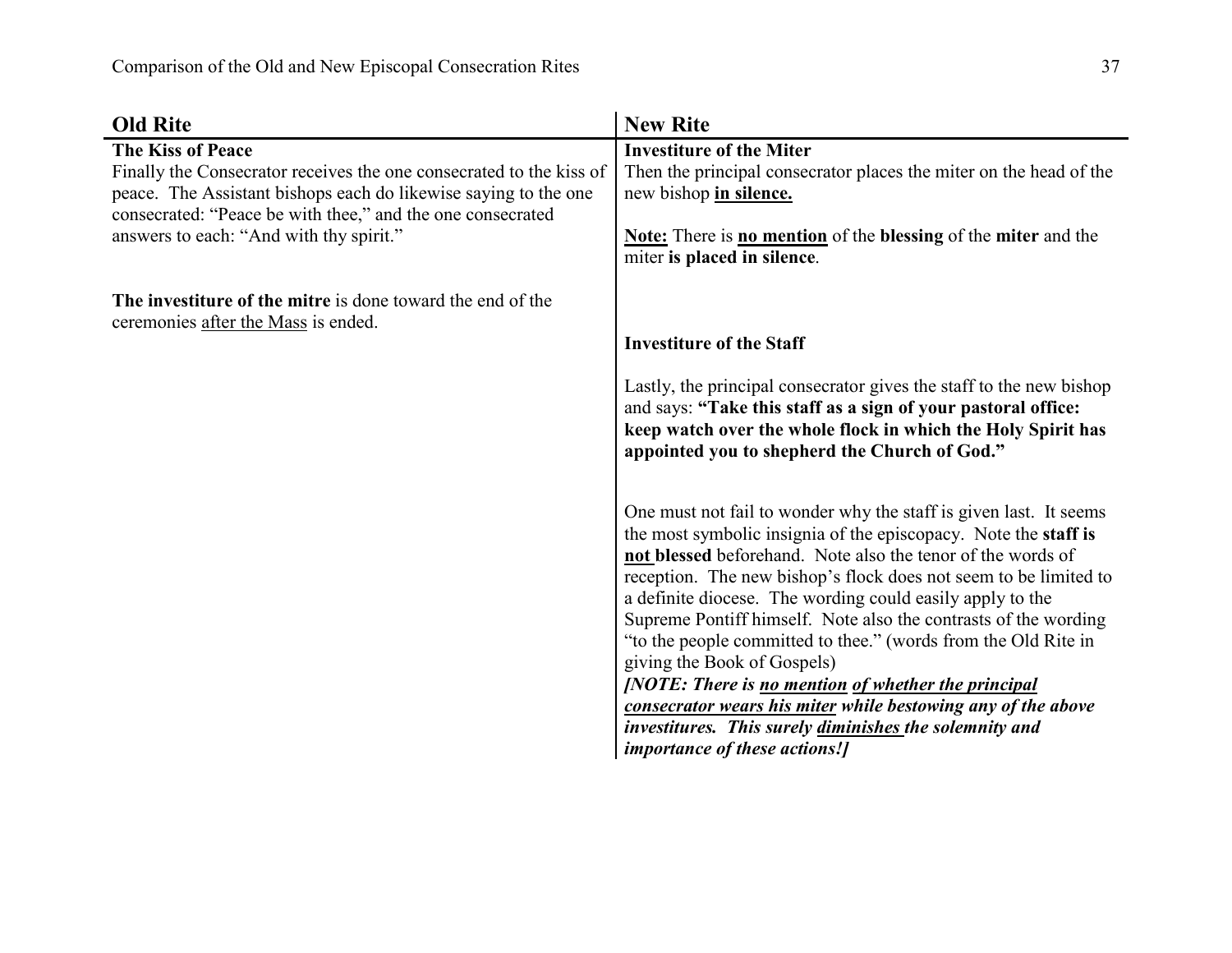| <b>Old Rite</b> | <b>New Rite</b>                                                                                                                                                                                                                                                                                                                                                                                                                               |
|-----------------|-----------------------------------------------------------------------------------------------------------------------------------------------------------------------------------------------------------------------------------------------------------------------------------------------------------------------------------------------------------------------------------------------------------------------------------------------|
|                 | <b>Seating of the Bishop</b>                                                                                                                                                                                                                                                                                                                                                                                                                  |
|                 | All stand. If the new bishop is in his own church, then he<br>occupies the chair and the principal consecrator sits at his right.<br>If not, then the principal consecrator invites the new bishop to<br>take the first place among the concelebrating bishops.                                                                                                                                                                               |
|                 | <b>The Kiss of Peace</b><br>The newly ordained then sets aside his staff and receives the kiss<br>of peace from the principal consecrator and all the other bishops.<br>After the presentation of the staff, and until the end of<br>ordination rite, the following antiphon may be sung with Psalm<br>96.<br>"Alleluia, go and teach all people my Gospel, alleluia."<br>The antiphon is repeated after every two verses. Glory to Father is |
|                 | not said. The psalm is interrupted and the antiphon repeated when<br>all have given the kiss of peace to the bishop.<br>Any other appropriate song may be sung.                                                                                                                                                                                                                                                                               |
|                 | [as worded in the New Rite's Pontifical]<br>[Note: It is interesting how much may be improvised.]                                                                                                                                                                                                                                                                                                                                             |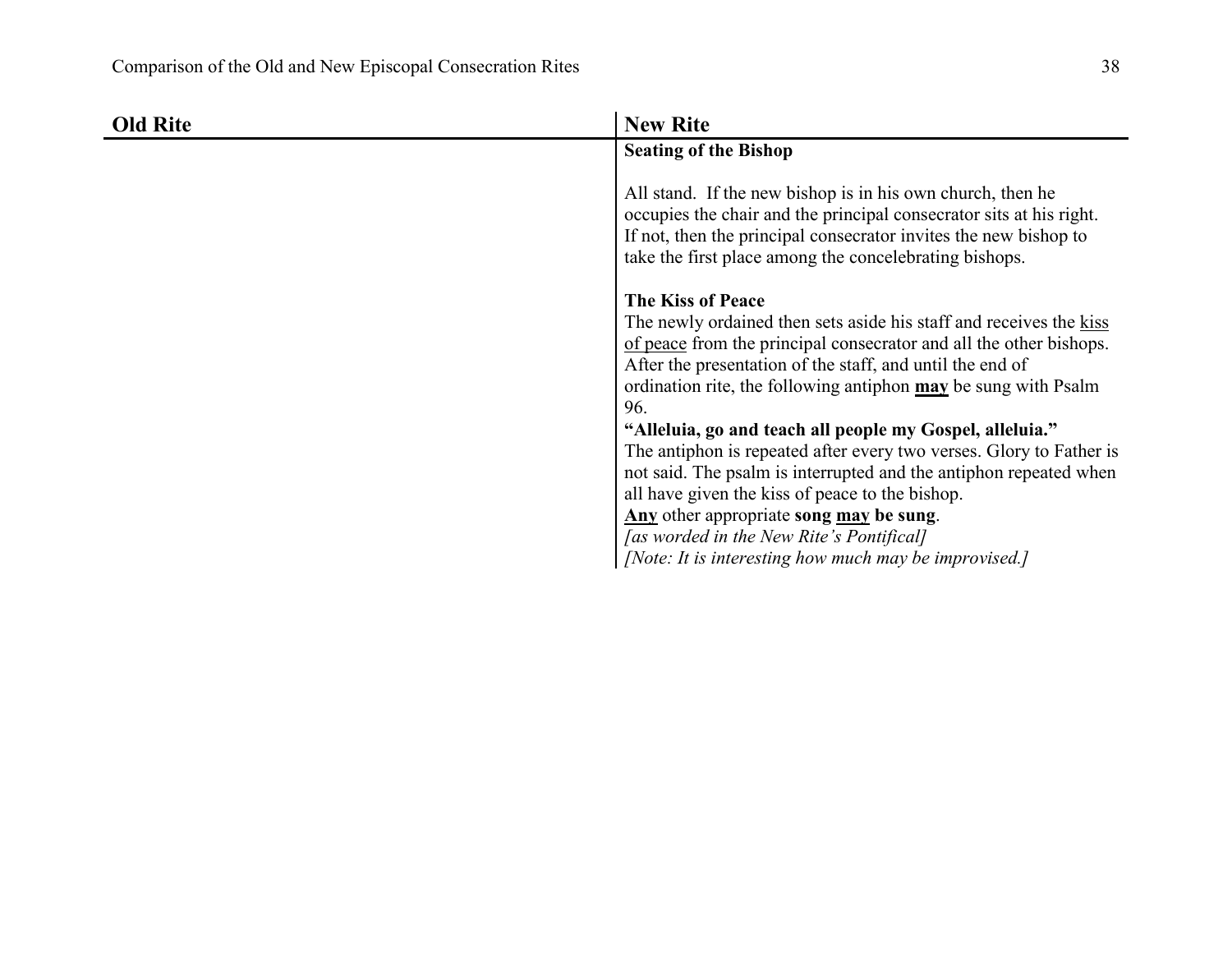| <b>Old Rite</b>                                                                                                                | <b>New Rite</b>                                                    |
|--------------------------------------------------------------------------------------------------------------------------------|--------------------------------------------------------------------|
| The Consecrated one returns to his chapel.                                                                                     | "Liturgy of the Eucharist"                                         |
|                                                                                                                                | Then the continuation of the Novus Ordo Missae takes place.        |
| Then the one consecrated, between the assistant bishops, returns                                                               | [This is an appalling idea, indeed a sacrilegious event!!!]        |
| to his chapel. He sits and his head is cleansed and combed. He                                                                 |                                                                    |
| washes his hands. The <b>Consecrator</b> washes his hands at his                                                               | Either the new bishop or the principal consecrator may be the      |
| faldstool and continues with the Mass up to the Offertory                                                                      | celebrant. The others also concelebrate.                           |
| inclusive. The consecrated one does the same in his chapel.                                                                    |                                                                    |
| The Offertory having been said, the Consecrator sits at the                                                                    | [Contrast this to the prescribed rubrics of the Old Rite where the |
| faldstool before the middle of the altar, wearing his mitre, and the                                                           | Consecrator is celebrant and only the new bishop concelebrates     |
| one consecrated, coming from his chapel, between the assistant<br>bishops, kneels before the Consecrator and offers to him two | with him!!!]                                                       |
| lighted torches, two loaves of bread and two small barrels of                                                                  |                                                                    |
| wine, and kisses reverently the hands of the Consecrator receiving                                                             |                                                                    |
| the above gifts.]                                                                                                              |                                                                    |
|                                                                                                                                |                                                                    |
| "this offering is a relic of ancient discipline, according to which                                                            | **Note: This beautiful offering is omitted in the New Rite. **     |
| the faithful made their offerings on such occasions for the support                                                            |                                                                    |
| of the clergy." 1913 Catholic Encyclopedia, Vol. IV, p. 279.                                                                   |                                                                    |
|                                                                                                                                |                                                                    |
| Then the Consecrator washes his hands and goes to the altar. The                                                               |                                                                    |
| one consecrated also goes to the Epistle side of the same altar.                                                               |                                                                    |
| He says and does with the Consecrator everything as in the<br>Missal.                                                          |                                                                    |
|                                                                                                                                |                                                                    |
|                                                                                                                                |                                                                    |
|                                                                                                                                |                                                                    |
|                                                                                                                                |                                                                    |
|                                                                                                                                |                                                                    |
|                                                                                                                                |                                                                    |
|                                                                                                                                |                                                                    |
|                                                                                                                                |                                                                    |
|                                                                                                                                |                                                                    |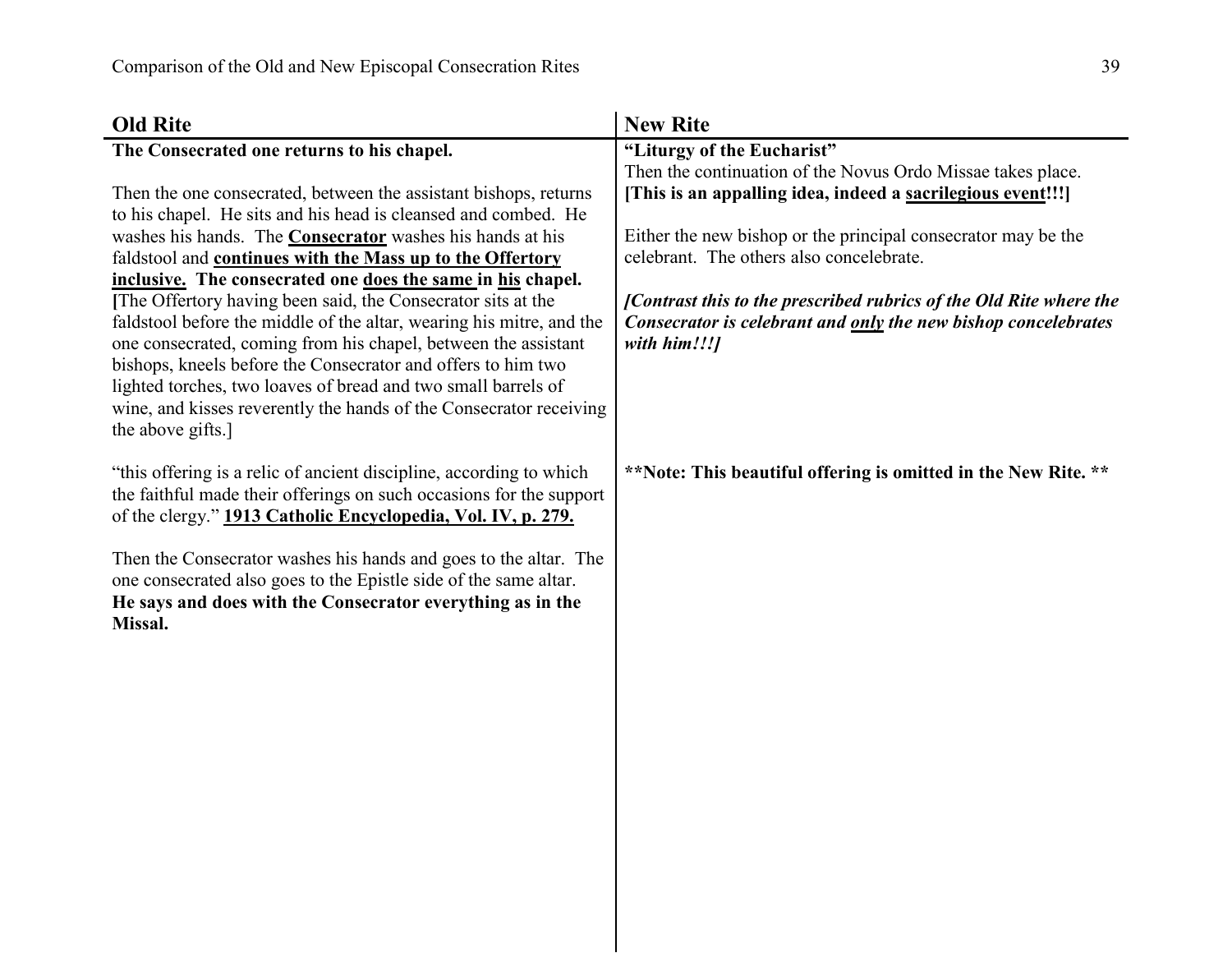| <b>Old Rite</b>                                                     | <b>New Rite</b> |
|---------------------------------------------------------------------|-----------------|
| One host is prepared to be consecrated for the Consecrator and      |                 |
| the One Consecrated. Likewise wine for both is put in the           |                 |
| chalice.                                                            |                 |
| After the Prayer for Peace, "O Lord Jesus Christ Who saidst",       |                 |
| the one consecrated goes to the right of the Consecrator and both   |                 |
| kiss the altar. The Consecrator then gives the Kiss of Peace to the |                 |
| one consecrated saying: "Peace be with thee." The one               |                 |
| consecrated answers, "And with thy spirit."                         |                 |
| Then after the Consecrator has consumed one half of the Host        |                 |
| and partaken of one half of the Precious Blood including the        |                 |
| Particle in the Chalice, he communicates the new bishop first with  |                 |
| the Host, then the Precious Blood. Both take ablutions from         |                 |
| different chalices. Then the new bishop goes to the Gospel side     |                 |
| and the Consecrator goes to the Epistle side. The one consecrated   |                 |
| continues the Mass with the Consecrator until the blessing.         |                 |
| Then the Consecrator, wearing his mitre solemnly blesses the        |                 |
| people. He then sits on the faldstool, which has been placed        |                 |
| before the middle of the altar.                                     |                 |
|                                                                     |                 |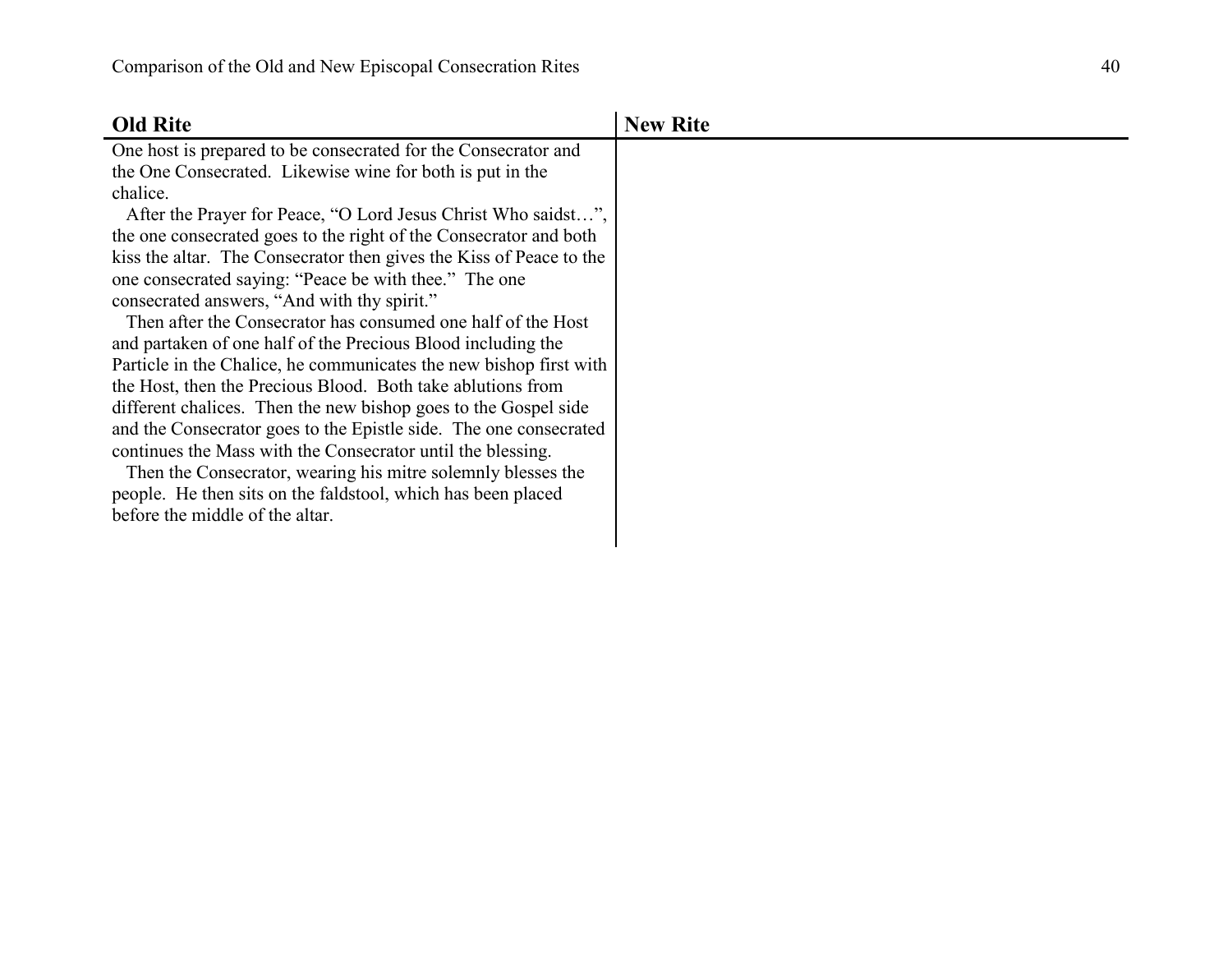| <b>Old Rite</b>                                                                                                                                                                                                                                                                                                                                                                                                                                                                                                                                                                                                                                                                                                                                                                                                                                                                                                                                                                                                                                                                                                                                                                                                                                                                                                                                                 | <b>New Rite</b>                                                                                               |
|-----------------------------------------------------------------------------------------------------------------------------------------------------------------------------------------------------------------------------------------------------------------------------------------------------------------------------------------------------------------------------------------------------------------------------------------------------------------------------------------------------------------------------------------------------------------------------------------------------------------------------------------------------------------------------------------------------------------------------------------------------------------------------------------------------------------------------------------------------------------------------------------------------------------------------------------------------------------------------------------------------------------------------------------------------------------------------------------------------------------------------------------------------------------------------------------------------------------------------------------------------------------------------------------------------------------------------------------------------------------|---------------------------------------------------------------------------------------------------------------|
| <b>Investiture of the Mitre</b>                                                                                                                                                                                                                                                                                                                                                                                                                                                                                                                                                                                                                                                                                                                                                                                                                                                                                                                                                                                                                                                                                                                                                                                                                                                                                                                                 | The mitre is not blessed in the New Rite.                                                                     |
| The one consecrated, keeping his biretta on his head, kneels<br>before the Consecrator.<br>The Consecrator lays aside his mitre, rises and blesses the mitre<br>for the new bishop saying,<br>"Let Us Pray. O Lord God, Father Almighty, whose<br>goodness is wonderful and whose power immense, from whom<br>is every best and every perfect gift, the ornament of all<br>beauty, vouchs afe to $+$ bless and $+$ sanctify this mitre to be<br>placed on the head of this Prelate Thy servant. Through<br><b>Christ Our Lord. R. Amen."</b><br>He then sprinkles it with holy water. Then the Consecrator, with<br>his mitre on and the assisting bishops aiding him, he places the<br>mitre on the one consecrated saying: "We, O Lord, place on the<br>head of this Thy bishop and champion, the helmet of<br>protection and salvation, so that his face being adorned and<br>his head armed with the horns of both testaments, he may<br>seem terrible to the opponents of truth, and through the<br>indulgence of Thy grace may be their sturdy adversary, Thou<br>Who didst mark with the brightest rays of Thy splendor and<br>truth the countenance of Moses Thy Servant, ornamented<br>from his fellowship with Thy word: and didst order the tiara<br>to be placed on the head of Aaron thy high priest. Through<br><b>Christ Our Lord. R. Amen."</b> | Contrast the beautiful, solemn, and strong prayer of the Old Rite<br>with the UTTER SILENCE of the New Rite!! |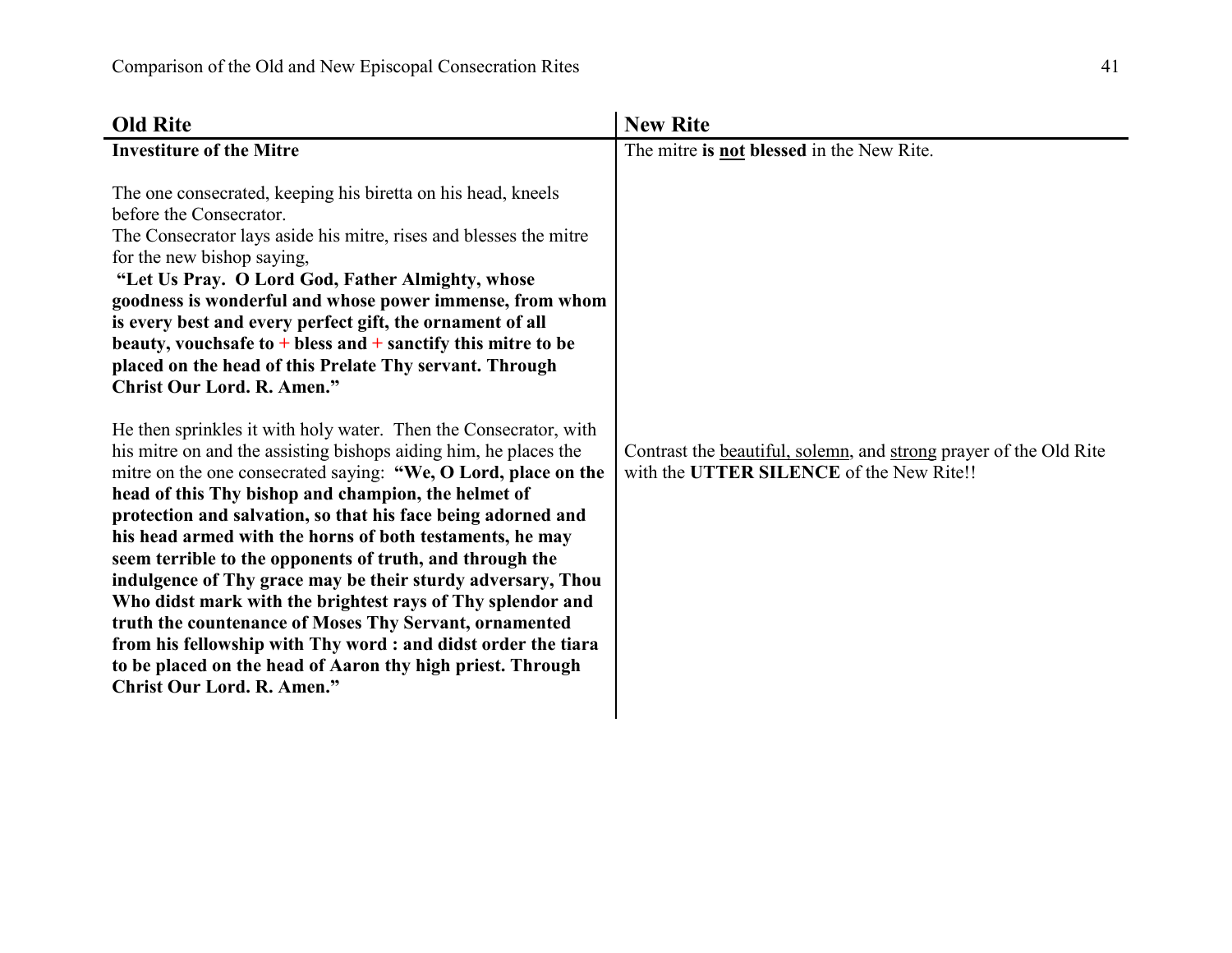| <b>Old Rite</b>                                                                                                  | <b>New Rite</b>                      |
|------------------------------------------------------------------------------------------------------------------|--------------------------------------|
| <b>Investiture with the Gloves</b>                                                                               | ***** OMITTED *****                  |
| The Consecrator rises, laying aside his mitre, blesses the gloves                                                |                                      |
| saying:                                                                                                          | No gloves are given in the New Rite! |
| Let Us Pray. O Almighty Creator, Who hast given to                                                               |                                      |
| man fashioned after Thy image, hands notable for                                                                 |                                      |
| their formation, as an organ of intelligence for correct                                                         |                                      |
| workmanship: which Thou hast commanded to be kept                                                                |                                      |
| clean, so that the soul might worthily be carried in                                                             |                                      |
| them and Thy mysteries worthily consecrated by them,                                                             |                                      |
| vouchsafe to $+$ bless and $+$ sanctify these hand                                                               |                                      |
| coverings, so that whosoever of Thy ministers, the holy                                                          |                                      |
| <b>Bishops, shall humbly wish to cover their hands with</b><br>these, Thy mercy shall accord to him cleanness of |                                      |
| heart as well as of deed. Through Christ Our Lord. R.                                                            |                                      |
| Amen.                                                                                                            |                                      |
|                                                                                                                  |                                      |
| The Consecrator sprinkles the gloves with holy water. Then the                                                   |                                      |
| pontifical ring is drawn from the finger of the one consecrated.                                                 |                                      |
| The Consecrator sits down with his mitre on. The assistant                                                       |                                      |
| bishops aid him in placing the gloves on the hands of one                                                        |                                      |
| consecrated saying:                                                                                              |                                      |
| <b>Encompass, O Lord, the hands of this Thy minister</b>                                                         |                                      |
| with the cleanness of the new man who descended                                                                  |                                      |
| from Heaven, so that as Thy beloved Jacob, his hands                                                             |                                      |
| covered with the skins of young goats, implored and                                                              |                                      |
| received the paternal benediction, having offered to                                                             |                                      |
| his Father most agreeable food and drink, so also this                                                           |                                      |
| one may deserve to implore and to receive the                                                                    |                                      |
| benediction of Thy grace by means of the saving host                                                             |                                      |
| offered by his hands. Through Our Lord Jesus Christ,<br>Thy Son, who in the likeness of sinful flesh, offered    |                                      |
| himself to Thee for us. [underline added]                                                                        |                                      |
|                                                                                                                  |                                      |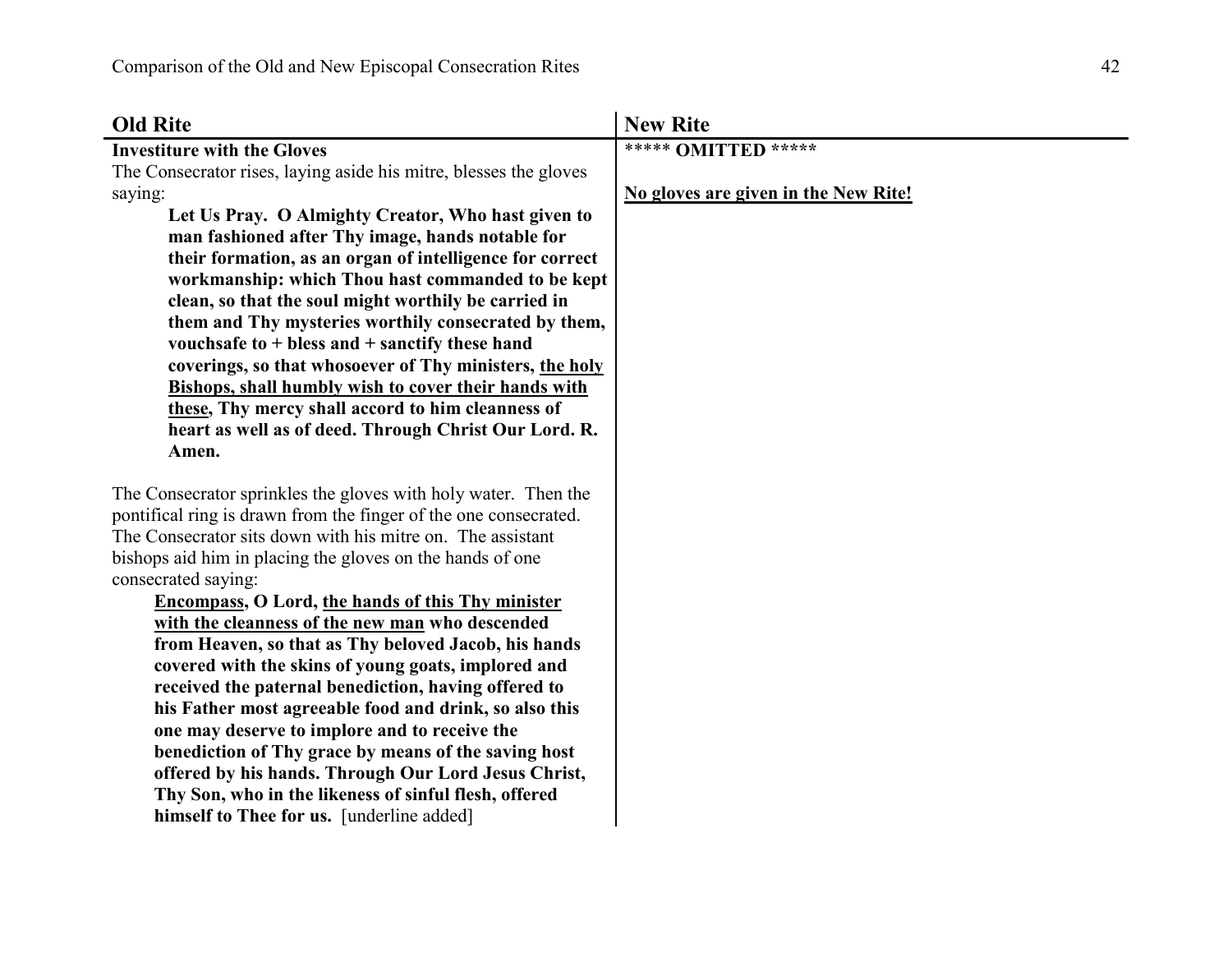| <b>Old Rite</b>                                                                                                                                                                                                                                                                                     | <b>New Rite</b>                                                                                                                                                                                                                                                                       |
|-----------------------------------------------------------------------------------------------------------------------------------------------------------------------------------------------------------------------------------------------------------------------------------------------------|---------------------------------------------------------------------------------------------------------------------------------------------------------------------------------------------------------------------------------------------------------------------------------------|
| And immediately, the Consecrator replaces the Episcopal ring<br>onto the finger of the one consecrated.                                                                                                                                                                                             |                                                                                                                                                                                                                                                                                       |
| The enthronement of the New Bishop                                                                                                                                                                                                                                                                  |                                                                                                                                                                                                                                                                                       |
| Then the Consecrator rises and takes the consecrated one's right<br>hand and the senior assistant takes his left hand and they enthrone<br>him by placing him sitting on the faldstool from which the<br>Consecrator has risen. The Consecrator places in his hand the<br>pastoral staff.           |                                                                                                                                                                                                                                                                                       |
| [Note: It certainly seems more fitting that the enthronement<br>should happen toward the end of the ceremonies because it is the<br>culmination of all the events. Certainly it is more fittingly done<br>after the Holy Sacrifice of the Mass.]                                                    | [The enthronement happened already in the New Rite even before<br>the Novus Ordo Missae is finished, even before the Offertory!]                                                                                                                                                      |
| <b>The Te Deum</b>                                                                                                                                                                                                                                                                                  | <b>The Te Deum</b>                                                                                                                                                                                                                                                                    |
| Then the Consecrator, turning towards the altar lays aside his<br>mitre, while standing intones the Te Deum.<br>At the beginning of the hymn, the assistant bishops, with their<br>mitres, lead the one consecrated around the Church and the new                                                   | At the conclusion of the prayer after communion, the hymn Te<br>Deum is sung or another hymn similar to it, depending on local<br>custom. [Note: the modernists do not like set rubrics]                                                                                              |
| bishop blesses everyone. Meanwhile, the Consecrator without his<br>mitre, remains standing at the altar. When the one consecrated<br>has returned to the faldstool, he sits again until the Te Deum is<br>finished. The assistant bishops lay aside their mitres and stand<br>with the Consecrator. | [Note also: there is no final blessing done by the principal<br>consecrator in the Mass.]<br>Meanwhile, the newly ordained bishop is led by the consecrating<br>bishops through the church and he blesses the congregation.<br>[Note the use of "ordained" instead of "consecrated".] |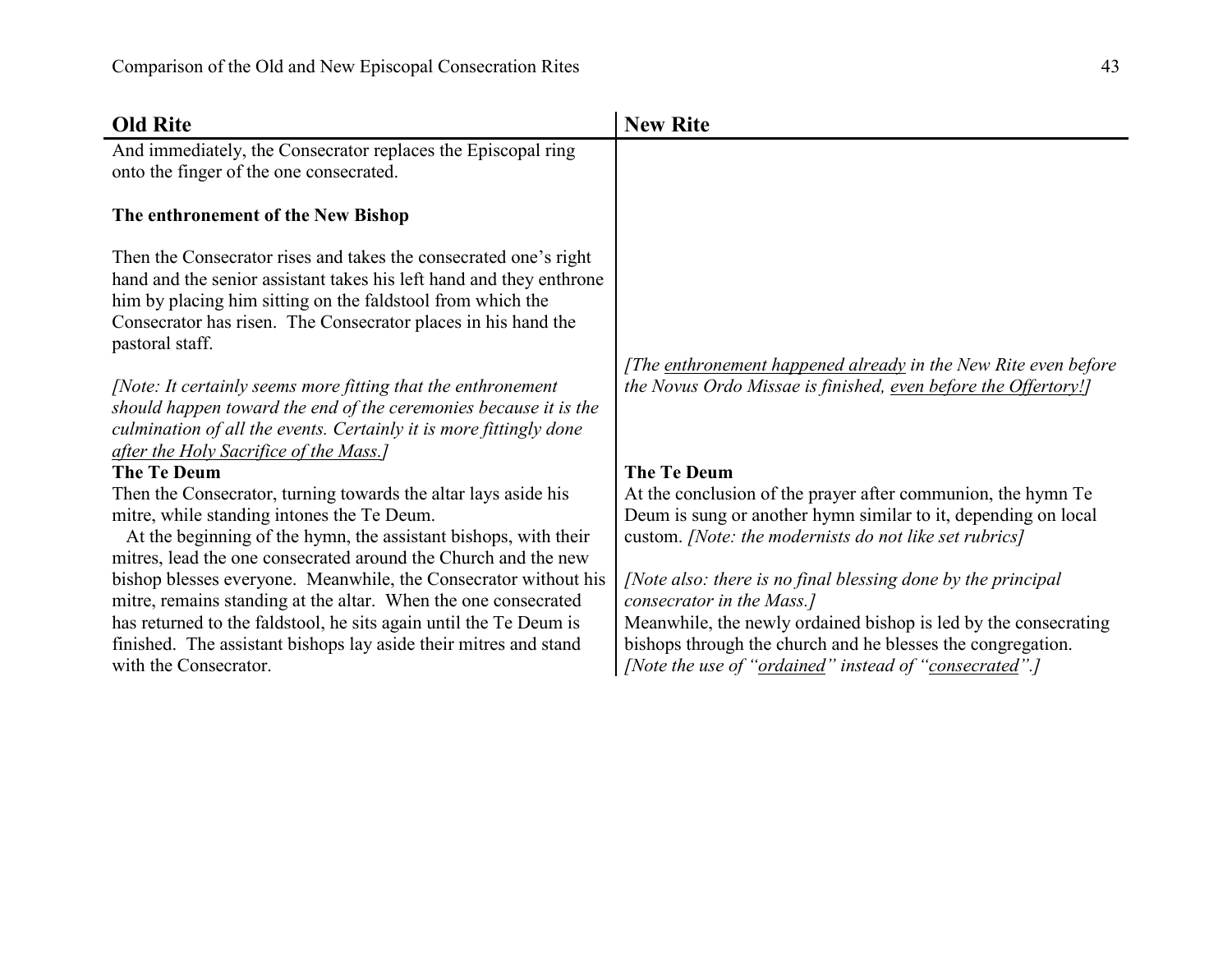| <b>Old Rite</b>                                                                                                                                                                                                                                                                                                 | <b>New Rite</b>                                                                                                                    |
|-----------------------------------------------------------------------------------------------------------------------------------------------------------------------------------------------------------------------------------------------------------------------------------------------------------------|------------------------------------------------------------------------------------------------------------------------------------|
| After the Hymn<br>Note: The "optional homily" is <b>not</b> in the Old Rite.<br>After the hymn the Consecrator, without his mitre, stands at the<br>right hand of the one consecrated, says or intones the following<br>Antiphon:                                                                               | After the Hymn<br>After the hymn the new bishop may stand at the altar with his<br>staff and miter and address the people briefly. |
| "May Thy hand be strengthened and Thy right hand be<br>exalted, justice and judgment be the preparation of Thy<br>throne. Glory be to the Father, and to the Son, and to the<br>Holy Ghost, as it was in the beginning, is now and ever shall<br>be, world without end."<br>And the whole Antiphon is repeated. | *****This Antiphon is omitted. *****                                                                                               |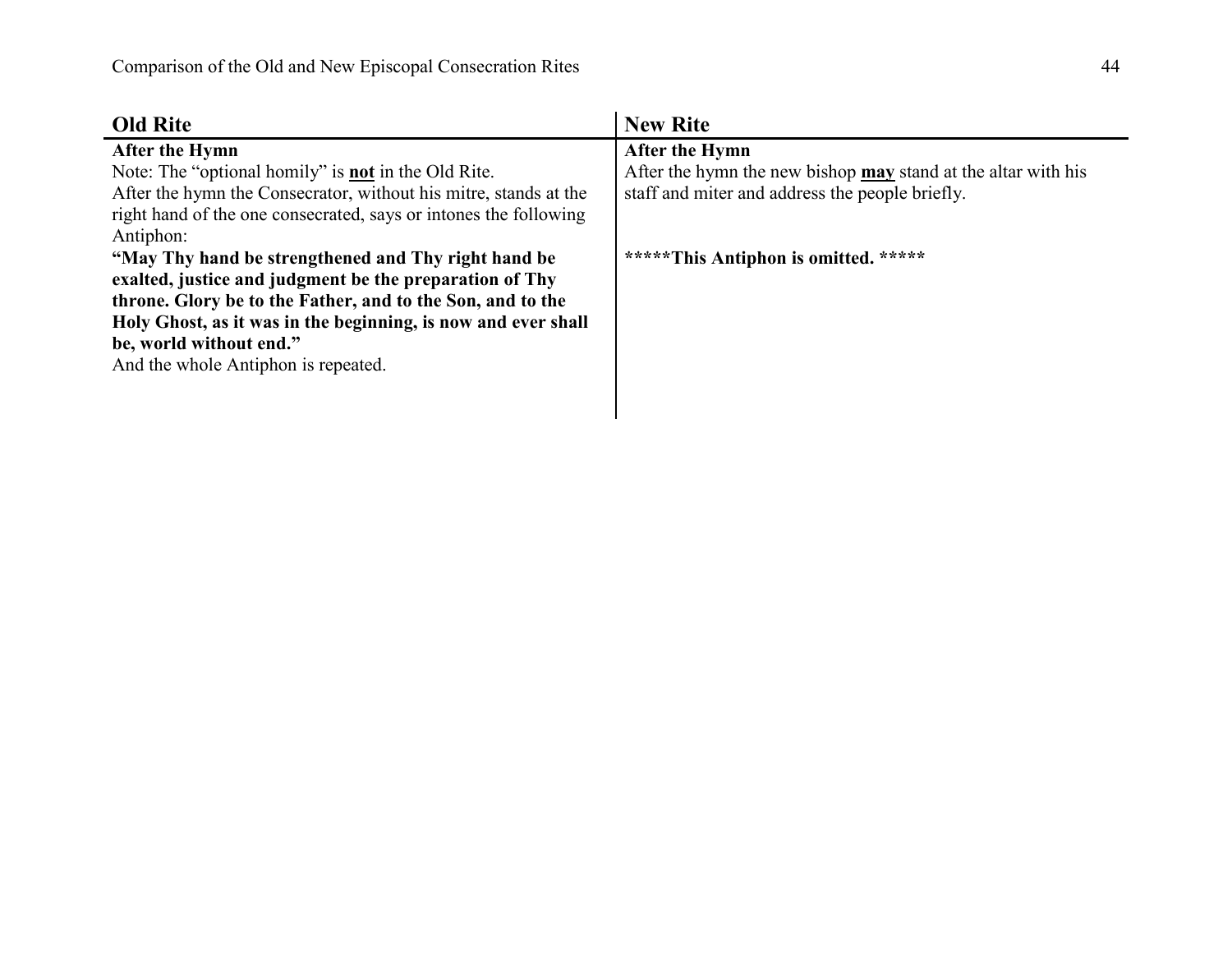| <b>Old Rite</b>                                                    | <b>New Rite</b>                                                    |
|--------------------------------------------------------------------|--------------------------------------------------------------------|
| <b>Consecrator's Final Prayer for the New Bishop</b>               | There is an optional blessing that the principal consecrator may   |
| When the Antiphon is finished the Consecrator says:                | give the new bishop if the principal consecrator was the celebrant |
| V. O Lord hear my prayer.                                          | over the "eucharistic liturgy" as follows: "May the Lord bless     |
| R. And let my cry come unto Thee.                                  | and keep you. He chose to make you a bishop for his people:        |
| V. The Lord be with you.                                           | may you know happiness in this present life and share              |
| R. And with thy spirit.                                            | unending joy.                                                      |
| Let Us Pray                                                        | R. Amen.                                                           |
| O God, the Pastor and Ruler of all the faithful, look down in      | The Lord has gathered his people and clergy in unity. By his       |
| Thy mercy upon this Thy servant, whom Thou hast appointed          | care and your stewardship may they be governed happily for         |
| over Thy Church, and grant, we beseech Thee, that both by          | many years.                                                        |
| word and example, he may edify all those who are under his         | R. Amen.                                                           |
| charge, so that with the flock entrusted to him, he may attain     | May they be obedient to God's law,                                 |
| unto life everlasting. Through Christ Our Lord. R. Amen"           | free from hardships,                                               |
|                                                                    | rich in every blessing,                                            |
| After which, the Consecrator with uncovered head, remains at the   | and loyally assist you in your ministry.                           |
| Gospel corner of the altar, the assistant bishops (their heads are | May they be blessed with peace and calm in this life and come      |
| also uncovered) standing with him.                                 | to share with you                                                  |
| [Note: Contrast the Old Rite's prayer for the bishop is short and  | the fellowship of the citizens of heaven. R. Amen.                 |
| to the point, simply desiring the new bishop and his flock to gain | May almighty God bless you,                                        |
| their salvation. The New Rite's one, although much longer,         | the Father, and the Son, + and the Holy Spirit.                    |
| focuses on an easy journey in this life, "free from hardships."    | R. Amen."                                                          |
| There is nothing said about the bishop being an edifying example   |                                                                    |
| of virtue to his flock.                                            |                                                                    |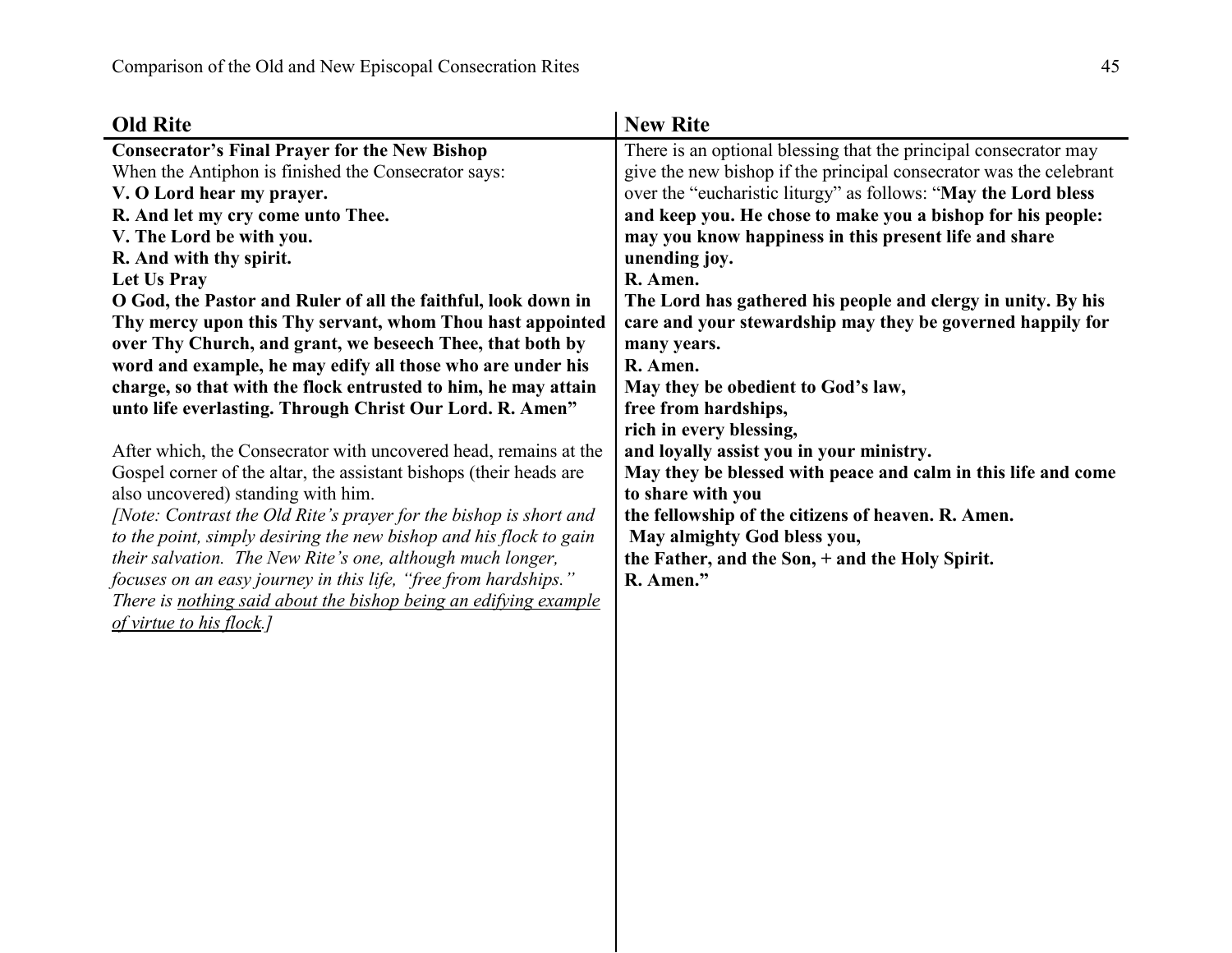| <b>Old Rite</b>                                                       | <b>New Rite</b>                                                                                                      |
|-----------------------------------------------------------------------|----------------------------------------------------------------------------------------------------------------------|
| The New Bishop's blessing of the faithful                             | There is an optional blessing the new bishop may give if he was                                                      |
|                                                                       | the celebrant over the "eucharistic liturgy" as follows: "Lord                                                       |
| The one consecrated rises, and going with his mitre and his           | God, you care for your people with kindness, you rule them                                                           |
| pastoral staff before the middle of the altar, turns towards it; and, | with love. Give your Spirit of wisdom                                                                                |
| signing himself with the thumb of his right hand before his breast,   | to the bishops you have made teachers and pastors. By                                                                |
| he says:                                                              | advancing in holiness                                                                                                |
|                                                                       | may the flock become the eternal joy of the shepherds.                                                               |
| "Blessed be the name of the Lord.                                     | R. Amen.                                                                                                             |
| R. Now and forever.                                                   | Lord God, by your power you allot us                                                                                 |
| Then making the sign of the cross from his forehead to his            | the number of our days and the measure of our years.                                                                 |
| breast, he says:                                                      | Look favorably upon the service we perform for you                                                                   |
| Our help is in the name of the Lord.                                  | and give true, lasting peace in our time.                                                                            |
| R. Who hath made Heaven and earth.                                    | R. Amen.                                                                                                             |
| Then raising and joining his hands, and bowing his head, he           | Lord God, now that you have raised me to the order of                                                                |
| says:                                                                 | bishops, may I please you in the performance of my office.                                                           |
| May the Almighty God bless you.                                       | Unite the hearts of people and bishop, so that the shepherd                                                          |
|                                                                       | may not be without the support                                                                                       |
| And when he has said "God" he turns towards the                       | his flock,                                                                                                           |
| people and blesses them thrice, saying:                               | or the flock without the loving concern of its shepherd. R.                                                          |
|                                                                       | Amen.                                                                                                                |
| The $+$ Father, the $+$ Son and the Holy $+$ Ghost. R.                | May almighty God bless you, the Father, and the Son, + and                                                           |
| Amen."                                                                | the Holy Spirit.                                                                                                     |
|                                                                       | R. Amen."                                                                                                            |
| This is the usual pontifical blessing.                                | Note: Contrast the simple pontifical blessing in the set rubrics of                                                  |
|                                                                       | the Old Rite to the optional blessing of the New Rite.<br>The New Rite is filled with humanistic sentiments. The new |
|                                                                       | bishop prays that his flock will "advance in                                                                         |
|                                                                       |                                                                                                                      |
|                                                                       |                                                                                                                      |
|                                                                       |                                                                                                                      |
|                                                                       |                                                                                                                      |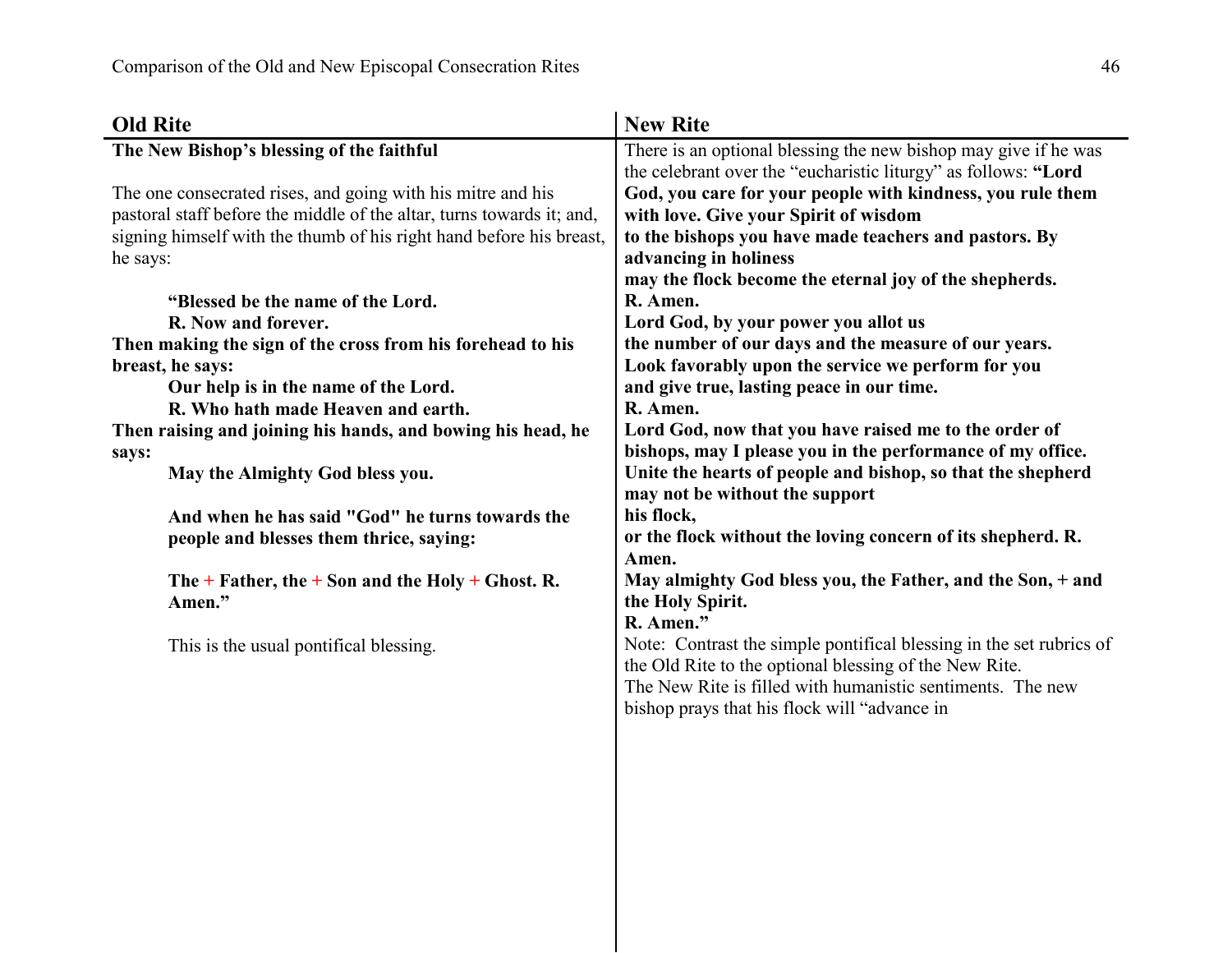| <b>Old Rite</b> | <b>New Rite</b>                                                 |
|-----------------|-----------------------------------------------------------------|
|                 | holiness" but yet does not beg God's help in his own holiness.  |
|                 | He simply wants to "please" God " in the performance of my      |
|                 | office."                                                        |
|                 | He wishes "true, lasting peace in our time."                    |
|                 | The prayer seems filled with the desire of a peaceful reign but |
|                 | there is nothing mentioned about begging God's assistance to    |
|                 | reign with holiness and virtue.                                 |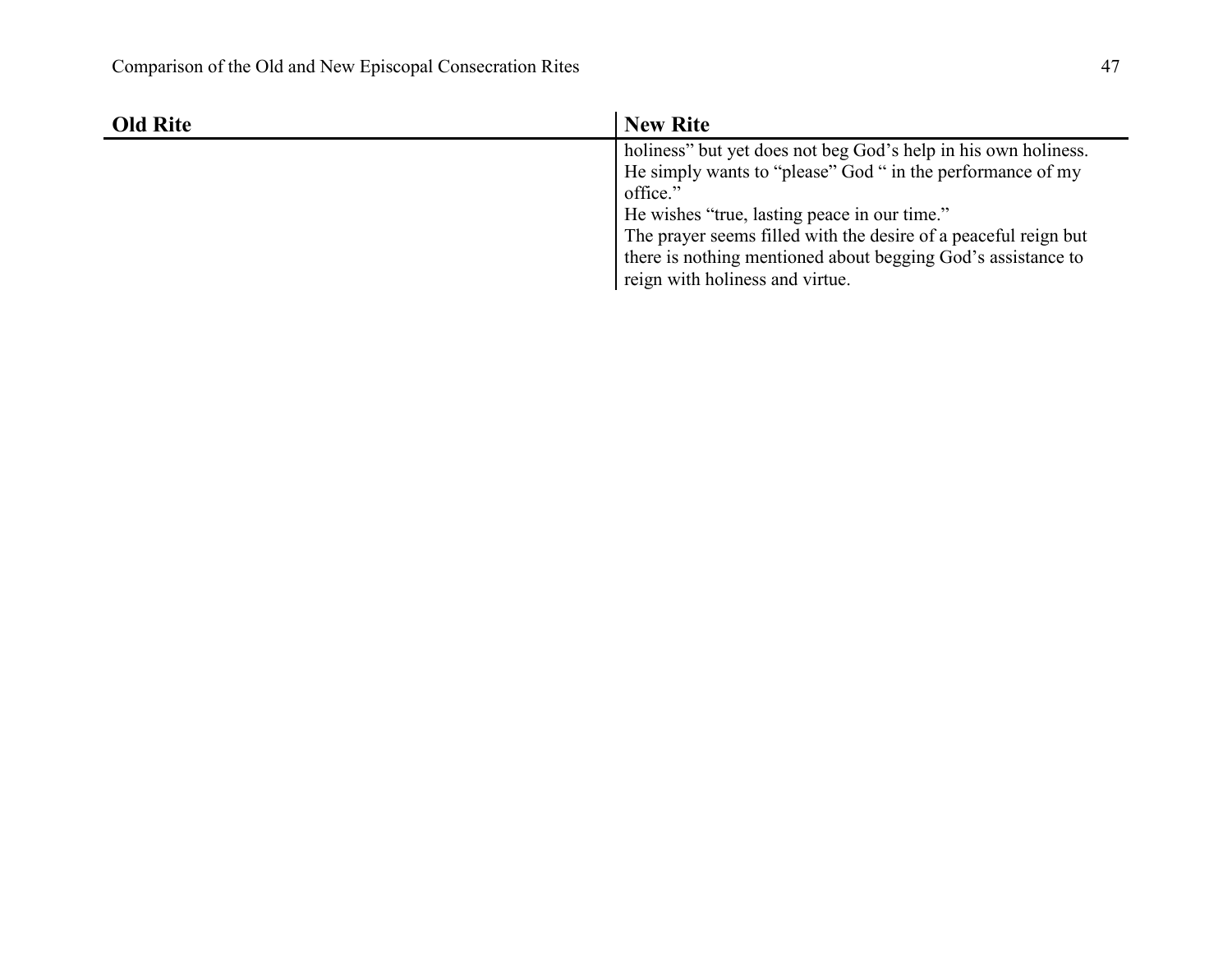| <b>Old Rite</b>                                                 | <b>New Rite</b>                                                 |
|-----------------------------------------------------------------|-----------------------------------------------------------------|
| The Solemn For Many Years "Ad multos annos"                     | The beautiful finale of the Old Rite is simply omitted in the   |
| <b>Final Kiss of Peace</b>                                      | <b>New Rite.</b>                                                |
|                                                                 | [NOTE: The lack of capitalization of the words referring to God |
| Then the Consecrator takes his mitre, and stands at the         | is in the original pontifical of the New Rite.]                 |
| Gospel corner, his face turned towards the Epistle corner.      |                                                                 |
| The assistants, with their mitres on, stand near him. The one   |                                                                 |
| consecrated goes to the epistle corner of the altar, and there  |                                                                 |
| with his mitre on, and holding his staff, facing the            |                                                                 |
| Consecrator, he makes a genuflection and sings:                 |                                                                 |
| For many years.                                                 |                                                                 |
| Then going to the middle of the altar, he again genuflects as   |                                                                 |
| before, and says, singing in a higher voice:                    |                                                                 |
| For many years.                                                 |                                                                 |
| Afterwards he goes to the feet of the Consecrator and           |                                                                 |
| genuflecting a third time as above, he sings again in a still   |                                                                 |
| higher tone of voice:                                           |                                                                 |
| For many years.                                                 |                                                                 |
| Then when he has risen, the Consecrator receives him to the     |                                                                 |
| kiss of peace. The assistant bishops do likewise. These lead    |                                                                 |
| between them the one consecrated, who wears his mitre and       |                                                                 |
| walks with the pastoral staff, reciting the Gospel of St. John, |                                                                 |
| In the beginning was the Word, etc. After having made a         |                                                                 |
| reverence to the cross upon the altar he goes to his chapel,    |                                                                 |
| where he lays aside his vestments saying meanwhile the          |                                                                 |
| antiphon Of the Three children, etc., and the canticle, "Bless  |                                                                 |
| ye."                                                            |                                                                 |
|                                                                 |                                                                 |
|                                                                 |                                                                 |